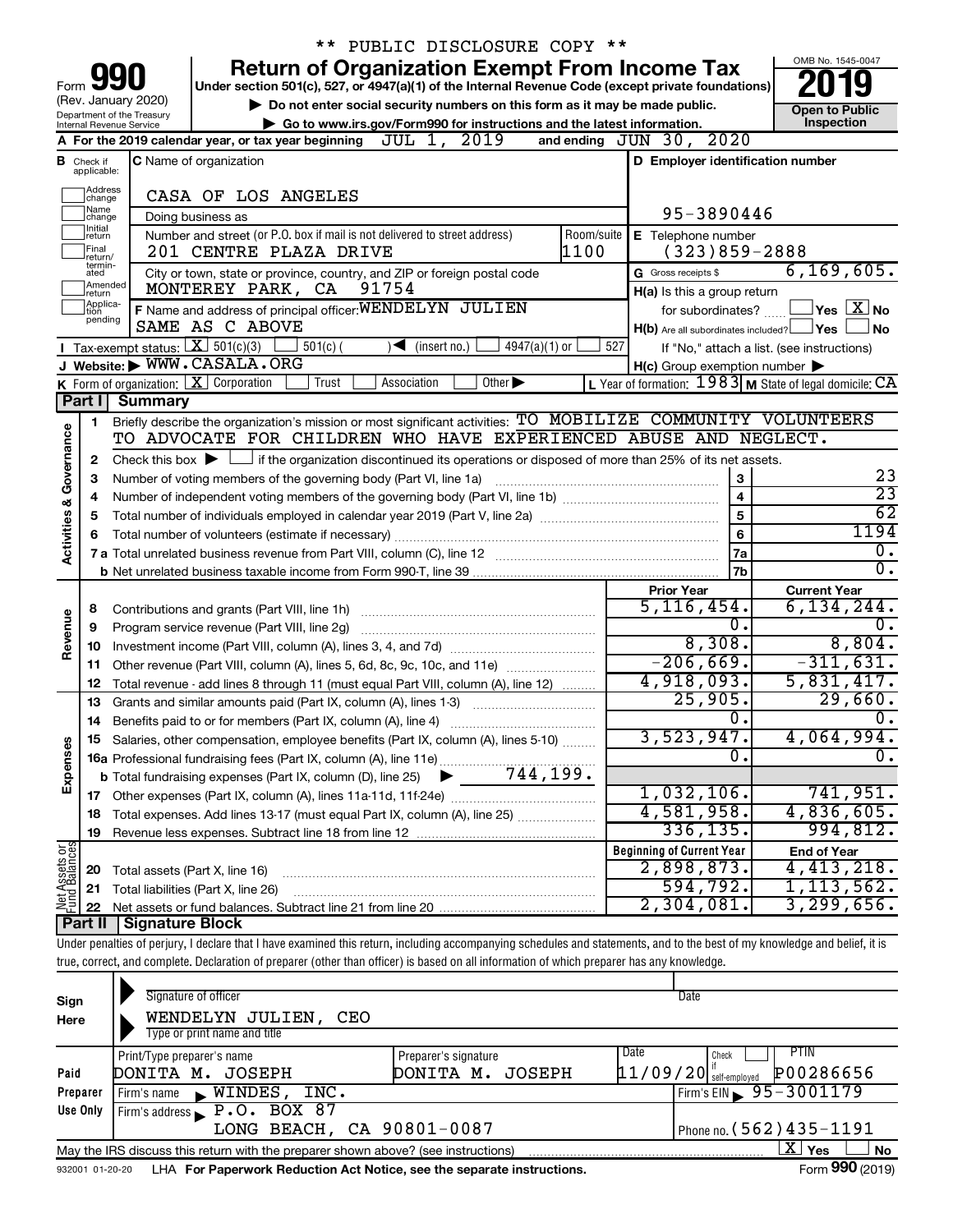| 95-3890446<br>Page 2                                                                                                                         |
|----------------------------------------------------------------------------------------------------------------------------------------------|
|                                                                                                                                              |
|                                                                                                                                              |
|                                                                                                                                              |
| CHILDREN WHO HAVE EXPERIENCED ABUSE AND NEGLECT. OUR VISION IS A LOS                                                                         |
| ANGELES WHERE EVERY CHILD IN THE CHILD WELFARE SYSTEM HAS AN ADVOCATE                                                                        |
|                                                                                                                                              |
|                                                                                                                                              |
| $\exists$ Yes $\boxed{\text{X}}$ No                                                                                                          |
|                                                                                                                                              |
| $\exists$ Yes $\sqrt{X}$ No                                                                                                                  |
|                                                                                                                                              |
| Describe the organization's program service accomplishments for each of its three largest program services, as measured by expenses.         |
| Section 501(c)(3) and 501(c)(4) organizations are required to report the amount of grants and allocations to others, the total expenses, and |
|                                                                                                                                              |
|                                                                                                                                              |
| CASA OF LOS ANGELES SEEKS TO REDUCE AND REVERSE THE EFFECTS OF CHILD                                                                         |
|                                                                                                                                              |
| WELL-BEING FOR CHILDREN IN THE FOSTER CARE SYSTEM. THIS YEAR, NEARLY                                                                         |
| 1,092 VOLUNTEER COURT APPOINTED SPECIAL ADVOCATES (CASAS) SERVED 1,294                                                                       |
| CHILDREN WITH LONG-TERM, ONE-ON-ONE ADVOCACY BY LEARNING ABOUT THEIR                                                                         |
| LIVING SITUATIONS, IDENTIFYING NEEDS, AND PROVIDING RECOMMENDATIONS TO                                                                       |
| THE COURT IN THE BEST INTEREST OF THE CHILD. CASA VOLUNTEERS HELP                                                                            |
| CHILDREN FIND SAFE, PERMANENT HOMES, ENCOURAGE FAMILY VISITATION, AND                                                                        |
|                                                                                                                                              |
| VOLUNTEERS ALSO PROVIDE DAY OF COURT ADVOCACY FOR ALMOST 2,035 CHILDREN                                                                      |
| IN THE COURT'S SHELTER CARE PROGRAM. THE AGGREGATE VALUE OF SERVICES                                                                         |
|                                                                                                                                              |
|                                                                                                                                              |
|                                                                                                                                              |
|                                                                                                                                              |
|                                                                                                                                              |
|                                                                                                                                              |
|                                                                                                                                              |
|                                                                                                                                              |
|                                                                                                                                              |
|                                                                                                                                              |
|                                                                                                                                              |
|                                                                                                                                              |
|                                                                                                                                              |
|                                                                                                                                              |
|                                                                                                                                              |
|                                                                                                                                              |
|                                                                                                                                              |
|                                                                                                                                              |
|                                                                                                                                              |
|                                                                                                                                              |
|                                                                                                                                              |
|                                                                                                                                              |
|                                                                                                                                              |
|                                                                                                                                              |
|                                                                                                                                              |
|                                                                                                                                              |
|                                                                                                                                              |
|                                                                                                                                              |
|                                                                                                                                              |
|                                                                                                                                              |
|                                                                                                                                              |
| Form 990 (2019)                                                                                                                              |
|                                                                                                                                              |
|                                                                                                                                              |
|                                                                                                                                              |
|                                                                                                                                              |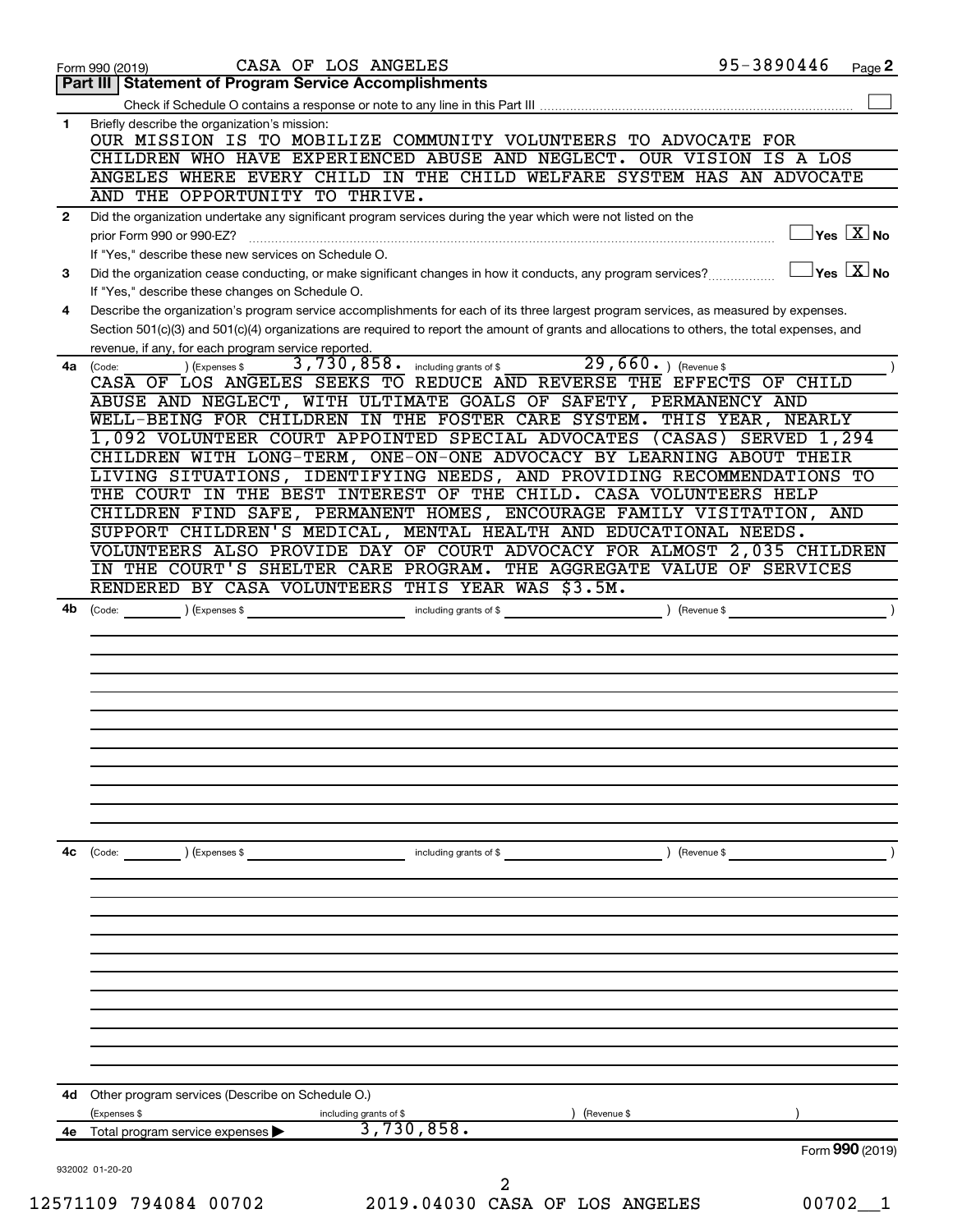|     |                                                                                                                                       |                 | Yes                   | No                           |
|-----|---------------------------------------------------------------------------------------------------------------------------------------|-----------------|-----------------------|------------------------------|
| 1.  | Is the organization described in section 501(c)(3) or 4947(a)(1) (other than a private foundation)?                                   | 1               | х                     |                              |
| 2   |                                                                                                                                       | $\mathbf{2}$    | $\overline{\text{x}}$ |                              |
| 3   | Did the organization engage in direct or indirect political campaign activities on behalf of or in opposition to candidates for       |                 |                       |                              |
|     |                                                                                                                                       | 3               |                       | x                            |
| 4   | Section 501(c)(3) organizations. Did the organization engage in lobbying activities, or have a section 501(h) election in effect      |                 |                       |                              |
|     |                                                                                                                                       | 4               |                       | х                            |
| 5   | Is the organization a section 501(c)(4), 501(c)(5), or 501(c)(6) organization that receives membership dues, assessments, or          |                 |                       |                              |
|     |                                                                                                                                       | 5               |                       | X                            |
| 6   | Did the organization maintain any donor advised funds or any similar funds or accounts for which donors have the right to             |                 |                       |                              |
|     | provide advice on the distribution or investment of amounts in such funds or accounts? If "Yes," complete Schedule D, Part I          | 6               |                       | X                            |
| 7   | Did the organization receive or hold a conservation easement, including easements to preserve open space,                             |                 |                       |                              |
|     |                                                                                                                                       | $\overline{7}$  |                       | х                            |
| 8   | Did the organization maintain collections of works of art, historical treasures, or other similar assets? If "Yes," complete          |                 |                       |                              |
|     |                                                                                                                                       | 8               |                       | х                            |
| 9   | Did the organization report an amount in Part X, line 21, for escrow or custodial account liability, serve as a custodian for         |                 |                       |                              |
|     | amounts not listed in Part X; or provide credit counseling, debt management, credit repair, or debt negotiation services?             |                 |                       |                              |
|     |                                                                                                                                       | 9               |                       | х                            |
| 10  | Did the organization, directly or through a related organization, hold assets in donor-restricted endowments                          |                 |                       |                              |
|     |                                                                                                                                       | 10              | х                     |                              |
| 11  | If the organization's answer to any of the following questions is "Yes," then complete Schedule D, Parts VI, VII, VIII, IX, or X      |                 |                       |                              |
|     | as applicable.                                                                                                                        |                 |                       |                              |
|     | a Did the organization report an amount for land, buildings, and equipment in Part X, line 10? If "Yes," complete Schedule D,         | 11a             | X                     |                              |
|     | <b>b</b> Did the organization report an amount for investments - other securities in Part X, line 12, that is 5% or more of its total |                 |                       |                              |
|     |                                                                                                                                       | 11b             |                       | x                            |
|     | c Did the organization report an amount for investments - program related in Part X, line 13, that is 5% or more of its total         |                 |                       |                              |
|     |                                                                                                                                       | 11c             |                       | х                            |
|     | d Did the organization report an amount for other assets in Part X, line 15, that is 5% or more of its total assets reported in       |                 |                       |                              |
|     |                                                                                                                                       | 11d             |                       | х                            |
|     |                                                                                                                                       | 11e             |                       | $\overline{\textbf{x}}$      |
| f   | Did the organization's separate or consolidated financial statements for the tax year include a footnote that addresses               |                 |                       |                              |
|     | the organization's liability for uncertain tax positions under FIN 48 (ASC 740)? If "Yes," complete Schedule D, Part X                | 11f             | х                     |                              |
|     | 12a Did the organization obtain separate, independent audited financial statements for the tax year? If "Yes," complete               |                 |                       |                              |
|     |                                                                                                                                       | 12a             | X                     |                              |
|     | <b>b</b> Was the organization included in consolidated, independent audited financial statements for the tax year?                    |                 |                       |                              |
|     | If "Yes," and if the organization answered "No" to line 12a, then completing Schedule D, Parts XI and XII is optional                 | 12 <sub>b</sub> |                       | х                            |
| 13  |                                                                                                                                       | 13              |                       | $\overline{\textbf{x}}$<br>х |
| 14a |                                                                                                                                       | 14a             |                       |                              |
|     | <b>b</b> Did the organization have aggregate revenues or expenses of more than \$10,000 from grantmaking, fundraising, business,      |                 |                       |                              |
|     | investment, and program service activities outside the United States, or aggregate foreign investments valued at \$100,000            | 14b             |                       | х                            |
| 15  | Did the organization report on Part IX, column (A), line 3, more than \$5,000 of grants or other assistance to or for any             |                 |                       |                              |
|     |                                                                                                                                       | 15              |                       | х                            |
| 16  | Did the organization report on Part IX, column (A), line 3, more than \$5,000 of aggregate grants or other assistance to              |                 |                       |                              |
|     |                                                                                                                                       | 16              |                       | х                            |
| 17  | Did the organization report a total of more than \$15,000 of expenses for professional fundraising services on Part IX,               |                 |                       |                              |
|     |                                                                                                                                       | 17              |                       | x                            |
| 18  | Did the organization report more than \$15,000 total of fundraising event gross income and contributions on Part VIII, lines          |                 |                       |                              |
|     |                                                                                                                                       | 18              | х                     |                              |
| 19  | Did the organization report more than \$15,000 of gross income from gaming activities on Part VIII, line 9a? If "Yes,"                |                 |                       |                              |
|     |                                                                                                                                       | 19              |                       | х                            |
|     |                                                                                                                                       | 20a             |                       | $\overline{\textbf{X}}$      |
|     |                                                                                                                                       | 20b             |                       |                              |
| 21  | Did the organization report more than \$5,000 of grants or other assistance to any domestic organization or                           |                 |                       | x                            |
|     |                                                                                                                                       | 21              |                       | Form 990 (2019)              |
|     | 932003 01-20-20                                                                                                                       |                 |                       |                              |

12571109 794084 00702 2019.04030 CASA OF LOS ANGELES 00702\_\_1 3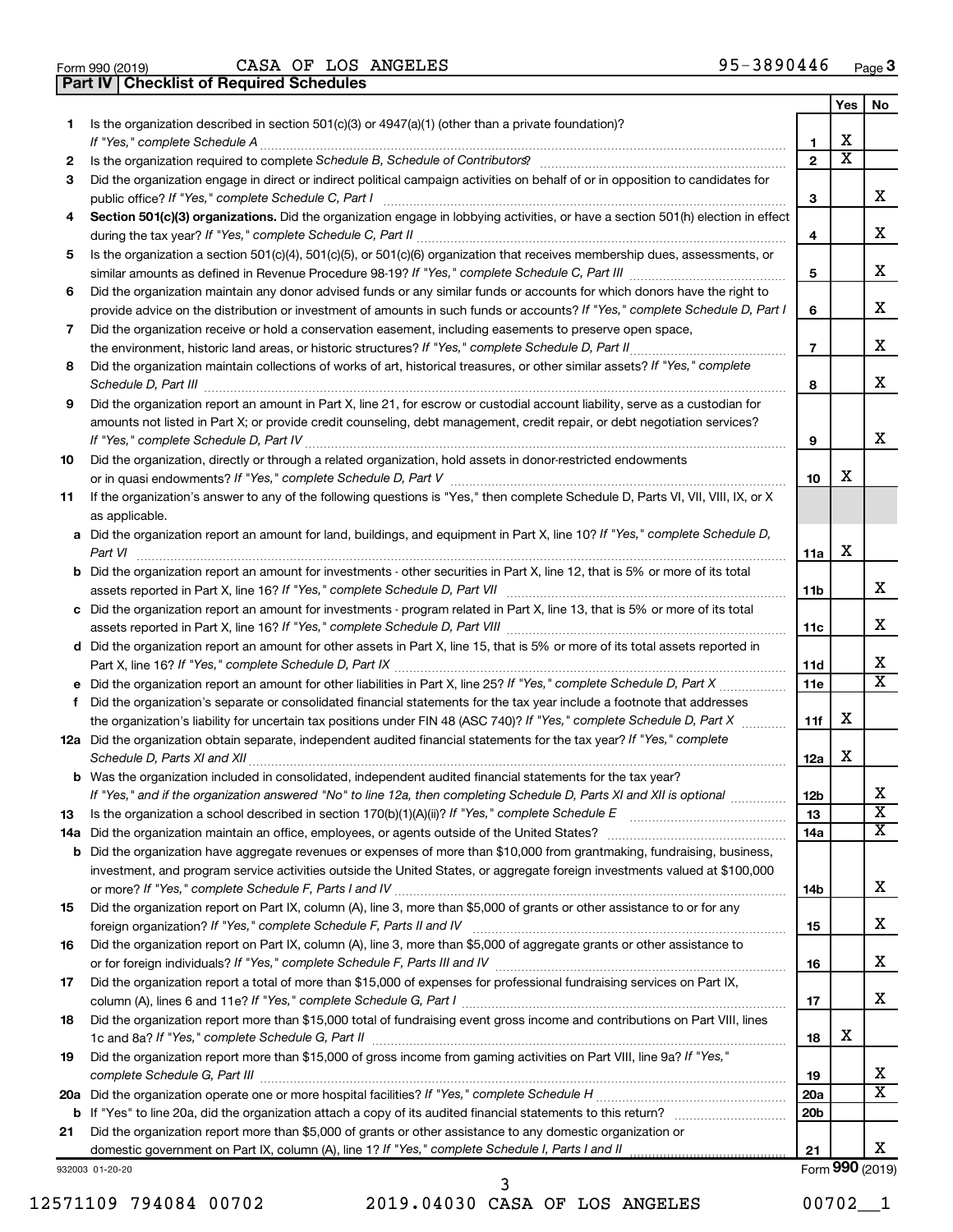|  | Form 990 (2019) |  |
|--|-----------------|--|
|  |                 |  |

**Part IV Checklist of Required Schedules**

*(continued)*

|               |                                                                                                                                                                                                                                              |                 | Yes | No                           |
|---------------|----------------------------------------------------------------------------------------------------------------------------------------------------------------------------------------------------------------------------------------------|-----------------|-----|------------------------------|
| 22            | Did the organization report more than \$5,000 of grants or other assistance to or for domestic individuals on                                                                                                                                |                 | X   |                              |
|               |                                                                                                                                                                                                                                              | 22              |     |                              |
| 23            | Did the organization answer "Yes" to Part VII, Section A, line 3, 4, or 5 about compensation of the organization's current<br>and former officers, directors, trustees, key employees, and highest compensated employees? If "Yes," complete |                 |     |                              |
|               | Schedule J                                                                                                                                                                                                                                   | 23              | х   |                              |
|               | 24a Did the organization have a tax-exempt bond issue with an outstanding principal amount of more than \$100,000 as of the                                                                                                                  |                 |     |                              |
|               | last day of the year, that was issued after December 31, 2002? If "Yes," answer lines 24b through 24d and complete                                                                                                                           |                 |     |                              |
|               | Schedule K. If "No," go to line 25a                                                                                                                                                                                                          | 24a             |     | x                            |
|               |                                                                                                                                                                                                                                              | 24 <sub>b</sub> |     |                              |
|               | c Did the organization maintain an escrow account other than a refunding escrow at any time during the year to defease                                                                                                                       |                 |     |                              |
|               |                                                                                                                                                                                                                                              | 24c             |     |                              |
|               | d Did the organization act as an "on behalf of" issuer for bonds outstanding at any time during the year?                                                                                                                                    | 24d             |     |                              |
|               | 25a Section 501(c)(3), 501(c)(4), and 501(c)(29) organizations. Did the organization engage in an excess benefit                                                                                                                             |                 |     |                              |
|               |                                                                                                                                                                                                                                              | 25a             |     | x                            |
|               | <b>b</b> Is the organization aware that it engaged in an excess benefit transaction with a disqualified person in a prior year, and                                                                                                          |                 |     |                              |
|               | that the transaction has not been reported on any of the organization's prior Forms 990 or 990-EZ? If "Yes," complete                                                                                                                        |                 |     |                              |
|               | Schedule L, Part I                                                                                                                                                                                                                           | 25b             |     | х                            |
| 26            | Did the organization report any amount on Part X, line 5 or 22, for receivables from or payables to any current                                                                                                                              |                 |     |                              |
|               | or former officer, director, trustee, key employee, creator or founder, substantial contributor, or 35%                                                                                                                                      |                 |     |                              |
|               |                                                                                                                                                                                                                                              | 26              |     | x                            |
| 27            | Did the organization provide a grant or other assistance to any current or former officer, director, trustee, key employee,                                                                                                                  |                 |     |                              |
|               | creator or founder, substantial contributor or employee thereof, a grant selection committee member, or to a 35% controlled                                                                                                                  |                 |     |                              |
|               | entity (including an employee thereof) or family member of any of these persons? If "Yes," complete Schedule L, Part III                                                                                                                     | 27              |     | х                            |
| 28            | Was the organization a party to a business transaction with one of the following parties (see Schedule L, Part IV                                                                                                                            |                 |     |                              |
|               | instructions, for applicable filing thresholds, conditions, and exceptions):                                                                                                                                                                 |                 |     |                              |
|               | a A current or former officer, director, trustee, key employee, creator or founder, or substantial contributor? If                                                                                                                           |                 |     |                              |
|               |                                                                                                                                                                                                                                              | 28a             |     | х<br>$\overline{\texttt{x}}$ |
|               |                                                                                                                                                                                                                                              | 28 <sub>b</sub> |     |                              |
|               | c A 35% controlled entity of one or more individuals and/or organizations described in lines 28a or 28b?If                                                                                                                                   |                 |     | х                            |
|               |                                                                                                                                                                                                                                              | 28c<br>29       | х   |                              |
| 29<br>30      | Did the organization receive contributions of art, historical treasures, or other similar assets, or qualified conservation                                                                                                                  |                 |     |                              |
|               |                                                                                                                                                                                                                                              | 30              |     | х                            |
| 31            | Did the organization liquidate, terminate, or dissolve and cease operations? If "Yes," complete Schedule N, Part I                                                                                                                           | 31              |     | $\overline{\texttt{x}}$      |
| 32            | Did the organization sell, exchange, dispose of, or transfer more than 25% of its net assets? If "Yes," complete                                                                                                                             |                 |     |                              |
|               | Schedule N, Part II                                                                                                                                                                                                                          | 32              |     | х                            |
| 33            | Did the organization own 100% of an entity disregarded as separate from the organization under Regulations                                                                                                                                   |                 |     |                              |
|               |                                                                                                                                                                                                                                              | 33              |     | х                            |
| 34            | Was the organization related to any tax-exempt or taxable entity? If "Yes," complete Schedule R, Part II, III, or IV, and                                                                                                                    |                 |     |                              |
|               | Part V, line 1                                                                                                                                                                                                                               | 34              |     | х                            |
|               |                                                                                                                                                                                                                                              | 35a             |     | $\overline{\text{X}}$        |
|               | b If "Yes" to line 35a, did the organization receive any payment from or engage in any transaction with a controlled entity                                                                                                                  |                 |     |                              |
|               |                                                                                                                                                                                                                                              | 35 <sub>b</sub> |     |                              |
| 36            | Section 501(c)(3) organizations. Did the organization make any transfers to an exempt non-charitable related organization?                                                                                                                   |                 |     |                              |
|               |                                                                                                                                                                                                                                              | 36              |     | x                            |
| 37            | Did the organization conduct more than 5% of its activities through an entity that is not a related organization                                                                                                                             |                 |     |                              |
|               |                                                                                                                                                                                                                                              | 37              |     | x                            |
| 38            | Did the organization complete Schedule O and provide explanations in Schedule O for Part VI, lines 11b and 19?                                                                                                                               |                 | х   |                              |
| <b>Part V</b> | <b>Statements Regarding Other IRS Filings and Tax Compliance</b>                                                                                                                                                                             | 38              |     |                              |
|               |                                                                                                                                                                                                                                              |                 |     |                              |
|               |                                                                                                                                                                                                                                              |                 | Yes | No                           |
|               | 23<br>1a                                                                                                                                                                                                                                     |                 |     |                              |
|               | 1b                                                                                                                                                                                                                                           |                 |     |                              |
|               | c Did the organization comply with backup withholding rules for reportable payments to vendors and reportable gaming                                                                                                                         |                 |     |                              |
|               |                                                                                                                                                                                                                                              | 1c              | х   |                              |
|               | 932004 01-20-20                                                                                                                                                                                                                              |                 |     | Form 990 (2019)              |
|               | 4                                                                                                                                                                                                                                            |                 |     |                              |

12571109 794084 00702 2019.04030 CASA OF LOS ANGELES 00702\_\_1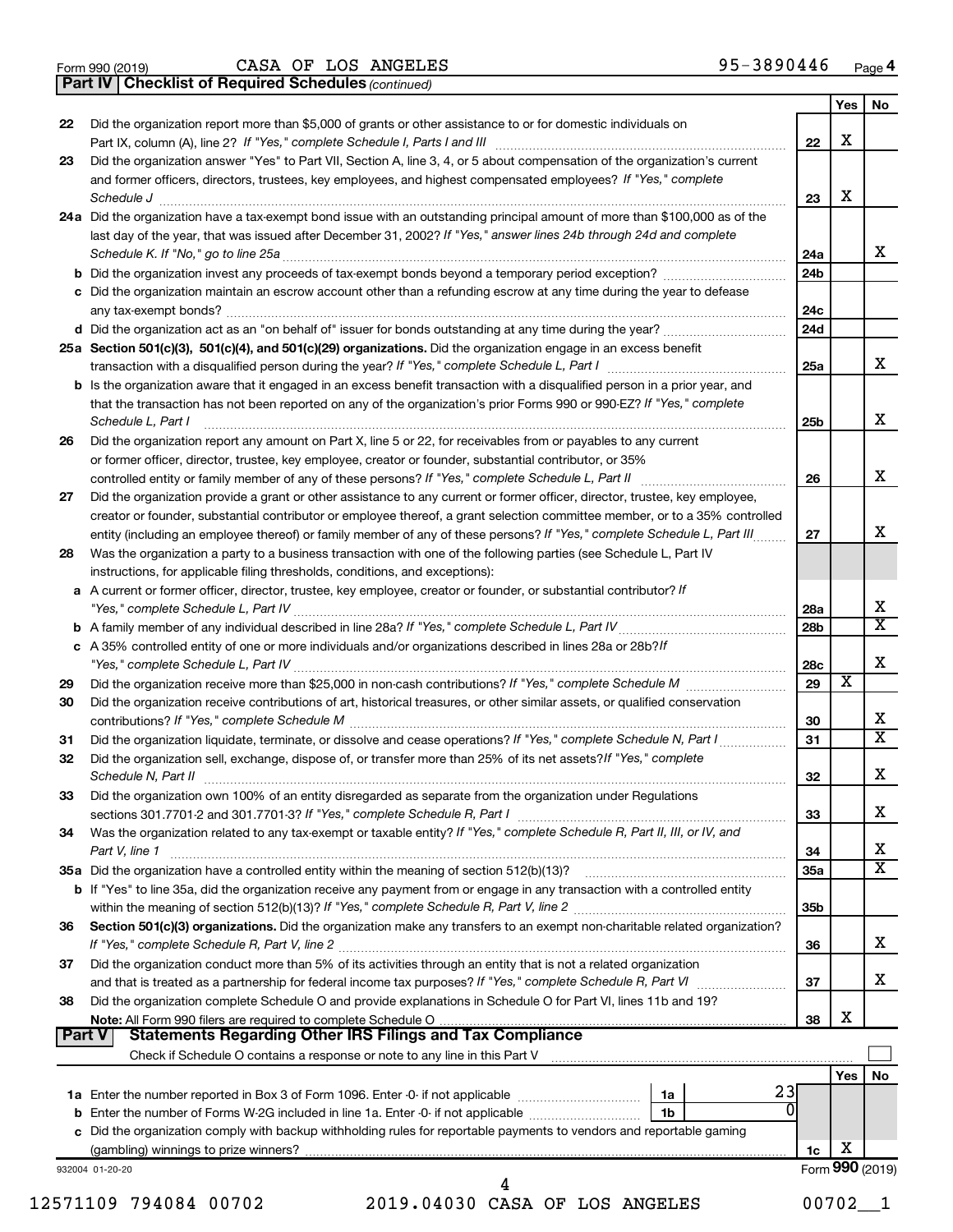|        | 95-3890446<br>CASA OF LOS ANGELES<br>Form 990 (2019)                                                                                            |                |            | Page 5                      |
|--------|-------------------------------------------------------------------------------------------------------------------------------------------------|----------------|------------|-----------------------------|
| Part V | Statements Regarding Other IRS Filings and Tax Compliance (continued)                                                                           |                |            |                             |
|        |                                                                                                                                                 |                | <b>Yes</b> | No                          |
|        | 2a Enter the number of employees reported on Form W-3, Transmittal of Wage and Tax Statements,                                                  |                |            |                             |
|        | 62<br>filed for the calendar year ending with or within the year covered by this return<br>2a                                                   |                |            |                             |
|        | b If at least one is reported on line 2a, did the organization file all required federal employment tax returns?                                | 2 <sub>b</sub> | X          |                             |
|        |                                                                                                                                                 |                |            |                             |
|        | 3a Did the organization have unrelated business gross income of \$1,000 or more during the year?                                                | За             |            | x.                          |
| b      | If "Yes," has it filed a Form 990-T for this year? If "No" to line 3b, provide an explanation on Schedule O                                     | 3 <sub>b</sub> |            |                             |
|        | 4a At any time during the calendar year, did the organization have an interest in, or a signature or other authority over, a                    |                |            |                             |
|        | financial account in a foreign country (such as a bank account, securities account, or other financial account)?                                | 4a             |            | х                           |
|        | <b>b</b> If "Yes," enter the name of the foreign country $\blacktriangleright$                                                                  |                |            |                             |
|        | See instructions for filing requirements for FinCEN Form 114, Report of Foreign Bank and Financial Accounts (FBAR).                             |                |            |                             |
|        |                                                                                                                                                 | 5a             |            | х                           |
| b      |                                                                                                                                                 | 5 <sub>b</sub> |            | $\overline{\texttt{x}}$     |
| с      |                                                                                                                                                 | 5c             |            |                             |
|        | 6a Does the organization have annual gross receipts that are normally greater than \$100,000, and did the organization solicit                  |                |            |                             |
|        | any contributions that were not tax deductible as charitable contributions?                                                                     | 6a             |            | x                           |
|        | b If "Yes," did the organization include with every solicitation an express statement that such contributions or gifts                          |                |            |                             |
|        | were not tax deductible?                                                                                                                        | 6b             |            |                             |
| 7      | Organizations that may receive deductible contributions under section 170(c).                                                                   |                |            |                             |
| a      | Did the organization receive a payment in excess of \$75 made partly as a contribution and partly for goods and services provided to the payor? | 7a             |            | х                           |
| b      | If "Yes," did the organization notify the donor of the value of the goods or services provided?                                                 | 7b             |            |                             |
| с      | Did the organization sell, exchange, or otherwise dispose of tangible personal property for which it was required                               |                |            |                             |
|        |                                                                                                                                                 | 7c             |            | х                           |
| d      | 7d                                                                                                                                              |                |            |                             |
| е      | Did the organization receive any funds, directly or indirectly, to pay premiums on a personal benefit contract?                                 | 7e             |            | X                           |
| f.     |                                                                                                                                                 | 7f             |            | $\overline{\textnormal{x}}$ |
| g      | If the organization received a contribution of qualified intellectual property, did the organization file Form 8899 as required?                | 7g             | N/R        |                             |
| h      | If the organization received a contribution of cars, boats, airplanes, or other vehicles, did the organization file a Form 1098-C?              | 7h             | N/R        |                             |
| 8      | Sponsoring organizations maintaining donor advised funds. Did a donor advised fund maintained by the                                            |                |            |                             |
|        | N/A<br>sponsoring organization have excess business holdings at any time during the year?                                                       | 8              |            |                             |
| 9      | Sponsoring organizations maintaining donor advised funds.                                                                                       |                |            |                             |
| a      | N/A<br>Did the sponsoring organization make any taxable distributions under section 4966?                                                       | <b>9a</b>      |            |                             |
| b      | N/A                                                                                                                                             | 9b             |            |                             |
| 10     | Section 501(c)(7) organizations. Enter:                                                                                                         |                |            |                             |
| а      | 10a                                                                                                                                             |                |            |                             |
| b      | 10 <sub>b</sub><br>Gross receipts, included on Form 990, Part VIII, line 12, for public use of club facilities                                  |                |            |                             |
| 11     | Section 501(c)(12) organizations. Enter:                                                                                                        |                |            |                             |

|     | <b>b</b> If "Yes," enter the amount of tax-exempt interest received or accrued during the year $\ldots$ $N/A$ .    | 12b |  |  |                           |  |  |  |  |
|-----|--------------------------------------------------------------------------------------------------------------------|-----|--|--|---------------------------|--|--|--|--|
| 13. | Section 501(c)(29) qualified nonprofit health insurance issuers.                                                   |     |  |  |                           |  |  |  |  |
|     | N/A<br><b>a</b> Is the organization licensed to issue qualified health plans in more than one state?               |     |  |  |                           |  |  |  |  |
|     | <b>Note:</b> See the instructions for additional information the organization must report on Schedule O.           |     |  |  |                           |  |  |  |  |
|     | <b>b</b> Enter the amount of reserves the organization is required to maintain by the states in which the          |     |  |  |                           |  |  |  |  |
|     | 13b                                                                                                                |     |  |  |                           |  |  |  |  |
|     | 13с<br>c Enter the amount of reserves on hand                                                                      |     |  |  |                           |  |  |  |  |
| 14a | Did the organization receive any payments for indoor tanning services during the tax year?                         |     |  |  |                           |  |  |  |  |
|     | <b>b</b> If "Yes," has it filed a Form 720 to report these payments? If "No," provide an explanation on Schedule O |     |  |  |                           |  |  |  |  |
| 15  | Is the organization subject to the section 4960 tax on payment(s) of more than \$1,000,000 in remuneration or      |     |  |  |                           |  |  |  |  |
|     | excess parachute payment(s) during the year?                                                                       |     |  |  |                           |  |  |  |  |
|     | If "Yes," see instructions and file Form 4720, Schedule N.                                                         |     |  |  |                           |  |  |  |  |
| 16  | Is the organization an educational institution subject to the section 4968 excise tax on net investment income?    |     |  |  |                           |  |  |  |  |
|     | If "Yes," complete Form 4720, Schedule O.                                                                          |     |  |  |                           |  |  |  |  |
|     |                                                                                                                    |     |  |  | $\mathbf{r}$ $\mathbf{a}$ |  |  |  |  |

**12a** Section 4947(a)(1) non-exempt charitable trusts. Is the organization filing Form 990 in lieu of Form 1041?

**a** Gross income from members or shareholders …………………………………………………………………………………………… **b** Gross income from other sources (Do not net amounts due or paid to other sources against

amounts due or received from them.) ~~~~~~~~~~~~~~~~~~~~~~~~~~~~~~

Form (2019) **990**

932005 01-20-20

**11a**

 $N/A$ 

**11b**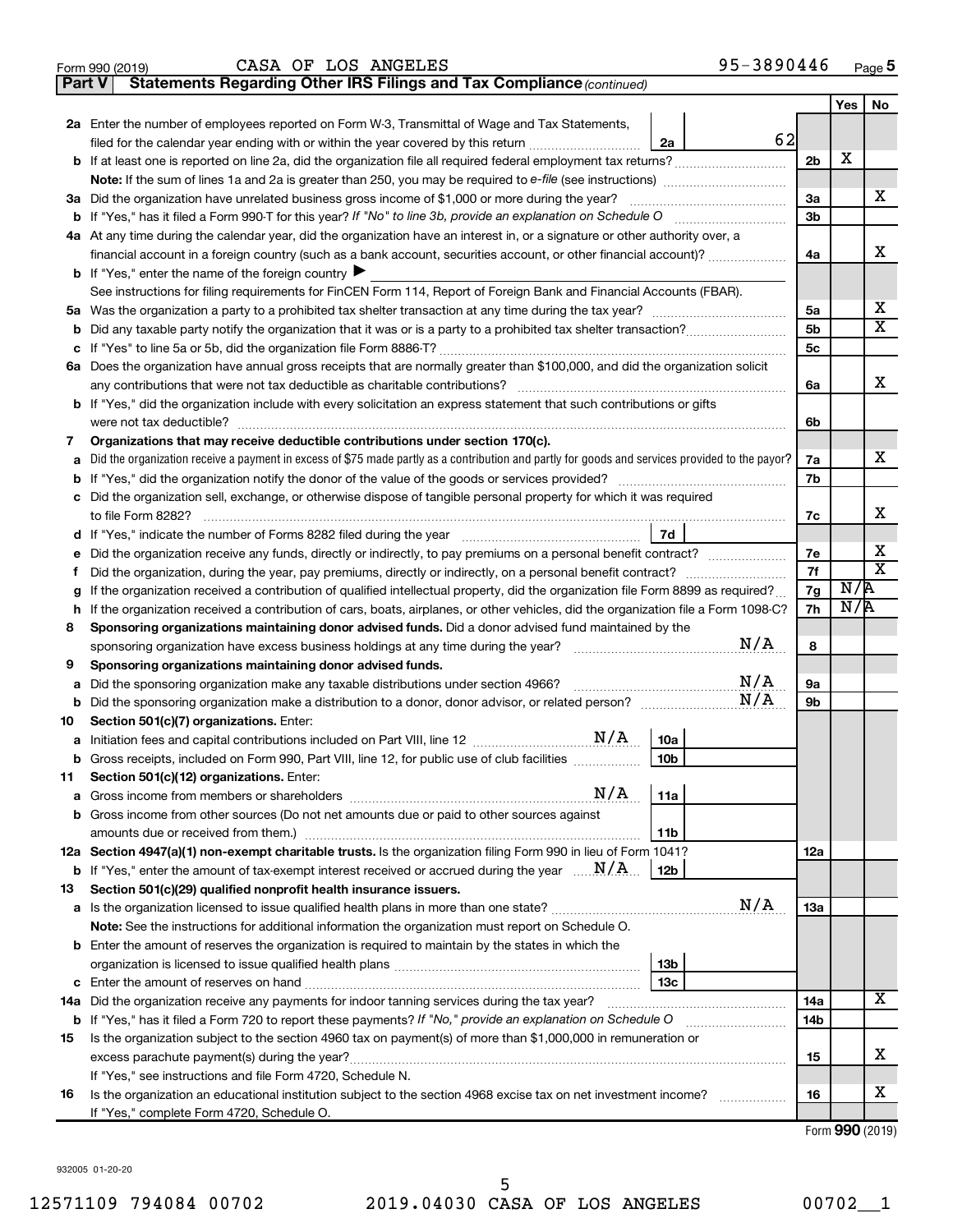| Form 990 (2019) |  |  |
|-----------------|--|--|
|-----------------|--|--|

# Form 990 (2019)  $CASA$  OF LOS ANGELES 95-3890446  $P_{\text{age}}$

**Part VI** Governance, Management, and Disclosure For each "Yes" response to lines 2 through 7b below, and for a "No" response *to line 8a, 8b, or 10b below, describe the circumstances, processes, or changes on Schedule O. See instructions.*

|     |                                                                                                                                                                                                                                                         |                               |                         |                         | $\overline{\mathbf{X}}$ |  |  |  |  |
|-----|---------------------------------------------------------------------------------------------------------------------------------------------------------------------------------------------------------------------------------------------------------|-------------------------------|-------------------------|-------------------------|-------------------------|--|--|--|--|
|     | <b>Section A. Governing Body and Management</b>                                                                                                                                                                                                         |                               |                         |                         |                         |  |  |  |  |
|     |                                                                                                                                                                                                                                                         |                               |                         | <b>Yes</b>              | No                      |  |  |  |  |
|     | 1a Enter the number of voting members of the governing body at the end of the tax year                                                                                                                                                                  | 1a                            | 23                      |                         |                         |  |  |  |  |
|     | If there are material differences in voting rights among members of the governing body, or if the governing                                                                                                                                             |                               |                         |                         |                         |  |  |  |  |
|     | body delegated broad authority to an executive committee or similar committee, explain on Schedule O.                                                                                                                                                   |                               |                         |                         |                         |  |  |  |  |
|     | <b>b</b> Enter the number of voting members included on line 1a, above, who are independent <i>maching communion</i>                                                                                                                                    | 1b                            | 23                      |                         |                         |  |  |  |  |
| 2   | Did any officer, director, trustee, or key employee have a family relationship or a business relationship with any other                                                                                                                                |                               |                         |                         |                         |  |  |  |  |
|     |                                                                                                                                                                                                                                                         |                               | $\mathbf{2}$            |                         |                         |  |  |  |  |
| З   | Did the organization delegate control over management duties customarily performed by or under the direct supervision                                                                                                                                   |                               |                         |                         |                         |  |  |  |  |
|     |                                                                                                                                                                                                                                                         |                               | 3                       |                         |                         |  |  |  |  |
| 4   | Did the organization make any significant changes to its governing documents since the prior Form 990 was filed?                                                                                                                                        |                               | $\overline{\mathbf{4}}$ |                         |                         |  |  |  |  |
| 5   |                                                                                                                                                                                                                                                         |                               | $\overline{\mathbf{5}}$ |                         |                         |  |  |  |  |
| 6   |                                                                                                                                                                                                                                                         |                               | 6                       |                         |                         |  |  |  |  |
| 7a  | Did the organization have members, stockholders, or other persons who had the power to elect or appoint one or                                                                                                                                          |                               |                         |                         |                         |  |  |  |  |
|     |                                                                                                                                                                                                                                                         |                               | 7a                      |                         |                         |  |  |  |  |
|     | <b>b</b> Are any governance decisions of the organization reserved to (or subject to approval by) members, stockholders, or                                                                                                                             |                               |                         |                         |                         |  |  |  |  |
|     | persons other than the governing body?                                                                                                                                                                                                                  |                               | 7b                      |                         |                         |  |  |  |  |
| 8   | Did the organization contemporaneously document the meetings held or written actions undertaken during the year by the following:                                                                                                                       |                               |                         |                         |                         |  |  |  |  |
|     |                                                                                                                                                                                                                                                         |                               | 8a                      | х                       |                         |  |  |  |  |
|     |                                                                                                                                                                                                                                                         |                               | 8b                      | $\overline{\mathbf{x}}$ |                         |  |  |  |  |
| 9   | Is there any officer, director, trustee, or key employee listed in Part VII, Section A, who cannot be reached at the                                                                                                                                    |                               |                         |                         |                         |  |  |  |  |
|     |                                                                                                                                                                                                                                                         |                               | 9                       |                         |                         |  |  |  |  |
|     | Section B. Policies (This Section B requests information about policies not required by the Internal Revenue Code.)                                                                                                                                     |                               |                         |                         |                         |  |  |  |  |
|     |                                                                                                                                                                                                                                                         |                               |                         | Yes                     |                         |  |  |  |  |
|     |                                                                                                                                                                                                                                                         |                               | 10a                     |                         |                         |  |  |  |  |
|     | b If "Yes," did the organization have written policies and procedures governing the activities of such chapters, affiliates,                                                                                                                            |                               |                         |                         |                         |  |  |  |  |
|     |                                                                                                                                                                                                                                                         |                               |                         |                         |                         |  |  |  |  |
|     | 11a Has the organization provided a complete copy of this Form 990 to all members of its governing body before filing the form?                                                                                                                         |                               | 11a                     | $\overline{\mathbf{X}}$ |                         |  |  |  |  |
|     | <b>b</b> Describe in Schedule O the process, if any, used by the organization to review this Form 990.                                                                                                                                                  |                               |                         |                         |                         |  |  |  |  |
| 12a | 12a                                                                                                                                                                                                                                                     |                               |                         |                         |                         |  |  |  |  |
|     | 12 <sub>b</sub>                                                                                                                                                                                                                                         |                               |                         |                         |                         |  |  |  |  |
|     | c Did the organization regularly and consistently monitor and enforce compliance with the policy? If "Yes," describe                                                                                                                                    |                               |                         |                         |                         |  |  |  |  |
|     | in Schedule O how this was done manufactured and continuum and contact the way to have a set of the state of t                                                                                                                                          |                               | 12c                     | х                       |                         |  |  |  |  |
| 13  |                                                                                                                                                                                                                                                         |                               | 13                      | $\overline{\textbf{x}}$ |                         |  |  |  |  |
| 14  | Did the organization have a written document retention and destruction policy? [11] manufaction manufaction in                                                                                                                                          |                               | 14                      | $\overline{\textbf{x}}$ |                         |  |  |  |  |
| 15  | Did the process for determining compensation of the following persons include a review and approval by independent                                                                                                                                      |                               |                         |                         |                         |  |  |  |  |
|     | persons, comparability data, and contemporaneous substantiation of the deliberation and decision?                                                                                                                                                       |                               |                         |                         |                         |  |  |  |  |
|     |                                                                                                                                                                                                                                                         |                               | 15a                     | х                       |                         |  |  |  |  |
|     |                                                                                                                                                                                                                                                         |                               | 15b                     | $\overline{\textbf{x}}$ |                         |  |  |  |  |
|     | If "Yes" to line 15a or 15b, describe the process in Schedule O (see instructions).                                                                                                                                                                     |                               |                         |                         |                         |  |  |  |  |
|     | 16a Did the organization invest in, contribute assets to, or participate in a joint venture or similar arrangement with a                                                                                                                               |                               |                         |                         |                         |  |  |  |  |
|     |                                                                                                                                                                                                                                                         |                               |                         |                         |                         |  |  |  |  |
|     | taxable entity during the year?<br><b>b</b> If "Yes," did the organization follow a written policy or procedure requiring the organization to evaluate its participation                                                                                |                               | 16a                     |                         |                         |  |  |  |  |
|     | in joint venture arrangements under applicable federal tax law, and take steps to safeguard the organization's                                                                                                                                          |                               |                         |                         |                         |  |  |  |  |
|     |                                                                                                                                                                                                                                                         |                               |                         |                         |                         |  |  |  |  |
|     | exempt status with respect to such arrangements?<br><b>Section C. Disclosure</b>                                                                                                                                                                        |                               | 16b                     |                         |                         |  |  |  |  |
|     |                                                                                                                                                                                                                                                         |                               |                         |                         |                         |  |  |  |  |
| 17  | List the states with which a copy of this Form 990 is required to be filed $\blacktriangleright$ CA<br>Section 6104 requires an organization to make its Forms 1023 (1024 or 1024-A, if applicable), 990, and 990-T (Section 501(c)(3)s only) available |                               |                         |                         |                         |  |  |  |  |
| 18  |                                                                                                                                                                                                                                                         |                               |                         |                         |                         |  |  |  |  |
|     | for public inspection. Indicate how you made these available. Check all that apply.<br>$X$ Upon request<br>$\lfloor X \rfloor$ Own website<br>$\lfloor X \rfloor$ Another's website                                                                     |                               |                         |                         |                         |  |  |  |  |
|     |                                                                                                                                                                                                                                                         | Other (explain on Schedule O) |                         |                         |                         |  |  |  |  |
| 19  | Describe on Schedule O whether (and if so, how) the organization made its governing documents, conflict of interest policy, and financial                                                                                                               |                               |                         |                         |                         |  |  |  |  |
|     | statements available to the public during the tax year.                                                                                                                                                                                                 |                               |                         |                         |                         |  |  |  |  |
| 20  | State the name, address, and telephone number of the person who possesses the organization's books and records<br>ROBERT BERMAN - (323)859-2888                                                                                                         |                               |                         |                         |                         |  |  |  |  |
|     | 201 CENTRE PLAZA DRIVE, NO. 1100, MONTEREY PARK, CA                                                                                                                                                                                                     | 91754                         |                         |                         |                         |  |  |  |  |
|     |                                                                                                                                                                                                                                                         |                               |                         |                         |                         |  |  |  |  |
|     | 932006 01-20-20<br>6                                                                                                                                                                                                                                    |                               |                         | Form 990 (2019)         |                         |  |  |  |  |
|     | 2019.04030 CASA OF LOS ANGELES                                                                                                                                                                                                                          |                               |                         |                         |                         |  |  |  |  |
|     | 12571109 794084 00702                                                                                                                                                                                                                                   |                               |                         | $00702 - 1$             |                         |  |  |  |  |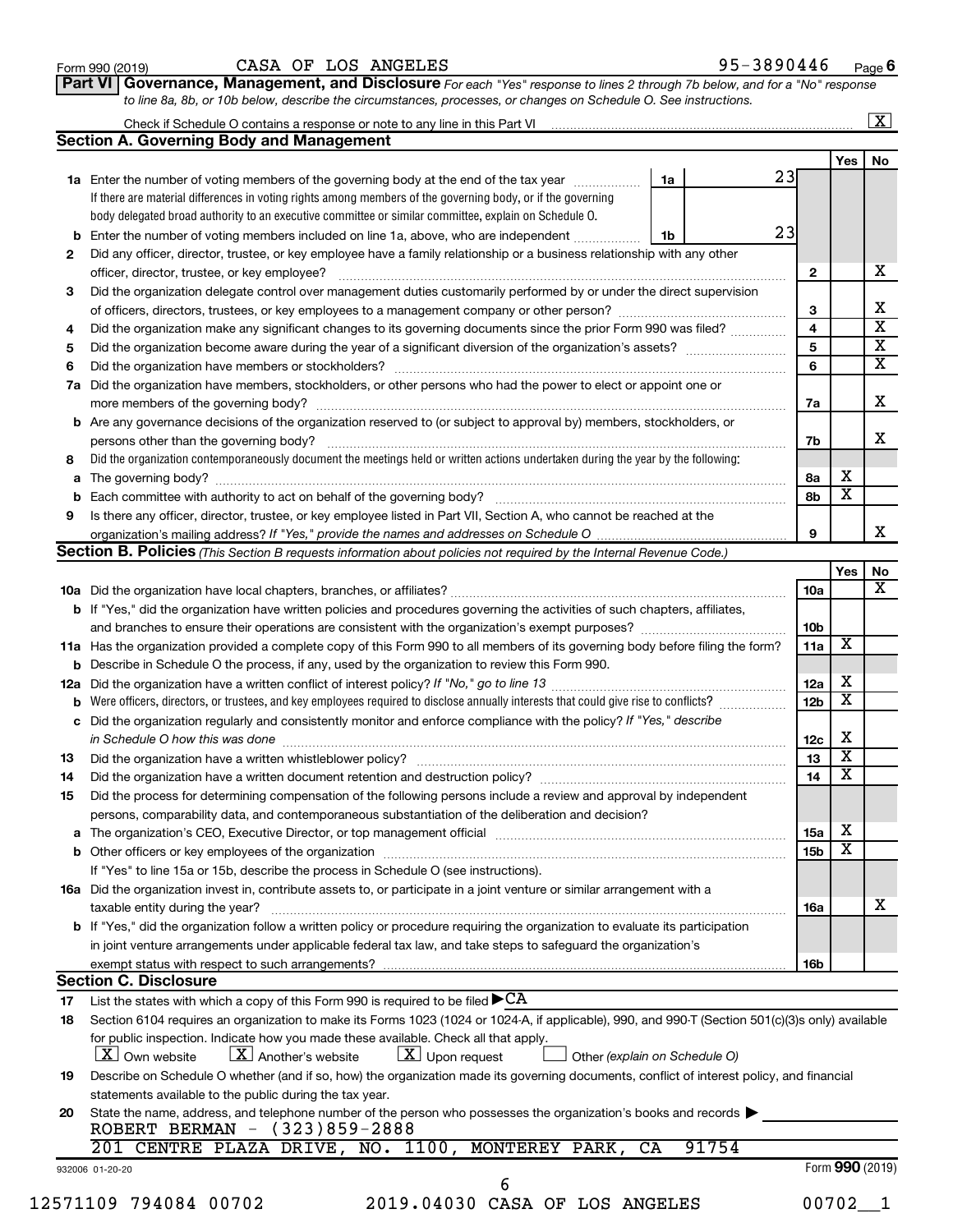$\Box$ 

| Part VII Compensation of Officers, Directors, Trustees, Key Employees, Highest Compensated |  |  |
|--------------------------------------------------------------------------------------------|--|--|
| <b>Employees, and Independent Contractors</b>                                              |  |  |

Check if Schedule O contains a response or note to any line in this Part VII

**Section A. Officers, Directors, Trustees, Key Employees, and Highest Compensated Employees**

**1a**  Complete this table for all persons required to be listed. Report compensation for the calendar year ending with or within the organization's tax year.  $\bullet$  List all of the organization's current officers, directors, trustees (whether individuals or organizations), regardless of amount of compensation.

Enter -0- in columns (D), (E), and (F) if no compensation was paid.

**•** List all of the organization's current key employees, if any. See instructions for definition of "key employee."

• List the organization's five *current* highest compensated employees (other than an officer, director, trustee, or key employee) who received reportable compensation (Box 5 of Form W-2 and/or Box 7 of Form 1099-MISC) of more than \$100,000 from the organization and any related organizations.

 $\bullet$  List all of the organization's former officers, key employees, and highest compensated employees who received more than \$100,000 of reportable compensation from the organization and any related organizations.

**•** List all of the organization's former directors or trustees that received, in the capacity as a former director or trustee of the organization, more than \$10,000 of reportable compensation from the organization and any related organizations.

See instructions for the order in which to list the persons above.

Check this box if neither the organization nor any related organization compensated any current officer, director, or trustee.  $\Box$ 

| (A)                           | (B)                  |                                         |                                                                  | (C)         |              |                                 |        | (D)                             | (E)             | (F)                      |
|-------------------------------|----------------------|-----------------------------------------|------------------------------------------------------------------|-------------|--------------|---------------------------------|--------|---------------------------------|-----------------|--------------------------|
| Name and title                | Average              | Position<br>(do not check more than one |                                                                  |             |              |                                 |        | Reportable                      | Reportable      | Estimated                |
|                               | hours per            |                                         | box, unless person is both an<br>officer and a director/trustee) |             |              |                                 |        | compensation                    | compensation    | amount of                |
|                               | week                 |                                         |                                                                  |             |              |                                 |        | from                            | from related    | other                    |
|                               | (list any            |                                         |                                                                  |             |              |                                 |        | the                             | organizations   | compensation             |
|                               | hours for<br>related |                                         |                                                                  |             |              |                                 |        | organization<br>(W-2/1099-MISC) | (W-2/1099-MISC) | from the<br>organization |
|                               | organizations        |                                         |                                                                  |             |              |                                 |        |                                 |                 | and related              |
|                               | below                |                                         |                                                                  |             |              |                                 |        |                                 |                 | organizations            |
|                               | line)                | Individual trustee or director          | Institutional trustee                                            | Officer     | Key employee | Highest compensated<br>employee | Former |                                 |                 |                          |
| ZARETSKY, HARRIET<br>(1)      | 5.00                 |                                         |                                                                  |             |              |                                 |        |                                 |                 |                          |
| CHAIR                         |                      | X                                       |                                                                  | $\mathbf X$ |              |                                 |        | $\mathbf 0$ .                   | О.              | 0.                       |
| BLOOM, STEVE<br>(2)           | 5.00                 |                                         |                                                                  |             |              |                                 |        |                                 |                 |                          |
| VICE CHAIR                    |                      | $\mathbf X$                             |                                                                  | $\mathbf X$ |              |                                 |        | $\mathbf 0$ .                   | $\mathbf 0$ .   | $\mathbf 0$ .            |
| (3) NAHMIAS, EDWARD           | 5.00                 |                                         |                                                                  |             |              |                                 |        |                                 |                 |                          |
| TREASURER (THROUGH JUNE 2020) |                      | X                                       |                                                                  | $\mathbf x$ |              |                                 |        | $\mathbf 0$ .                   | $\mathbf 0$ .   | $\mathbf 0$ .            |
| (4)<br>YOUNGQUIST, JEAN       | 5.00                 |                                         |                                                                  |             |              |                                 |        |                                 |                 |                          |
| SECRETARY (THROUGH JUNE 2020) |                      | $\mathbf X$                             |                                                                  | $\mathbf X$ |              |                                 |        | $\mathbf 0$ .                   | $\mathbf 0$ .   | $\mathbf 0$ .            |
| (5) MCKENZIE, LYNN            | 5.00                 |                                         |                                                                  |             |              |                                 |        |                                 |                 |                          |
| AT LARGE                      |                      | X                                       |                                                                  |             |              |                                 |        | $\mathbf 0$                     | $\mathbf 0$ .   | $\mathbf 0$ .            |
| (6)<br>RAVDEN, DEBRA          | 5.00                 |                                         |                                                                  |             |              |                                 |        |                                 |                 |                          |
| AT LARGE                      |                      | X                                       |                                                                  |             |              |                                 |        | $\mathbf 0$                     | $\mathbf 0$ .   | $\mathbf 0$ .            |
| (7)<br>ANDERSON, ALICIA       | 2.00                 |                                         |                                                                  |             |              |                                 |        |                                 |                 |                          |
| <b>DIRECTOR</b>               |                      | X                                       |                                                                  |             |              |                                 |        | 0.                              | $\mathbf 0$ .   | $\mathbf 0$ .            |
| ANDERSON, DOUG<br>(8)         | 2.00                 |                                         |                                                                  |             |              |                                 |        |                                 |                 |                          |
| <b>DIRECTOR</b>               |                      | X                                       |                                                                  |             |              |                                 |        | 0.                              | $\mathbf 0$ .   | $\mathbf 0$ .            |
| (9) BECKMEN, JUDY             | 2.00                 |                                         |                                                                  |             |              |                                 |        |                                 |                 |                          |
| DIRECTOR (THROUGH JUNE 2020)  |                      | X                                       |                                                                  |             |              |                                 |        | $\mathbf 0$ .                   | $\mathbf 0$ .   | $\mathbf 0$ .            |
| (10) BINDER, YOANNA           | 2.00                 |                                         |                                                                  |             |              |                                 |        |                                 |                 |                          |
| DIRECTOR (THROUGH DEC. 2019)  |                      | $\mathbf X$                             |                                                                  |             |              |                                 |        | 0.                              | $\mathbf 0$ .   | $\mathbf 0$ .            |
| (11) CHO, MINJI               | 2.00                 |                                         |                                                                  |             |              |                                 |        |                                 |                 |                          |
| <b>DIRECTOR</b>               |                      | X                                       |                                                                  |             |              |                                 |        | 0.                              | $\mathbf 0$ .   | $\mathbf 0$ .            |
| (12) DURHAM, TERRI            | 2.00                 |                                         |                                                                  |             |              |                                 |        |                                 |                 |                          |
| <b>DIRECTOR</b>               |                      | $\mathbf X$                             |                                                                  |             |              |                                 |        | 0.                              | $\mathbf 0$ .   | $\mathbf 0$ .            |
| (13) GOODMAN, DAWN            | 2.00                 |                                         |                                                                  |             |              |                                 |        |                                 |                 |                          |
| <b>DIRECTOR</b>               |                      | $\mathbf X$                             |                                                                  |             |              |                                 |        | 0.                              | $\mathbf 0$ .   | $\mathbf 0$ .            |
| (14) GRACE, ASHLEY            | 2.00                 |                                         |                                                                  |             |              |                                 |        |                                 |                 |                          |
| <b>DIRECTOR</b>               |                      | $\mathbf X$                             |                                                                  |             |              |                                 |        | $\mathbf 0$                     | $\mathbf 0$     | $\mathbf 0$ .            |
| (15) HANDELMAN, AUDREY        | 2.00                 |                                         |                                                                  |             |              |                                 |        |                                 |                 |                          |
| <b>DIRECTOR</b>               |                      | X                                       |                                                                  |             |              |                                 |        | 0.                              | 0.              | $\mathbf 0$ .            |
| (16) HINMAN, JENNIFER         | 2.00                 |                                         |                                                                  |             |              |                                 |        |                                 |                 |                          |
| <b>DIRECTOR</b>               |                      | X                                       |                                                                  |             |              |                                 |        | $\mathbf 0$ .                   | $\mathbf 0$ .   | $\mathbf 0$ .            |
| (17) JOBRANI, JOE             | 2.00                 |                                         |                                                                  |             |              |                                 |        |                                 |                 |                          |
| <b>DIRECTOR</b>               |                      | $\mathbf X$                             |                                                                  |             |              |                                 |        | $\mathbf 0$ .                   | $\mathbf 0$ .   | 0.                       |
|                               |                      |                                         |                                                                  |             |              |                                 |        |                                 |                 | $000$ ( $0.21$           |

932007 01-20-20

7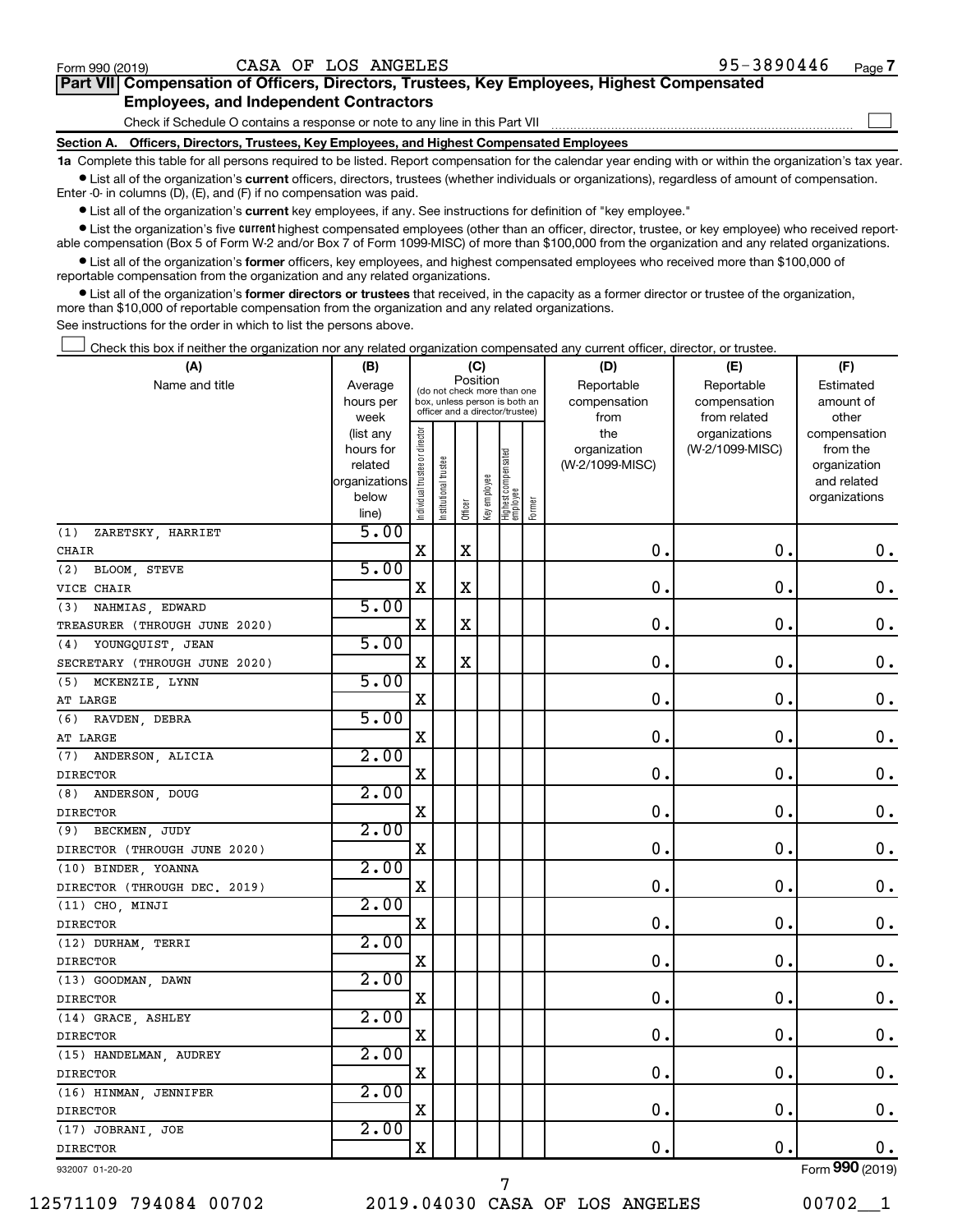| Form 990 (2019 |  |  |
|----------------|--|--|

| Part VII Section A. Officers, Directors, Trustees, Key Employees, and Highest Compensated Employees (continued)                           |                |                                |                       |         |              |                                                              |        |                         |                 |              |                 |
|-------------------------------------------------------------------------------------------------------------------------------------------|----------------|--------------------------------|-----------------------|---------|--------------|--------------------------------------------------------------|--------|-------------------------|-----------------|--------------|-----------------|
| (A)                                                                                                                                       | (B)            |                                |                       |         | (C)          |                                                              |        | (D)                     | (E)             |              | (F)             |
| Name and title                                                                                                                            | Average        |                                |                       |         | Position     |                                                              |        | Reportable              | Reportable      |              | Estimated       |
|                                                                                                                                           | hours per      |                                |                       |         |              | (do not check more than one<br>box, unless person is both an |        | compensation            | compensation    |              | amount of       |
|                                                                                                                                           | week           |                                |                       |         |              | officer and a director/trustee)                              |        | from                    | from related    |              | other           |
|                                                                                                                                           | (list any      |                                |                       |         |              |                                                              |        | the                     | organizations   |              | compensation    |
|                                                                                                                                           | hours for      |                                |                       |         |              |                                                              |        | organization            | (W-2/1099-MISC) |              | from the        |
|                                                                                                                                           | related        |                                |                       |         |              |                                                              |        | (W-2/1099-MISC)         |                 |              | organization    |
|                                                                                                                                           | organizations  |                                |                       |         |              |                                                              |        |                         |                 |              | and related     |
|                                                                                                                                           | below<br>line) | Individual trustee or director | Institutional trustee | Officer | Key employee | Highest compensated<br>employee                              | Former |                         |                 |              | organizations   |
|                                                                                                                                           |                |                                |                       |         |              |                                                              |        |                         |                 |              |                 |
| (18) JOHNSON, ERIKA                                                                                                                       | 2.00           |                                |                       |         |              |                                                              |        |                         |                 |              |                 |
| <b>DIRECTOR</b>                                                                                                                           |                | X                              |                       |         |              |                                                              |        | О.                      | 0.              |              | 0.              |
| (19) LEBHERZ, NICK                                                                                                                        | 2.00           |                                |                       |         |              |                                                              |        |                         |                 |              |                 |
| <b>DIRECTOR</b>                                                                                                                           |                | X                              |                       |         |              |                                                              |        | О.                      | 0.              |              | 0.              |
| (20) LEVIN, JASON                                                                                                                         | 2.00           |                                |                       |         |              |                                                              |        |                         |                 |              |                 |
| <b>DIRECTOR</b>                                                                                                                           |                | X                              |                       |         |              |                                                              |        | О.                      | 0.              |              | $\mathbf 0$ .   |
| (21) MANGHAM, ERICA                                                                                                                       | 2.00           |                                |                       |         |              |                                                              |        |                         |                 |              |                 |
| DIRECTOR (THROUGH JUNE 2020)                                                                                                              |                | X                              |                       |         |              |                                                              |        | 0.                      | 0.              |              | 0.              |
| (22) RIVERS, JOHNA                                                                                                                        | 2.00           |                                |                       |         |              |                                                              |        |                         |                 |              |                 |
| <b>DIRECTOR</b>                                                                                                                           |                | X                              |                       |         |              |                                                              |        | 0.                      | 0.              |              | 0.              |
|                                                                                                                                           | 2.00           |                                |                       |         |              |                                                              |        |                         |                 |              |                 |
| (23) RODRIGUEZ, DAYNA                                                                                                                     |                | X                              |                       |         |              |                                                              |        | О.                      | 0.              |              | 0.              |
| <b>DIRECTOR</b>                                                                                                                           |                |                                |                       |         |              |                                                              |        |                         |                 |              |                 |
| (24) SAMPSON, ALAYNE                                                                                                                      | 2.00           |                                |                       |         |              |                                                              |        |                         |                 |              |                 |
| <b>DIRECTOR</b>                                                                                                                           |                | X                              |                       |         |              |                                                              |        | О.                      | 0.              |              | $\mathbf 0$ .   |
| (25) SARKIS, DANIEL                                                                                                                       | 2.00           |                                |                       |         |              |                                                              |        |                         |                 |              |                 |
| <b>DIRECTOR</b>                                                                                                                           |                | X                              |                       |         |              |                                                              |        | О.                      | О.              |              | 0.              |
| (26) SELMAN, NEIL                                                                                                                         | 2.00           |                                |                       |         |              |                                                              |        |                         |                 |              |                 |
| <b>DIRECTOR</b>                                                                                                                           |                | X                              |                       |         |              |                                                              |        | О.                      | О.              |              | 0.              |
| 1b Subtotal                                                                                                                               |                |                                |                       |         |              |                                                              |        | $\overline{0}$          | σ.              |              | σ.              |
|                                                                                                                                           |                |                                |                       |         |              |                                                              |        | 547,225.                | σ.              |              | 31,470.         |
|                                                                                                                                           |                |                                |                       |         |              |                                                              |        | 547,225.                | Ο.              |              | 31,470.         |
| Total number of individuals (including but not limited to those listed above) who received more than \$100,000 of reportable<br>2         |                |                                |                       |         |              |                                                              |        |                         |                 |              |                 |
| compensation from the organization                                                                                                        |                |                                |                       |         |              |                                                              |        |                         |                 |              | 3               |
|                                                                                                                                           |                |                                |                       |         |              |                                                              |        |                         |                 |              | No<br>Yes       |
| Did the organization list any former officer, director, trustee, key employee, or highest compensated employee on<br>3                    |                |                                |                       |         |              |                                                              |        |                         |                 |              |                 |
| line 1a? If "Yes," complete Schedule J for such individual                                                                                |                |                                |                       |         |              |                                                              |        |                         |                 | 3            | x               |
|                                                                                                                                           |                |                                |                       |         |              |                                                              |        |                         |                 |              |                 |
| For any individual listed on line 1a, is the sum of reportable compensation and other compensation from the organization<br>4             |                |                                |                       |         |              |                                                              |        |                         |                 |              | X               |
| and related organizations greater than \$150,000? If "Yes," complete Schedule J for such individual                                       |                |                                |                       |         |              |                                                              |        |                         |                 | 4            |                 |
| Did any person listed on line 1a receive or accrue compensation from any unrelated organization or individual for services<br>5           |                |                                |                       |         |              |                                                              |        |                         |                 |              |                 |
|                                                                                                                                           |                |                                |                       |         |              |                                                              |        |                         |                 | 5            | x               |
| <b>Section B. Independent Contractors</b>                                                                                                 |                |                                |                       |         |              |                                                              |        |                         |                 |              |                 |
| Complete this table for your five highest compensated independent contractors that received more than \$100,000 of compensation from<br>1 |                |                                |                       |         |              |                                                              |        |                         |                 |              |                 |
| the organization. Report compensation for the calendar year ending with or within the organization's tax year.                            |                |                                |                       |         |              |                                                              |        |                         |                 |              |                 |
| (A)                                                                                                                                       |                |                                |                       |         |              |                                                              |        | (B)                     |                 | (C)          |                 |
| Name and business address                                                                                                                 |                |                                | <b>NONE</b>           |         |              |                                                              |        | Description of services |                 | Compensation |                 |
|                                                                                                                                           |                |                                |                       |         |              |                                                              |        |                         |                 |              |                 |
|                                                                                                                                           |                |                                |                       |         |              |                                                              |        |                         |                 |              |                 |
|                                                                                                                                           |                |                                |                       |         |              |                                                              |        |                         |                 |              |                 |
|                                                                                                                                           |                |                                |                       |         |              |                                                              |        |                         |                 |              |                 |
|                                                                                                                                           |                |                                |                       |         |              |                                                              |        |                         |                 |              |                 |
|                                                                                                                                           |                |                                |                       |         |              |                                                              |        |                         |                 |              |                 |
|                                                                                                                                           |                |                                |                       |         |              |                                                              |        |                         |                 |              |                 |
|                                                                                                                                           |                |                                |                       |         |              |                                                              |        |                         |                 |              |                 |
|                                                                                                                                           |                |                                |                       |         |              |                                                              |        |                         |                 |              |                 |
|                                                                                                                                           |                |                                |                       |         |              |                                                              |        |                         |                 |              |                 |
|                                                                                                                                           |                |                                |                       |         |              |                                                              |        |                         |                 |              |                 |
| Total number of independent contractors (including but not limited to those listed above) who received more than<br>2                     |                |                                |                       |         |              |                                                              |        |                         |                 |              |                 |
| \$100,000 of compensation from the organization                                                                                           |                |                                |                       |         |              | O                                                            |        |                         |                 |              |                 |
| SEE PART VII, SECTION A CONTINUATION SHEETS                                                                                               |                |                                |                       |         |              |                                                              |        |                         |                 |              | Form 990 (2019) |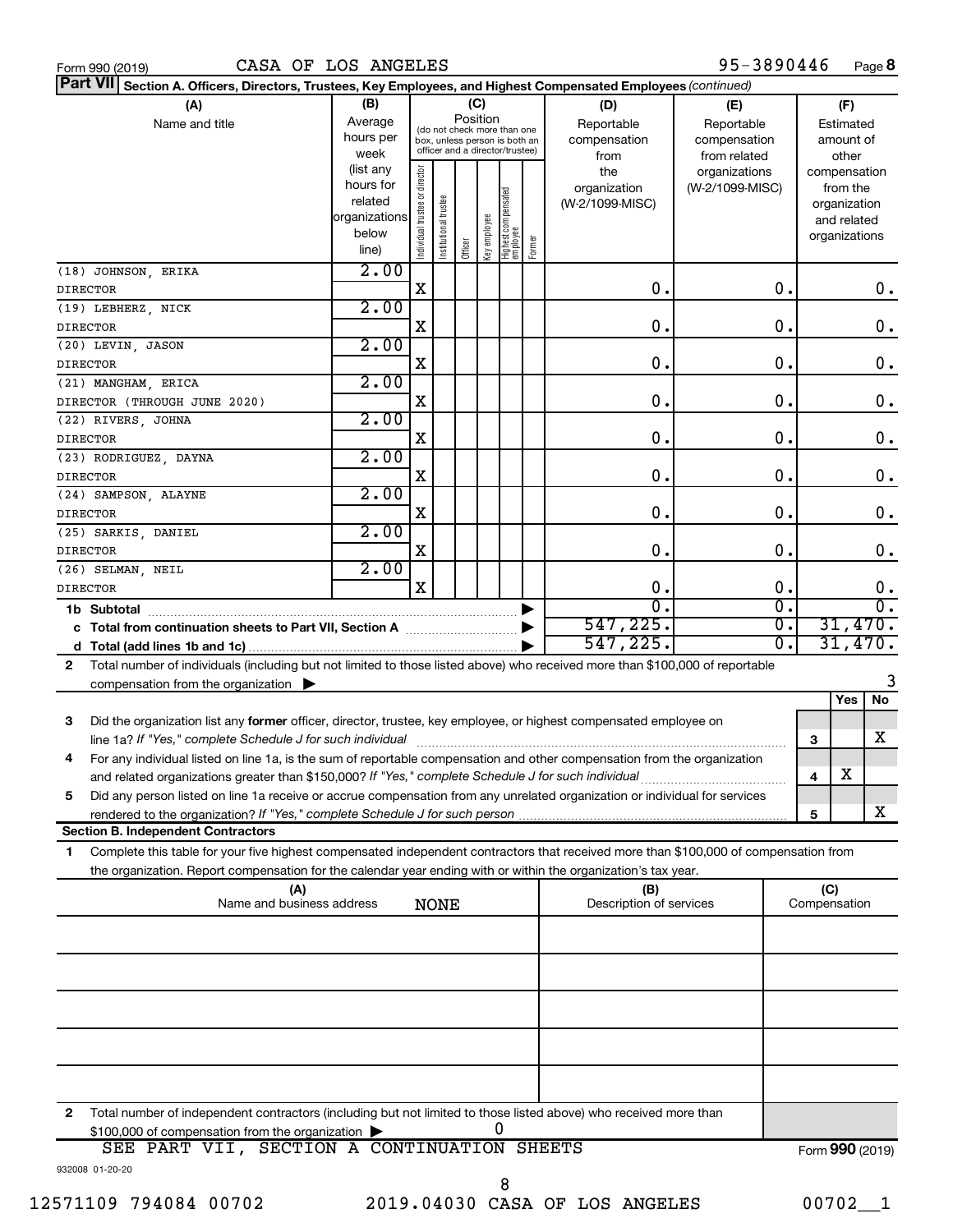| CASA OF LOS ANGELES<br>Form 990                                                                                           |                        |                                |                       |         |                        |                              |        |                                 | 95-3890446      |                          |
|---------------------------------------------------------------------------------------------------------------------------|------------------------|--------------------------------|-----------------------|---------|------------------------|------------------------------|--------|---------------------------------|-----------------|--------------------------|
| <b>Part VII</b><br>Section A. Officers, Directors, Trustees, Key Employees, and Highest Compensated Employees (continued) |                        |                                |                       |         |                        |                              |        |                                 |                 |                          |
| (A)                                                                                                                       | (B)                    |                                |                       |         | (C)                    |                              |        | (D)                             | (E)             | (F)                      |
| Name and title                                                                                                            | Average                |                                |                       |         |                        |                              |        |                                 | Reportable      | Estimated                |
|                                                                                                                           | hours                  |                                |                       |         | (check all that apply) |                              |        | compensation                    | compensation    | amount of                |
|                                                                                                                           | per                    |                                |                       |         |                        |                              |        | from                            | from related    | other                    |
|                                                                                                                           | week                   |                                |                       |         |                        |                              |        | the                             | organizations   | compensation             |
|                                                                                                                           | (list any<br>hours for |                                |                       |         |                        |                              |        | organization<br>(W-2/1099-MISC) | (W-2/1099-MISC) | from the<br>organization |
|                                                                                                                           | related                |                                |                       |         |                        |                              |        |                                 |                 | and related              |
|                                                                                                                           | organizations          |                                |                       |         |                        |                              |        |                                 |                 | organizations            |
|                                                                                                                           | below                  | Individual trustee or director | Institutional trustee |         | Key employee           | Highest compensated employee |        |                                 |                 |                          |
|                                                                                                                           | line)                  |                                |                       | Officer |                        |                              | Former |                                 |                 |                          |
| (27) SMITH, THOMAS                                                                                                        | 2.00                   |                                |                       |         |                        |                              |        |                                 |                 |                          |
| DIRECTOR (THROUGH NOV. 2019)                                                                                              |                        | X                              |                       |         |                        |                              |        | $\mathbf 0$ .                   | 0.              | 0.                       |
| (28) SWANENBURG, MICHELLE                                                                                                 | 2.00                   |                                |                       |         |                        |                              |        |                                 |                 |                          |
| DIRECTOR (THROUGH NOV. 2019)                                                                                              |                        | X                              |                       |         |                        |                              |        | $\mathbf 0$ .                   | $\mathbf 0$ .   | $\boldsymbol{0}$ .       |
| (29) TOTO, CAROLYN                                                                                                        | 2.00                   |                                |                       |         |                        |                              |        |                                 |                 |                          |
| <b>DIRECTOR</b>                                                                                                           |                        | X                              |                       |         |                        |                              |        | $\mathbf 0$ .                   | $\mathbf 0$ .   | $\boldsymbol{0}$ .       |
| (30) TURNER, THOMAS                                                                                                       | 2.00                   |                                |                       |         |                        |                              |        |                                 |                 |                          |
| <b>DIRECTOR</b>                                                                                                           |                        | X                              |                       |         |                        |                              |        | 0.                              | 0.              | 0.                       |
| (31) JULIEN, WENDELYN                                                                                                     | 40.00                  |                                |                       |         |                        |                              |        |                                 |                 |                          |
| CHIEF EXECUTIVE OFFICER                                                                                                   |                        |                                |                       | х       |                        |                              |        | 165,540.                        | 0.              | 8,143.                   |
| (32) HANLEY, DAN                                                                                                          | 40.00                  |                                |                       |         |                        |                              |        |                                 |                 |                          |
| CHIEF DEVELOPMENT OFFICER                                                                                                 |                        |                                |                       | х       |                        |                              |        | 144,819.                        | 0.              | 6,658.                   |
| (33) BERMAN, ROBERT                                                                                                       | 40.00                  |                                |                       |         |                        |                              |        |                                 |                 |                          |
| CHIEF FINANCIAL OFFICER                                                                                                   |                        |                                |                       | х       |                        |                              |        | 150,824.                        | 0.              | 9,003.                   |
| (34) MATTOCK, MAEGAN                                                                                                      | 40.00                  |                                |                       |         |                        |                              |        |                                 |                 |                          |
| CHIEF PROGRAM OFFICER                                                                                                     |                        |                                |                       | X       |                        |                              |        | 86,042.                         | 0.              | 7,666.                   |
|                                                                                                                           |                        |                                |                       |         |                        |                              |        |                                 |                 |                          |
|                                                                                                                           |                        |                                |                       |         |                        |                              |        |                                 |                 |                          |
|                                                                                                                           |                        |                                |                       |         |                        |                              |        |                                 |                 |                          |
|                                                                                                                           |                        |                                |                       |         |                        |                              |        |                                 |                 |                          |
|                                                                                                                           |                        |                                |                       |         |                        |                              |        |                                 |                 |                          |
|                                                                                                                           |                        |                                |                       |         |                        |                              |        |                                 |                 |                          |
|                                                                                                                           |                        |                                |                       |         |                        |                              |        |                                 |                 |                          |
|                                                                                                                           |                        |                                |                       |         |                        |                              |        |                                 |                 |                          |
|                                                                                                                           |                        |                                |                       |         |                        |                              |        |                                 |                 |                          |
|                                                                                                                           |                        |                                |                       |         |                        |                              |        |                                 |                 |                          |
|                                                                                                                           |                        |                                |                       |         |                        |                              |        |                                 |                 |                          |
|                                                                                                                           |                        |                                |                       |         |                        |                              |        |                                 |                 |                          |
|                                                                                                                           |                        |                                |                       |         |                        |                              |        |                                 |                 |                          |
|                                                                                                                           |                        |                                |                       |         |                        |                              |        |                                 |                 |                          |
|                                                                                                                           |                        |                                |                       |         |                        |                              |        |                                 |                 |                          |
|                                                                                                                           |                        |                                |                       |         |                        |                              |        |                                 |                 |                          |
|                                                                                                                           |                        |                                |                       |         |                        |                              |        |                                 |                 |                          |
|                                                                                                                           |                        |                                |                       |         |                        |                              |        |                                 |                 |                          |
|                                                                                                                           |                        |                                |                       |         |                        |                              |        |                                 |                 |                          |
|                                                                                                                           |                        |                                |                       |         |                        |                              |        |                                 |                 |                          |
|                                                                                                                           |                        |                                |                       |         |                        |                              |        |                                 |                 |                          |
|                                                                                                                           |                        |                                |                       |         |                        |                              |        |                                 |                 |                          |
|                                                                                                                           |                        |                                |                       |         |                        |                              |        |                                 |                 |                          |
|                                                                                                                           |                        |                                |                       |         |                        |                              |        |                                 |                 |                          |
| Total to Part VII, Section A, line 1c                                                                                     |                        |                                |                       |         |                        |                              |        | 547,225.                        |                 | 31,470.                  |

932201 04-01-19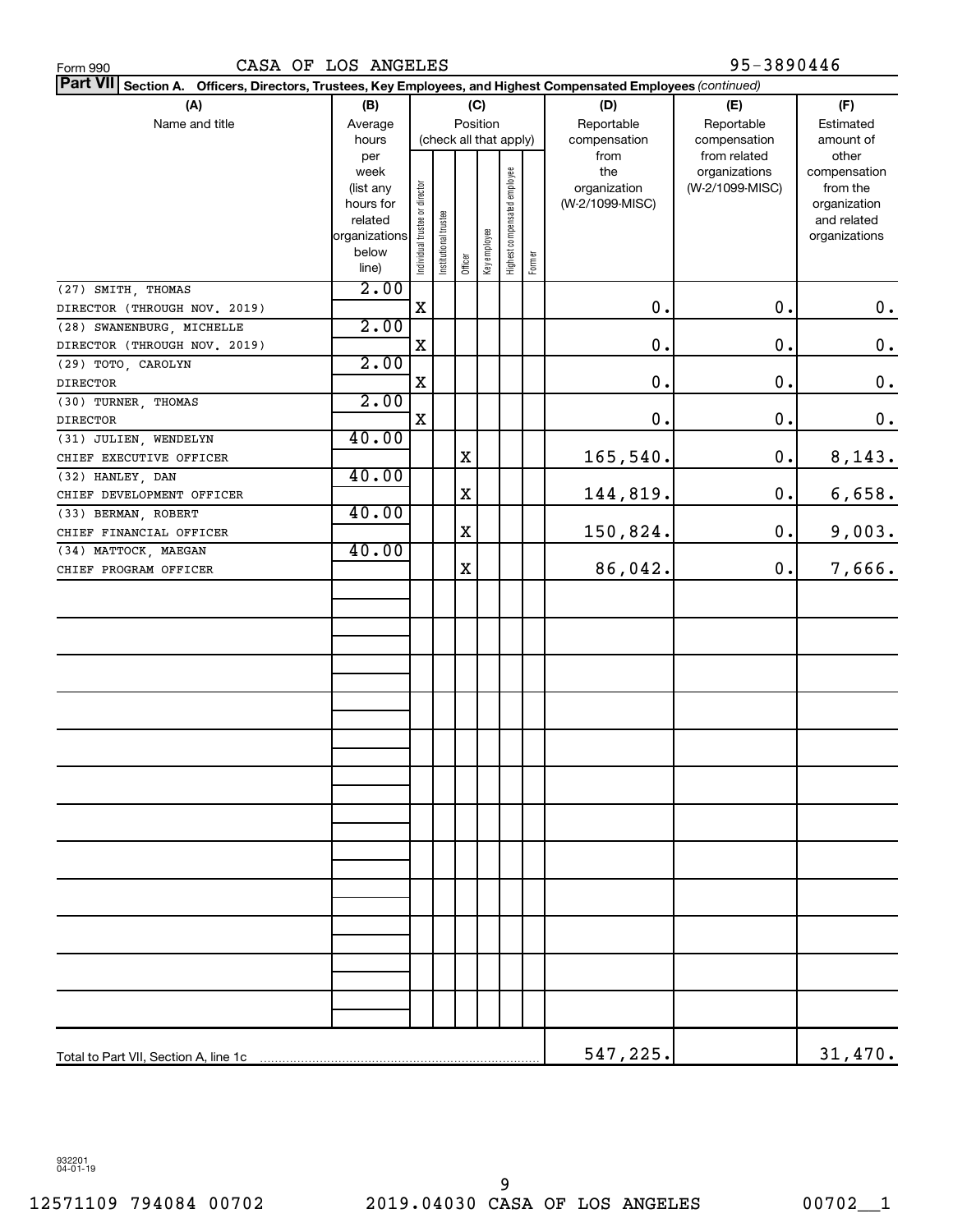|                                                           |     |   | Form 990 (2019)                                               |               |                |           | CASA OF LOS ANGELES  |                      |                                                               | 95-3890446                  | Page 9                                                          |
|-----------------------------------------------------------|-----|---|---------------------------------------------------------------|---------------|----------------|-----------|----------------------|----------------------|---------------------------------------------------------------|-----------------------------|-----------------------------------------------------------------|
| <b>Part VIII</b>                                          |     |   | <b>Statement of Revenue</b>                                   |               |                |           |                      |                      |                                                               |                             |                                                                 |
|                                                           |     |   |                                                               |               |                |           |                      |                      |                                                               |                             | $\overline{\mathbf{x}}$                                         |
|                                                           |     |   |                                                               |               |                |           |                      | (A)<br>Total revenue | (B)<br>Related or exempt<br>function revenue business revenue | $\overline{C}$<br>Unrelated | (D)<br>Revenue excluded<br>from tax under<br>sections 512 - 514 |
|                                                           |     |   | 1 a Federated campaigns                                       |               | 1a             |           |                      |                      |                                                               |                             |                                                                 |
|                                                           |     |   | <b>b</b> Membership dues                                      |               | 1 <sub>b</sub> |           |                      |                      |                                                               |                             |                                                                 |
|                                                           |     |   | c Fundraising events                                          |               | 1 <sub>c</sub> |           | 1,208,552.           |                      |                                                               |                             |                                                                 |
|                                                           |     |   | d Related organizations                                       |               | 1 <sub>d</sub> |           |                      |                      |                                                               |                             |                                                                 |
|                                                           |     |   | e Government grants (contributions)                           |               | 1e             |           | 342,020.             |                      |                                                               |                             |                                                                 |
| Contributions, Gifts, Grants<br>and Other Similar Amounts |     |   | f All other contributions, gifts, grants, and                 |               |                |           |                      |                      |                                                               |                             |                                                                 |
|                                                           |     |   | similar amounts not included above                            |               | 1f             |           | 4,583,672.           |                      |                                                               |                             |                                                                 |
|                                                           |     |   | g Noncash contributions included in lines 1a-1f               |               | $1g$ \$        |           | 262,199.             |                      |                                                               |                             |                                                                 |
|                                                           |     |   |                                                               |               |                |           |                      | 6, 134, 244.         |                                                               |                             |                                                                 |
|                                                           |     |   |                                                               |               |                |           | <b>Business Code</b> |                      |                                                               |                             |                                                                 |
|                                                           | 2 a |   |                                                               |               |                |           |                      |                      |                                                               |                             |                                                                 |
|                                                           |     | b |                                                               |               |                |           |                      |                      |                                                               |                             |                                                                 |
|                                                           |     | с |                                                               |               |                |           |                      |                      |                                                               |                             |                                                                 |
| Program Service                                           |     | d |                                                               |               |                |           |                      |                      |                                                               |                             |                                                                 |
|                                                           |     | е | f All other program service revenue                           |               |                |           |                      |                      |                                                               |                             |                                                                 |
|                                                           |     |   |                                                               |               |                |           |                      |                      |                                                               |                             |                                                                 |
|                                                           | З   |   | Investment income (including dividends, interest, and         |               |                |           |                      |                      |                                                               |                             |                                                                 |
|                                                           |     |   |                                                               |               |                |           |                      | 8,804.               |                                                               |                             | 8,804.                                                          |
|                                                           | 4   |   | Income from investment of tax-exempt bond proceeds            |               |                |           |                      |                      |                                                               |                             |                                                                 |
|                                                           | 5   |   |                                                               |               |                |           |                      |                      |                                                               |                             |                                                                 |
|                                                           |     |   |                                                               |               | (i) Real       |           | (ii) Personal        |                      |                                                               |                             |                                                                 |
|                                                           |     |   | <b>6 a</b> Gross rents<br>.                                   | 6a            |                |           |                      |                      |                                                               |                             |                                                                 |
|                                                           |     |   | <b>b</b> Less: rental expenses                                | 6b            |                |           |                      |                      |                                                               |                             |                                                                 |
|                                                           |     |   | c Rental income or (loss)                                     | 6c            |                |           |                      |                      |                                                               |                             |                                                                 |
|                                                           |     |   | d Net rental income or (loss)                                 |               |                |           |                      |                      |                                                               |                             |                                                                 |
|                                                           |     |   | <b>7 a</b> Gross amount from sales of                         |               | (i) Securities |           | (ii) Other           |                      |                                                               |                             |                                                                 |
|                                                           |     |   | assets other than inventory                                   | 7a            |                |           |                      |                      |                                                               |                             |                                                                 |
|                                                           |     |   | <b>b</b> Less: cost or other basis                            |               |                |           |                      |                      |                                                               |                             |                                                                 |
| evenue                                                    |     |   | and sales expenses                                            | 7b            |                |           |                      |                      |                                                               |                             |                                                                 |
|                                                           |     |   | c Gain or (loss)                                              | 7c            |                |           |                      |                      |                                                               |                             |                                                                 |
|                                                           |     |   |                                                               |               |                |           |                      |                      |                                                               |                             |                                                                 |
| Other R                                                   |     |   | 8 a Gross income from fundraising events (not<br>including \$ | 1,208,552. of |                |           |                      |                      |                                                               |                             |                                                                 |
|                                                           |     |   | contributions reported on line 1c). See                       |               |                |           |                      |                      |                                                               |                             |                                                                 |
|                                                           |     |   |                                                               |               |                | 8a        | 0.                   |                      |                                                               |                             |                                                                 |
|                                                           |     |   |                                                               |               |                | 8b        | 338,188.             |                      |                                                               |                             |                                                                 |
|                                                           |     |   | c Net income or (loss) from fundraising events                |               |                |           | ▶                    | $-338,188.$          |                                                               |                             | $-338,188.$                                                     |
|                                                           |     |   | 9 a Gross income from gaming activities. See                  |               |                |           |                      |                      |                                                               |                             |                                                                 |
|                                                           |     |   |                                                               |               |                | <b>9a</b> |                      |                      |                                                               |                             |                                                                 |
|                                                           |     |   |                                                               |               |                |           |                      |                      |                                                               |                             |                                                                 |

Form (2019) **990** 5,831,417. 0. 0. -302,827.

932009 01-20-20 **12**

**b c**

**Miscellaneous Revenue**

**Total revenue.**  See instructions

**b** Less: direct expenses ........................ **c** Net income or (loss) from gaming activities

**b** Less: cost of goods sold .................... **c** Net income or (loss) from sales of inventory

and allowances ~~~~~~~~~~~~

**d** All other revenue ~~~~~~~~~~~~~

**e Total.**  Add lines 11a-11d |

**10 a** Gross sales of inventory, less returns

26,557.

**Business Code**

 $\blacktriangleright$ 

 $\blacktriangleright$ 

**11 a** MISCELLANEOUS INCOME 900099 26,557.

**9b**

**10a 10b**

|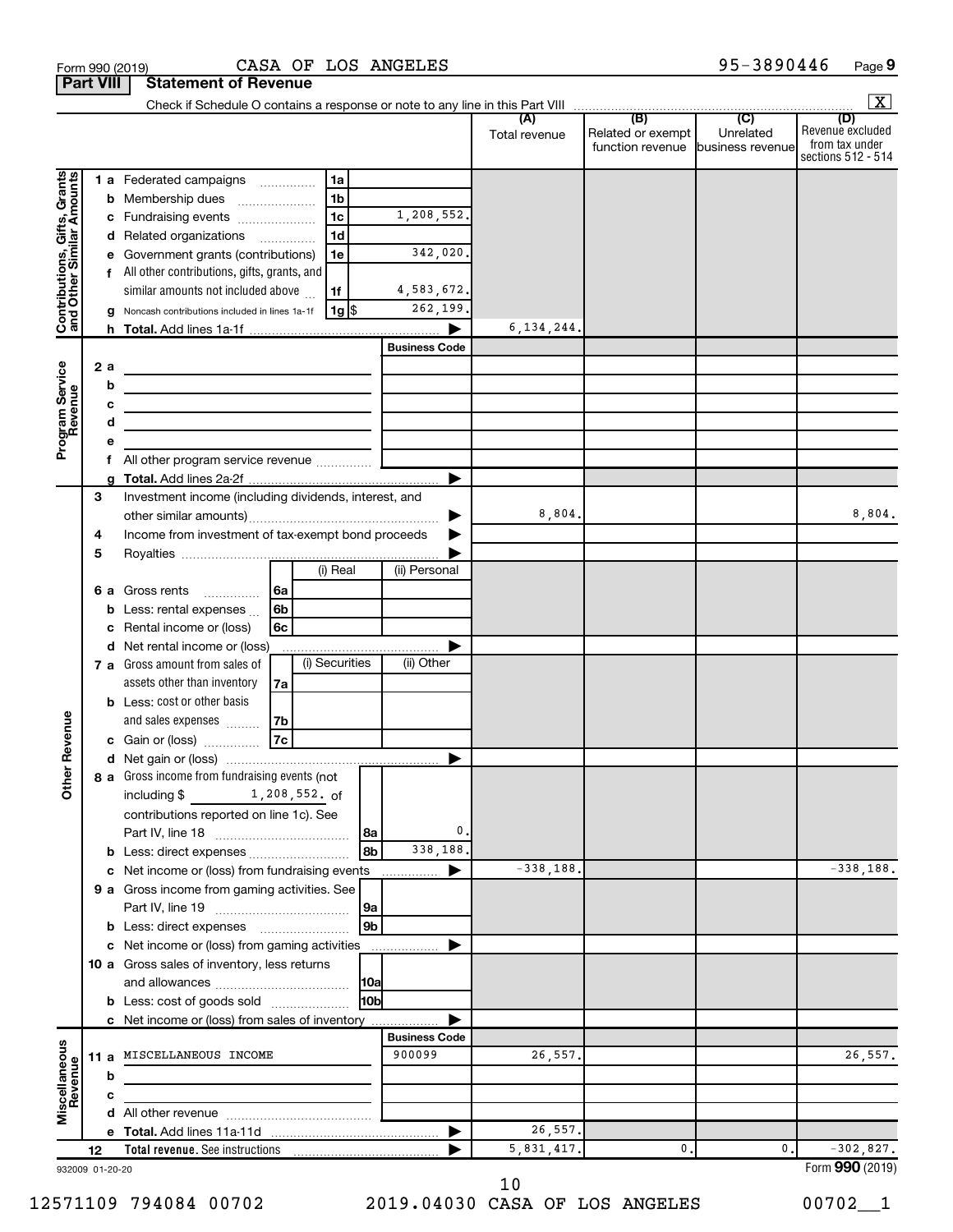|  | Form 990 (2019) |  |
|--|-----------------|--|
|  |                 |  |

Form 990 (2019)  $\begin{array}{cccc} \text{CASA} \text{ OF LOS ANGELES} \end{array}$  95-3890446  $\begin{array}{cccc} \text{Page} \end{array}$ 

**Part IX | Statement of Functional Expenses** 

*Section 501(c)(3) and 501(c)(4) organizations must complete all columns. All other organizations must complete column (A).*

|              | Check if Schedule O contains a response or note to any line in this Part IX                                                                                                                                |                       |                                    |                                           |                                |
|--------------|------------------------------------------------------------------------------------------------------------------------------------------------------------------------------------------------------------|-----------------------|------------------------------------|-------------------------------------------|--------------------------------|
|              | Do not include amounts reported on lines 6b,<br>7b, 8b, 9b, and 10b of Part VIII.                                                                                                                          | (A)<br>Total expenses | (B)<br>Program service<br>expenses | (C)<br>Management and<br>general expenses | (D)<br>Fundraising<br>expenses |
| 1.           | Grants and other assistance to domestic organizations                                                                                                                                                      |                       |                                    |                                           |                                |
|              | and domestic governments. See Part IV, line 21                                                                                                                                                             |                       |                                    |                                           |                                |
| $\mathbf{2}$ | Grants and other assistance to domestic                                                                                                                                                                    |                       |                                    |                                           |                                |
|              | individuals. See Part IV, line 22                                                                                                                                                                          | 29,660.               | 29,660.                            |                                           |                                |
| 3            | Grants and other assistance to foreign                                                                                                                                                                     |                       |                                    |                                           |                                |
|              | organizations, foreign governments, and foreign                                                                                                                                                            |                       |                                    |                                           |                                |
|              | individuals. See Part IV, lines 15 and 16                                                                                                                                                                  |                       |                                    |                                           |                                |
| 4            | Benefits paid to or for members                                                                                                                                                                            |                       |                                    |                                           |                                |
| 5            | Compensation of current officers, directors,                                                                                                                                                               |                       |                                    |                                           |                                |
|              | trustees, and key employees                                                                                                                                                                                | 537,435.              | 285,776.                           | 117,761.                                  | 133,898.                       |
| 6            | Compensation not included above to disqualified                                                                                                                                                            |                       |                                    |                                           |                                |
|              | persons (as defined under section 4958(f)(1)) and                                                                                                                                                          |                       |                                    |                                           |                                |
|              | persons described in section 4958(c)(3)(B)                                                                                                                                                                 |                       |                                    |                                           |                                |
| 7            |                                                                                                                                                                                                            | 2,945,321.            | 2,396,406.                         | 147,976.                                  | 400,939.                       |
| 8            | Pension plan accruals and contributions (include                                                                                                                                                           |                       |                                    |                                           |                                |
|              | section 401(k) and 403(b) employer contributions)                                                                                                                                                          |                       |                                    |                                           |                                |
| 9            | Other employee benefits                                                                                                                                                                                    | 324, 721.             | 256,751.                           | 20,495.                                   |                                |
| 10           |                                                                                                                                                                                                            | 257,517.              | 198,774.                           | 19, 359.                                  | $\frac{47,475.}{39,384.}$      |
| 11           | Fees for services (nonemployees):                                                                                                                                                                          |                       |                                    |                                           |                                |
| a            |                                                                                                                                                                                                            |                       |                                    |                                           |                                |
|              |                                                                                                                                                                                                            |                       |                                    |                                           |                                |
| b            |                                                                                                                                                                                                            | 21,900.               |                                    | 21,900.                                   |                                |
| c            |                                                                                                                                                                                                            |                       |                                    |                                           |                                |
| d            | Professional fundraising services. See Part IV, line 17                                                                                                                                                    |                       |                                    |                                           |                                |
| e            |                                                                                                                                                                                                            |                       |                                    |                                           |                                |
| f            | Investment management fees<br>Other. (If line 11g amount exceeds 10% of line 25,                                                                                                                           |                       |                                    |                                           |                                |
|              | column (A) amount, list line 11g expenses on Sch O.)                                                                                                                                                       | 25,805.               | 18,091.                            | 696.                                      | 7,018.                         |
|              |                                                                                                                                                                                                            | 69,985.               | 53,918.                            |                                           | 16,067.                        |
| 12           |                                                                                                                                                                                                            | 92,848.               | 35,769.                            | 5,352.                                    | 51,727.                        |
| 13           |                                                                                                                                                                                                            | 177,667.              | 143,398.                           | 9,498.                                    | 24,771.                        |
| 14           |                                                                                                                                                                                                            |                       |                                    |                                           |                                |
| 15           |                                                                                                                                                                                                            | 35,757.               | 33,465.                            | 2,292.                                    |                                |
| 16           |                                                                                                                                                                                                            | 13,979.               | 11, 259.                           | 2,133.                                    | 587.                           |
| 17           | Travel                                                                                                                                                                                                     |                       |                                    |                                           |                                |
| 18           | Payments of travel or entertainment expenses                                                                                                                                                               |                       |                                    |                                           |                                |
|              | for any federal, state, or local public officials                                                                                                                                                          |                       |                                    |                                           |                                |
| 19           | Conferences, conventions, and meetings                                                                                                                                                                     |                       |                                    |                                           |                                |
| 20           | Interest                                                                                                                                                                                                   |                       |                                    |                                           |                                |
| 21           |                                                                                                                                                                                                            | 71,922.               | 58,050.                            | 3,845.                                    | 10,027.                        |
| 22           | Depreciation, depletion, and amortization                                                                                                                                                                  | 32,876.               | 26,534.                            | 1,758.                                    | 4,584.                         |
| 23           | Insurance                                                                                                                                                                                                  |                       |                                    |                                           |                                |
| 24           | Other expenses. Itemize expenses not covered<br>above (List miscellaneous expenses on line 24e. If<br>line 24e amount exceeds 10% of line 25, column (A)<br>amount, list line 24e expenses on Schedule O.) |                       |                                    |                                           |                                |
| a            | TRAINING EXPENSE                                                                                                                                                                                           | 60,570.               | 50,077.                            | 6,380.                                    | 4,113.                         |
| b            | VOLUNTEER RECOGNITION                                                                                                                                                                                      | 56, 574.              | 54, 535.                           | 439.                                      | 1,600.                         |
| C            | TEMPORARY HELP                                                                                                                                                                                             | 21, 195.              | 21, 195.                           | $\mathbf 0$ .                             | $\overline{0}$ .               |
| d            | <b>BACKGROUND CHECKS</b>                                                                                                                                                                                   | 15,319.               | 14,884.                            | 435.                                      | σ.                             |
| е            | All other expenses                                                                                                                                                                                         | 45,554.               | 42,316.                            | 1,229.                                    | 2,009.                         |
| 25           | Total functional expenses. Add lines 1 through 24e                                                                                                                                                         | 4,836,605.            | 3,730,858.                         | 361,548.                                  | 744,199.                       |
| 26           | Joint costs. Complete this line only if the organization                                                                                                                                                   |                       |                                    |                                           |                                |
|              | reported in column (B) joint costs from a combined                                                                                                                                                         |                       |                                    |                                           |                                |
|              | educational campaign and fundraising solicitation.                                                                                                                                                         |                       |                                    |                                           |                                |

932010 01-20-20

Check here

 $\Box$ 

if following SOP 98-2 (ASC 958-720)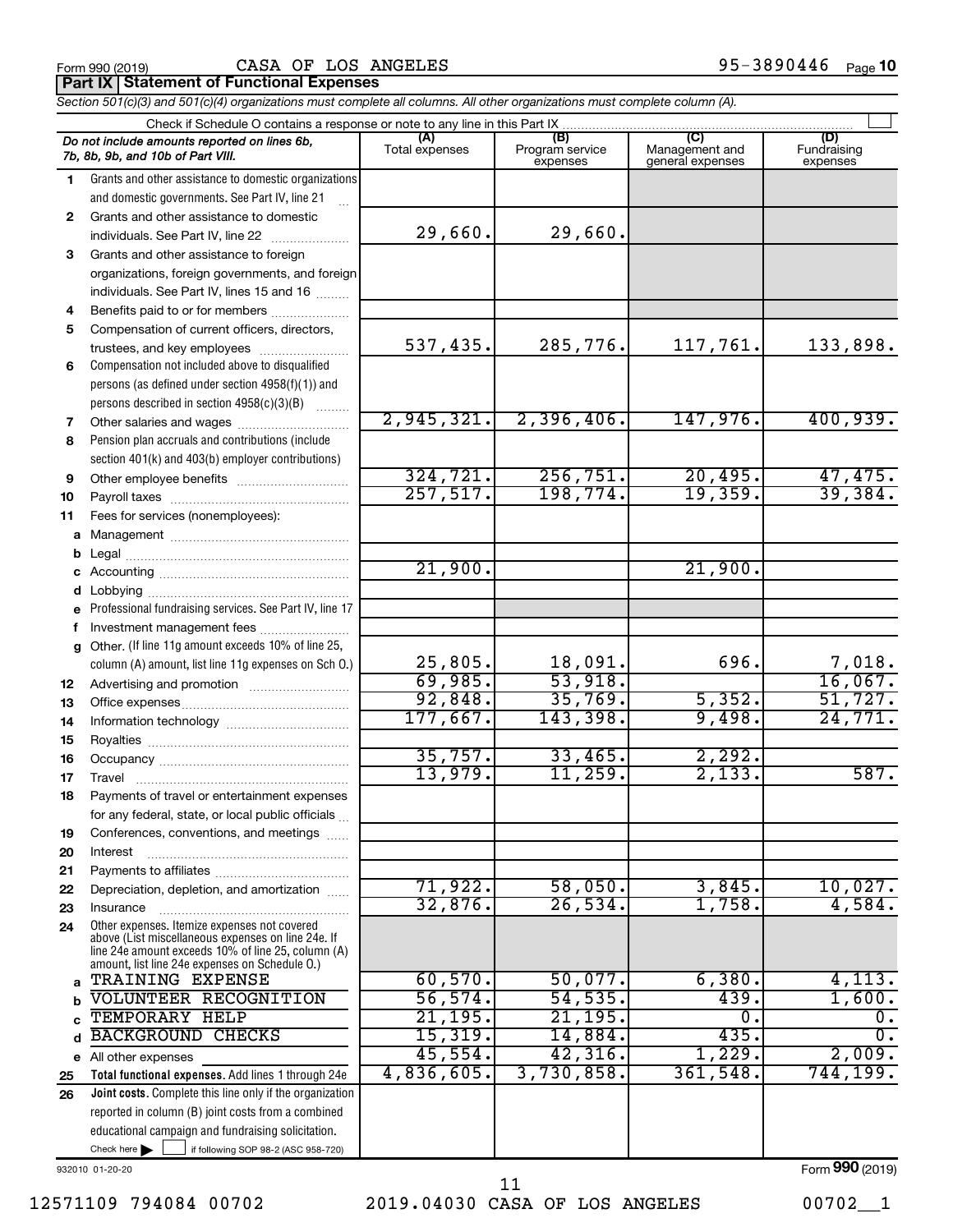**Part X Balance Sheet**

|                             |          |                                                                                                        |                 |          |                          |                         | $\lfloor x \rfloor$ |
|-----------------------------|----------|--------------------------------------------------------------------------------------------------------|-----------------|----------|--------------------------|-------------------------|---------------------|
|                             |          |                                                                                                        |                 |          | (A)<br>Beginning of year |                         | (B)<br>End of year  |
|                             | 1        |                                                                                                        |                 |          | 50,000.                  | $\mathbf{1}$            | 50,000.             |
|                             | 2        |                                                                                                        |                 |          | 1, 515, 392.             | $\overline{2}$          | 2,067,891.          |
|                             | З        |                                                                                                        |                 |          | 389,918.                 | $\overline{\mathbf{3}}$ | 134, 153.           |
|                             | 4        |                                                                                                        |                 |          | 280, 449.                | $\overline{4}$          | 151, 329.           |
|                             | 5        | Loans and other receivables from any current or former officer, director,                              |                 |          |                          |                         |                     |
|                             |          | trustee, key employee, creator or founder, substantial contributor, or 35%                             |                 |          |                          |                         |                     |
|                             |          |                                                                                                        |                 |          |                          | 5                       |                     |
|                             | 6        | Loans and other receivables from other disqualified persons (as defined                                |                 |          |                          |                         |                     |
|                             |          | under section $4958(f)(1)$ , and persons described in section $4958(c)(3)(B)$                          |                 |          |                          | 6                       |                     |
|                             | 7        |                                                                                                        |                 |          |                          | $\overline{7}$          |                     |
| Assets                      | 8        |                                                                                                        |                 |          |                          | 8                       |                     |
|                             | 9        |                                                                                                        |                 |          | 59,740.                  | $\boldsymbol{9}$        | 86, 266.            |
|                             |          | 10a Land, buildings, and equipment: cost or other                                                      |                 |          |                          |                         |                     |
|                             |          | basis. Complete Part VI of Schedule D                                                                  | 10a             | 956,657. |                          |                         |                     |
|                             |          | <b>b</b> Less: accumulated depreciation                                                                | 10 <sub>b</sub> | 416,968. | 601,520.                 | 10 <sub>c</sub>         | 539,689.            |
|                             | 11       |                                                                                                        |                 |          |                          | 11                      | 1,368,890.          |
|                             | 12       |                                                                                                        |                 |          |                          | 12                      |                     |
|                             | 13       |                                                                                                        |                 |          |                          | 13                      |                     |
|                             | 14       |                                                                                                        |                 |          |                          | 14                      |                     |
|                             | 15       |                                                                                                        |                 |          | 1,854.                   | 15                      | 15,000.             |
|                             | 16       |                                                                                                        |                 |          | 2,898,873.               | 16                      | 4,413,218.          |
|                             | 17       |                                                                                                        | 594, 792.       | 17       | 425,917.                 |                         |                     |
|                             | 18       |                                                                                                        |                 | 18<br>19 |                          |                         |                     |
|                             | 19       |                                                                                                        |                 |          |                          |                         |                     |
|                             | 20       |                                                                                                        |                 |          |                          | 20                      |                     |
|                             | 21       | Escrow or custodial account liability. Complete Part IV of Schedule D                                  |                 |          |                          | 21                      |                     |
|                             | 22       | Loans and other payables to any current or former officer, director,                                   |                 |          |                          |                         |                     |
| iabilities                  |          | trustee, key employee, creator or founder, substantial contributor, or 35%                             |                 |          |                          |                         |                     |
|                             |          | controlled entity or family member of any of these persons                                             |                 |          |                          | 22                      |                     |
|                             | 23       | Secured mortgages and notes payable to unrelated third parties                                         |                 |          |                          | 23                      |                     |
|                             | 24       |                                                                                                        |                 |          |                          | 24                      | 687,645.            |
|                             | 25       | Other liabilities (including federal income tax, payables to related third                             |                 |          |                          |                         |                     |
|                             |          | parties, and other liabilities not included on lines 17-24). Complete Part X                           |                 |          |                          |                         |                     |
|                             |          |                                                                                                        |                 |          | 594, 792.                | 25                      | 1,113,562.          |
|                             | 26       |                                                                                                        |                 |          |                          | 26                      |                     |
|                             |          | Organizations that follow FASB ASC 958, check here $\blacktriangleright \lfloor \underline{X} \rfloor$ |                 |          |                          |                         |                     |
|                             |          | and complete lines 27, 28, 32, and 33.                                                                 |                 |          | 1,650,000.               |                         | 1,420,049.          |
|                             | 27       |                                                                                                        |                 |          | 654,081.                 | 27                      | 1,879,607.          |
|                             | 28       |                                                                                                        |                 |          |                          | 28                      |                     |
|                             |          | Organizations that do not follow FASB ASC 958, check here $\blacktriangleright$                        |                 |          |                          |                         |                     |
|                             |          | and complete lines 29 through 33.                                                                      |                 |          |                          |                         |                     |
| Net Assets or Fund Balances | 29       |                                                                                                        |                 |          |                          | 29                      |                     |
|                             | 30       | Paid-in or capital surplus, or land, building, or equipment fund                                       |                 |          |                          | 30<br>31                |                     |
|                             | 31       | Retained earnings, endowment, accumulated income, or other funds                                       |                 |          | 2,304,081.               | 32                      | 3, 299, 656.        |
|                             | 32<br>33 |                                                                                                        |                 |          | 2,898,873.               | 33                      | 4,413,218.          |
|                             |          |                                                                                                        |                 |          |                          |                         |                     |

Form (2019) **990**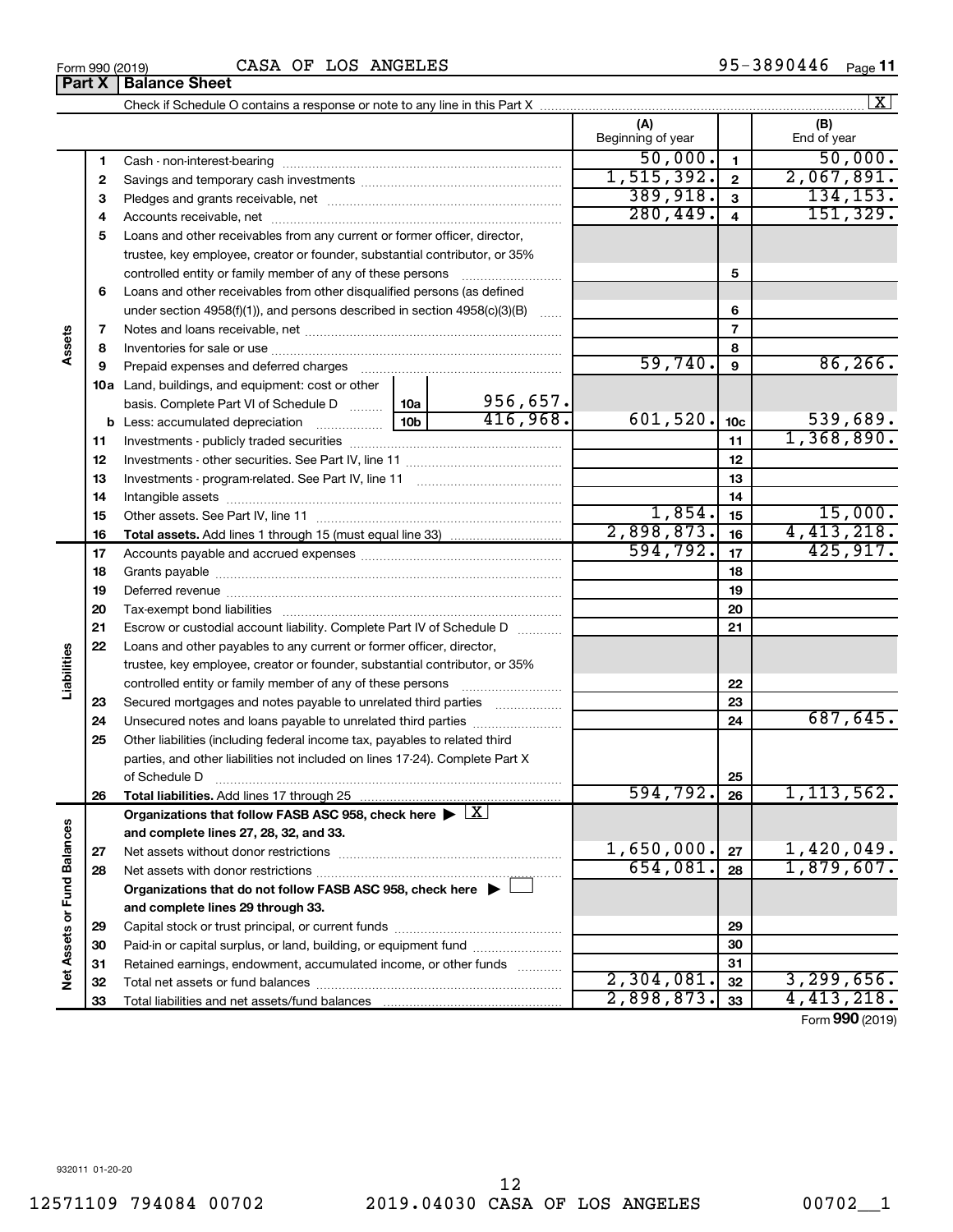|    | CASA OF LOS ANGELES<br>Form 990 (2019)                                                                                          |                         | 95-3890446     |            | Page 12          |
|----|---------------------------------------------------------------------------------------------------------------------------------|-------------------------|----------------|------------|------------------|
|    | Part XI<br><b>Reconciliation of Net Assets</b>                                                                                  |                         |                |            |                  |
|    |                                                                                                                                 |                         |                |            |                  |
|    |                                                                                                                                 |                         |                |            |                  |
| 1  |                                                                                                                                 | $\blacksquare$          | 5,831,417.     |            |                  |
| 2  |                                                                                                                                 | $\mathbf{2}$            | 4,836,605.     |            |                  |
| 3  |                                                                                                                                 | 3                       |                |            | 994,812.         |
| 4  |                                                                                                                                 | $\overline{\mathbf{4}}$ | 2,304,081.     |            |                  |
| 5  | Net unrealized gains (losses) on investments [11] non-manufactured manufactured manufactured manufactured manu                  | 5                       |                |            | 763.             |
| 6  |                                                                                                                                 | 6                       |                |            |                  |
| 7  | Investment expenses www.communication.com/www.communication.com/www.communication.com/www.com                                   | $\overline{7}$          |                |            |                  |
| 8  |                                                                                                                                 | 8                       |                |            |                  |
| 9  |                                                                                                                                 | 9                       |                |            | $\overline{0}$ . |
| 10 | Net assets or fund balances at end of year. Combine lines 3 through 9 (must equal Part X, line 32,                              |                         |                |            |                  |
|    |                                                                                                                                 | 10                      | 3,299,656.     |            |                  |
|    | Part XII Financial Statements and Reporting                                                                                     |                         |                |            |                  |
|    |                                                                                                                                 |                         |                |            |                  |
|    |                                                                                                                                 |                         |                | <b>Yes</b> | No               |
| 1  | $\boxed{\mathbf{X}}$ Accrual<br>Accounting method used to prepare the Form 990: [130] Cash<br>Other                             |                         |                |            |                  |
|    | If the organization changed its method of accounting from a prior year or checked "Other," explain in Schedule O.               |                         |                |            |                  |
|    |                                                                                                                                 |                         | 2a             |            | x                |
|    | If "Yes," check a box below to indicate whether the financial statements for the year were compiled or reviewed on a            |                         |                |            |                  |
|    | separate basis, consolidated basis, or both:                                                                                    |                         |                |            |                  |
|    | Both consolidated and separate basis<br>Separate basis<br>Consolidated basis                                                    |                         |                |            |                  |
|    |                                                                                                                                 |                         | 2 <sub>b</sub> | х          |                  |
|    | If "Yes," check a box below to indicate whether the financial statements for the year were audited on a separate basis,         |                         |                |            |                  |
|    | consolidated basis, or both:                                                                                                    |                         |                |            |                  |
|    | $\lfloor x \rfloor$ Separate basis<br><b>Consolidated basis</b><br>Both consolidated and separate basis                         |                         |                |            |                  |
|    | c If "Yes" to line 2a or 2b, does the organization have a committee that assumes responsibility for oversight of the audit,     |                         |                |            |                  |
|    | review, or compilation of its financial statements and selection of an independent accountant?                                  |                         | 2c             | х          |                  |
|    | If the organization changed either its oversight process or selection process during the tax year, explain on Schedule O.       |                         |                |            |                  |
|    | 3a As a result of a federal award, was the organization required to undergo an audit or audits as set forth in the Single Audit |                         |                |            |                  |
|    |                                                                                                                                 |                         | За             |            | х                |
|    | b If "Yes," did the organization undergo the required audit or audits? If the organization did not undergo the required audit   |                         |                |            |                  |
|    |                                                                                                                                 |                         | 3 <sub>b</sub> |            |                  |

Form (2019) **990**

932012 01-20-20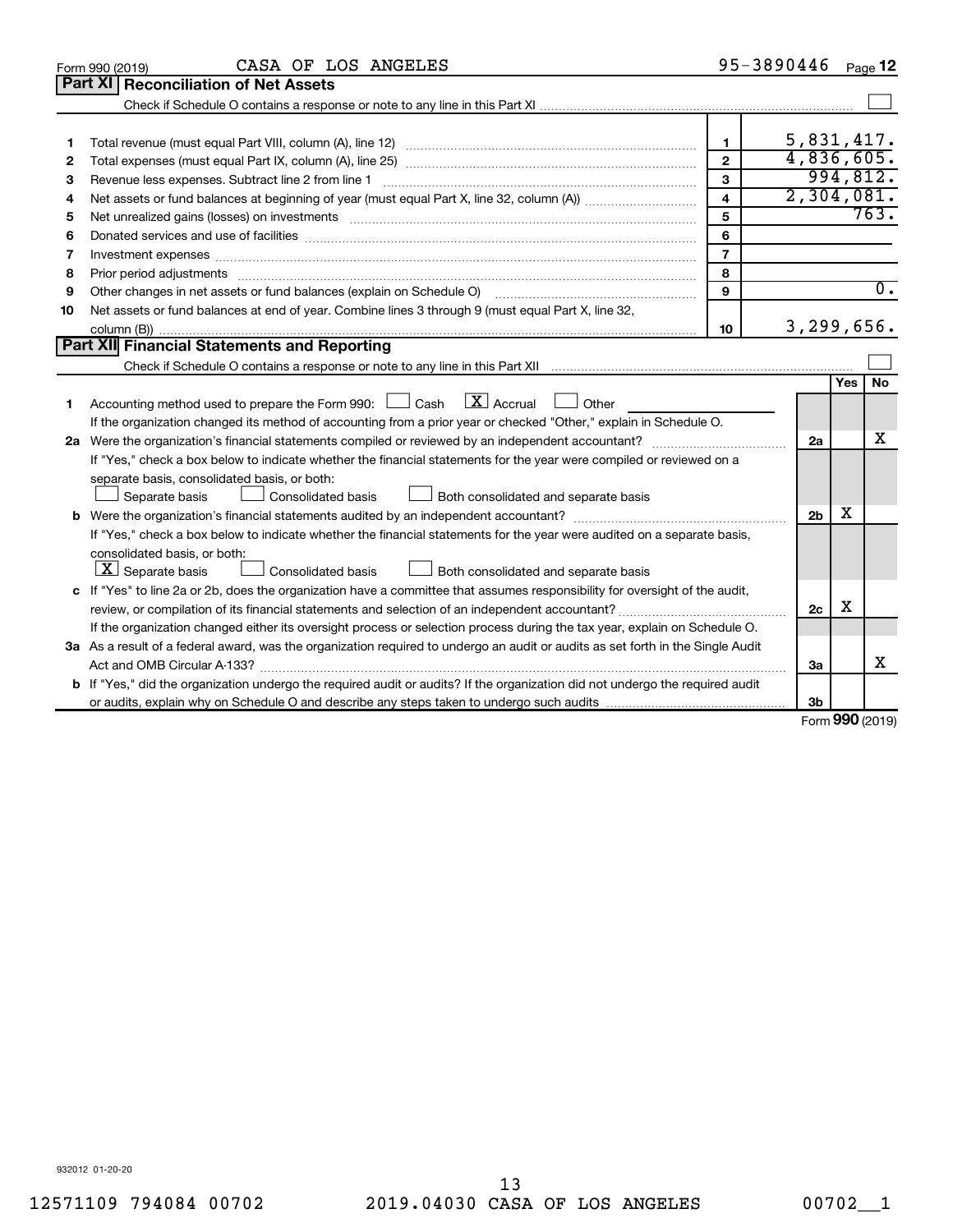| <b>SCHEDULE A</b> |  |
|-------------------|--|
|-------------------|--|

Department of the Treasury

|  | (Form 990 or 990-EZ) |
|--|----------------------|
|  |                      |

# Form 990 or 990-EZ) **Public Charity Status and Public Support**<br>
Complete if the organization is a section 501(c)(3) organization or a section<br> **2019**

**4947(a)(1) nonexempt charitable trust. | Attach to Form 990 or Form 990-EZ.** 

| <b>Open to Public</b><br>Inspection |
|-------------------------------------|
|                                     |

OMB No. 1545-0047

|        |                    | Internal Revenue Service                    |                                                                        | Go to www.irs.gov/Form990 for instructions and the latest information.                                                                                                                                                   |                                 |                             |                            | Inspection                                                                                                                                    |
|--------|--------------------|---------------------------------------------|------------------------------------------------------------------------|--------------------------------------------------------------------------------------------------------------------------------------------------------------------------------------------------------------------------|---------------------------------|-----------------------------|----------------------------|-----------------------------------------------------------------------------------------------------------------------------------------------|
|        |                    | Name of the organization                    |                                                                        |                                                                                                                                                                                                                          |                                 |                             |                            | <b>Employer identification number</b>                                                                                                         |
|        |                    |                                             | CASA OF LOS ANGELES                                                    |                                                                                                                                                                                                                          |                                 |                             |                            | 95-3890446                                                                                                                                    |
| Part I |                    |                                             |                                                                        | Reason for Public Charity Status (All organizations must complete this part.) See instructions.                                                                                                                          |                                 |                             |                            |                                                                                                                                               |
|        |                    |                                             |                                                                        | The organization is not a private foundation because it is: (For lines 1 through 12, check only one box.)                                                                                                                |                                 |                             |                            |                                                                                                                                               |
| 1      |                    |                                             |                                                                        | A church, convention of churches, or association of churches described in section 170(b)(1)(A)(i).                                                                                                                       |                                 |                             |                            |                                                                                                                                               |
| 2      |                    |                                             |                                                                        | A school described in section 170(b)(1)(A)(ii). (Attach Schedule E (Form 990 or 990-EZ).)                                                                                                                                |                                 |                             |                            |                                                                                                                                               |
| з      |                    |                                             |                                                                        | A hospital or a cooperative hospital service organization described in section 170(b)(1)(A)(iii).                                                                                                                        |                                 |                             |                            |                                                                                                                                               |
| 4      |                    |                                             |                                                                        | A medical research organization operated in conjunction with a hospital described in section 170(b)(1)(A)(iii). Enter the hospital's name,                                                                               |                                 |                             |                            |                                                                                                                                               |
|        |                    | city, and state:                            |                                                                        |                                                                                                                                                                                                                          |                                 |                             |                            |                                                                                                                                               |
| 5      |                    |                                             |                                                                        | An organization operated for the benefit of a college or university owned or operated by a governmental unit described in                                                                                                |                                 |                             |                            |                                                                                                                                               |
|        |                    |                                             | section 170(b)(1)(A)(iv). (Complete Part II.)                          |                                                                                                                                                                                                                          |                                 |                             |                            |                                                                                                                                               |
| 6      |                    |                                             |                                                                        | A federal, state, or local government or governmental unit described in section 170(b)(1)(A)(v).                                                                                                                         |                                 |                             |                            |                                                                                                                                               |
| 7      | $\boxed{\text{X}}$ |                                             |                                                                        | An organization that normally receives a substantial part of its support from a governmental unit or from the general public described in                                                                                |                                 |                             |                            |                                                                                                                                               |
|        |                    |                                             | section 170(b)(1)(A)(vi). (Complete Part II.)                          |                                                                                                                                                                                                                          |                                 |                             |                            |                                                                                                                                               |
| 8      |                    |                                             |                                                                        | A community trust described in section 170(b)(1)(A)(vi). (Complete Part II.)                                                                                                                                             |                                 |                             |                            |                                                                                                                                               |
| 9      |                    |                                             |                                                                        | An agricultural research organization described in section 170(b)(1)(A)(ix) operated in conjunction with a land-grant college                                                                                            |                                 |                             |                            |                                                                                                                                               |
|        |                    |                                             |                                                                        | or university or a non-land-grant college of agriculture (see instructions). Enter the name, city, and state of the college or                                                                                           |                                 |                             |                            |                                                                                                                                               |
|        |                    | university:                                 |                                                                        |                                                                                                                                                                                                                          |                                 |                             |                            |                                                                                                                                               |
| 10     |                    |                                             |                                                                        | An organization that normally receives: (1) more than 33 1/3% of its support from contributions, membership fees, and gross receipts from                                                                                |                                 |                             |                            |                                                                                                                                               |
|        |                    |                                             |                                                                        |                                                                                                                                                                                                                          |                                 |                             |                            | activities related to its exempt functions - subject to certain exceptions, and (2) no more than 33 1/3% of its support from gross investment |
|        |                    |                                             |                                                                        | income and unrelated business taxable income (less section 511 tax) from businesses acquired by the organization after June 30, 1975.                                                                                    |                                 |                             |                            |                                                                                                                                               |
|        |                    |                                             | See section 509(a)(2). (Complete Part III.)                            |                                                                                                                                                                                                                          |                                 |                             |                            |                                                                                                                                               |
| 11     |                    |                                             |                                                                        | An organization organized and operated exclusively to test for public safety. See section 509(a)(4).                                                                                                                     |                                 |                             |                            |                                                                                                                                               |
| 12     |                    |                                             |                                                                        | An organization organized and operated exclusively for the benefit of, to perform the functions of, or to carry out the purposes of one or                                                                               |                                 |                             |                            |                                                                                                                                               |
|        |                    |                                             |                                                                        | more publicly supported organizations described in section 509(a)(1) or section 509(a)(2). See section 509(a)(3). Check the box in                                                                                       |                                 |                             |                            |                                                                                                                                               |
|        |                    |                                             |                                                                        | lines 12a through 12d that describes the type of supporting organization and complete lines 12e, 12f, and 12g.                                                                                                           |                                 |                             |                            |                                                                                                                                               |
| а      |                    |                                             |                                                                        | Type I. A supporting organization operated, supervised, or controlled by its supported organization(s), typically by giving                                                                                              |                                 |                             |                            |                                                                                                                                               |
|        |                    |                                             |                                                                        | the supported organization(s) the power to regularly appoint or elect a majority of the directors or trustees of the supporting                                                                                          |                                 |                             |                            |                                                                                                                                               |
|        |                    |                                             | organization. You must complete Part IV, Sections A and B.             |                                                                                                                                                                                                                          |                                 |                             |                            |                                                                                                                                               |
| b      |                    |                                             |                                                                        | Type II. A supporting organization supervised or controlled in connection with its supported organization(s), by having                                                                                                  |                                 |                             |                            |                                                                                                                                               |
|        |                    |                                             |                                                                        | control or management of the supporting organization vested in the same persons that control or manage the supported                                                                                                     |                                 |                             |                            |                                                                                                                                               |
|        |                    |                                             | organization(s). You must complete Part IV, Sections A and C.          |                                                                                                                                                                                                                          |                                 |                             |                            |                                                                                                                                               |
|        |                    |                                             |                                                                        | Type III functionally integrated. A supporting organization operated in connection with, and functionally integrated with,                                                                                               |                                 |                             |                            |                                                                                                                                               |
|        |                    |                                             |                                                                        | its supported organization(s) (see instructions). You must complete Part IV, Sections A, D, and E.                                                                                                                       |                                 |                             |                            |                                                                                                                                               |
| d      |                    |                                             |                                                                        | Type III non-functionally integrated. A supporting organization operated in connection with its supported organization(s)                                                                                                |                                 |                             |                            |                                                                                                                                               |
|        |                    |                                             |                                                                        | that is not functionally integrated. The organization generally must satisfy a distribution requirement and an attentiveness<br>requirement (see instructions). You must complete Part IV, Sections A and D, and Part V. |                                 |                             |                            |                                                                                                                                               |
| е      |                    |                                             |                                                                        | Check this box if the organization received a written determination from the IRS that it is a Type I, Type II, Type III                                                                                                  |                                 |                             |                            |                                                                                                                                               |
|        |                    |                                             |                                                                        | functionally integrated, or Type III non-functionally integrated supporting organization.                                                                                                                                |                                 |                             |                            |                                                                                                                                               |
| f      |                    | Enter the number of supported organizations |                                                                        |                                                                                                                                                                                                                          |                                 |                             |                            |                                                                                                                                               |
|        |                    |                                             | Provide the following information about the supported organization(s). |                                                                                                                                                                                                                          |                                 |                             |                            |                                                                                                                                               |
|        |                    | (i) Name of supported                       | (ii) EIN                                                               | (iii) Type of organization                                                                                                                                                                                               | (iv) Is the organization listed | in your governing document? | (v) Amount of monetary     | (vi) Amount of other                                                                                                                          |
|        |                    | organization                                |                                                                        | (described on lines 1-10<br>above (see instructions))                                                                                                                                                                    | Yes                             | No                          | support (see instructions) | support (see instructions)                                                                                                                    |
|        |                    |                                             |                                                                        |                                                                                                                                                                                                                          |                                 |                             |                            |                                                                                                                                               |
|        |                    |                                             |                                                                        |                                                                                                                                                                                                                          |                                 |                             |                            |                                                                                                                                               |
|        |                    |                                             |                                                                        |                                                                                                                                                                                                                          |                                 |                             |                            |                                                                                                                                               |
|        |                    |                                             |                                                                        |                                                                                                                                                                                                                          |                                 |                             |                            |                                                                                                                                               |
|        |                    |                                             |                                                                        |                                                                                                                                                                                                                          |                                 |                             |                            |                                                                                                                                               |
|        |                    |                                             |                                                                        |                                                                                                                                                                                                                          |                                 |                             |                            |                                                                                                                                               |
|        |                    |                                             |                                                                        |                                                                                                                                                                                                                          |                                 |                             |                            |                                                                                                                                               |
|        |                    |                                             |                                                                        |                                                                                                                                                                                                                          |                                 |                             |                            |                                                                                                                                               |
|        |                    |                                             |                                                                        |                                                                                                                                                                                                                          |                                 |                             |                            |                                                                                                                                               |
|        |                    |                                             |                                                                        |                                                                                                                                                                                                                          |                                 |                             |                            |                                                                                                                                               |
| Total  |                    |                                             |                                                                        |                                                                                                                                                                                                                          |                                 |                             |                            |                                                                                                                                               |

LHA For Paperwork Reduction Act Notice, see the Instructions for Form 990 or 990-EZ. 932021 09-25-19 Schedule A (Form 990 or 990-EZ) 2019 14

12571109 794084 00702 2019.04030 CASA OF LOS ANGELES 00702\_\_1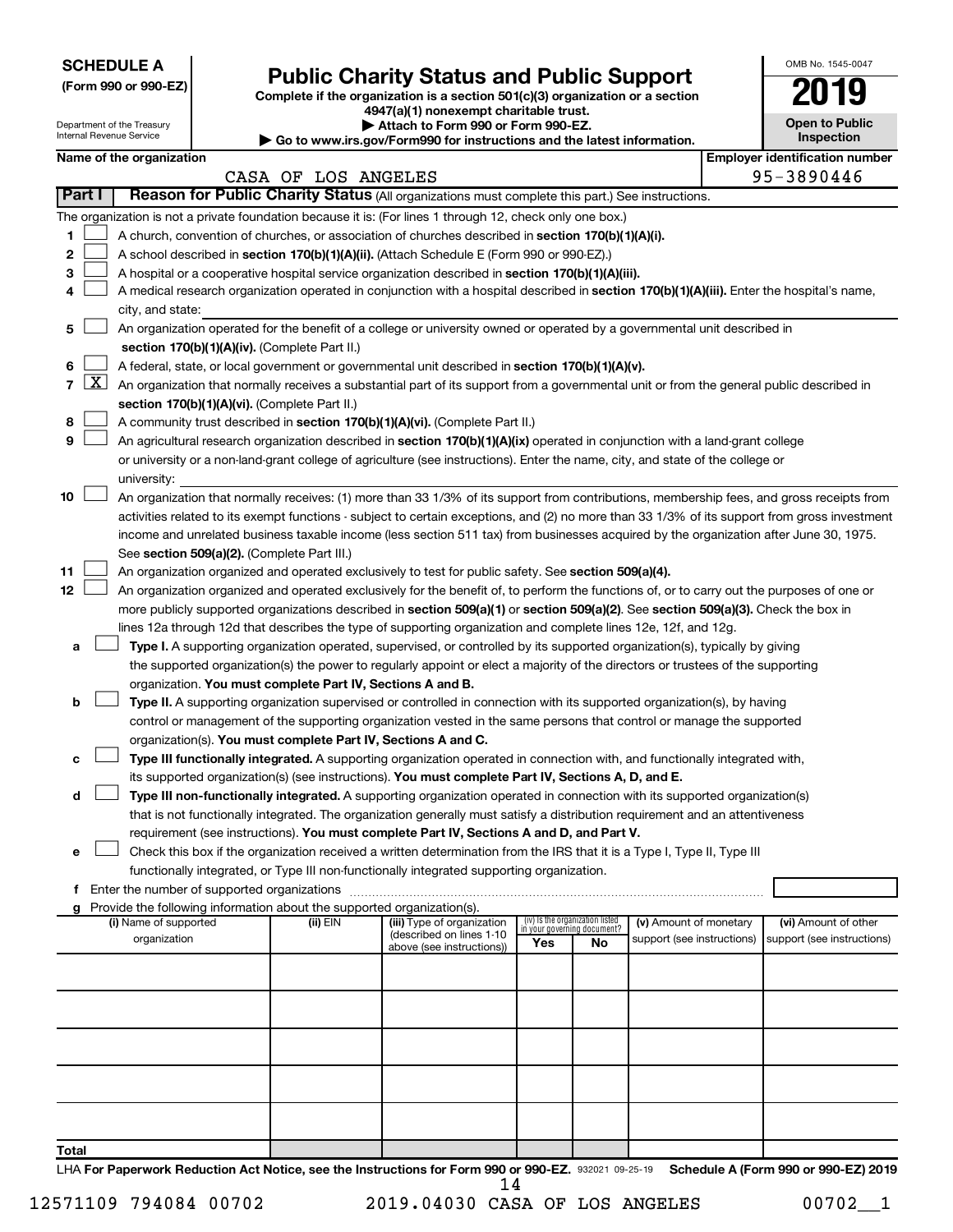# Schedule A (Form 990 or 990-EZ) 2019  $\verb|CASA OF LOS ANGELES$  95-3890446 Page

95-3890446 Page 2

**Part II Support Schedule for Organizations Described in Sections 170(b)(1)(A)(iv) and 170(b)(1)(A)(vi)**

(Complete only if you checked the box on line 5, 7, or 8 of Part I or if the organization failed to qualify under Part III. If the organization fails to qualify under the tests listed below, please complete Part III.)

|    | <b>Section A. Public Support</b>                                                                                                                                                                                               |            |              |                                         |              |              |                                              |
|----|--------------------------------------------------------------------------------------------------------------------------------------------------------------------------------------------------------------------------------|------------|--------------|-----------------------------------------|--------------|--------------|----------------------------------------------|
|    | Calendar year (or fiscal year beginning in)                                                                                                                                                                                    | (a) 2015   | (b) 2016     | $(c)$ 2017                              | $(d)$ 2018   | (e) 2019     | (f) Total                                    |
|    | 1 Gifts, grants, contributions, and                                                                                                                                                                                            |            |              |                                         |              |              |                                              |
|    | membership fees received. (Do not                                                                                                                                                                                              |            |              |                                         |              |              |                                              |
|    | include any "unusual grants.")                                                                                                                                                                                                 | 3,534,587. | 3,969,716.   | 4,429,548.                              | 5, 116, 454. | 6,012,746.   | 23,063,051.                                  |
|    | 2 Tax revenues levied for the organ-                                                                                                                                                                                           |            |              |                                         |              |              |                                              |
|    | ization's benefit and either paid to                                                                                                                                                                                           |            |              |                                         |              |              |                                              |
|    | or expended on its behalf                                                                                                                                                                                                      |            |              |                                         |              |              |                                              |
|    | 3 The value of services or facilities                                                                                                                                                                                          |            |              |                                         |              |              |                                              |
|    | furnished by a governmental unit to                                                                                                                                                                                            |            |              |                                         |              |              |                                              |
|    | the organization without charge                                                                                                                                                                                                |            |              | 145, 128. 153, 543. 145, 752. 182, 370. |              | 179, 103.    | 805,896.                                     |
|    | 4 Total. Add lines 1 through 3                                                                                                                                                                                                 | 3,679,715. | 4, 123, 259. | 4,575,300.                              | 5,298,824.   | 6, 191, 849. | 23,868,947.                                  |
|    | 5 The portion of total contributions                                                                                                                                                                                           |            |              |                                         |              |              |                                              |
|    | by each person (other than a                                                                                                                                                                                                   |            |              |                                         |              |              |                                              |
|    | governmental unit or publicly                                                                                                                                                                                                  |            |              |                                         |              |              |                                              |
|    | supported organization) included                                                                                                                                                                                               |            |              |                                         |              |              |                                              |
|    | on line 1 that exceeds 2% of the                                                                                                                                                                                               |            |              |                                         |              |              |                                              |
|    | amount shown on line 11,                                                                                                                                                                                                       |            |              |                                         |              |              |                                              |
|    | column (f)                                                                                                                                                                                                                     |            |              |                                         |              |              | 2, 127, 373.                                 |
|    | 6 Public support. Subtract line 5 from line 4.                                                                                                                                                                                 |            |              |                                         |              |              | 21,741,574.                                  |
|    | <b>Section B. Total Support</b>                                                                                                                                                                                                |            |              |                                         |              |              |                                              |
|    | Calendar year (or fiscal year beginning in)                                                                                                                                                                                    | (a) 2015   | (b) 2016     | $(c)$ 2017                              | $(d)$ 2018   | (e) 2019     | (f) Total                                    |
|    | <b>7</b> Amounts from line 4                                                                                                                                                                                                   | 3,679,715. | 4, 123, 259  | 4,575,300                               | 5,298,824    | 6, 191, 849  | 23,868,947.                                  |
|    |                                                                                                                                                                                                                                |            |              |                                         |              |              |                                              |
| 8  | Gross income from interest,                                                                                                                                                                                                    |            |              |                                         |              |              |                                              |
|    | dividends, payments received on                                                                                                                                                                                                |            |              |                                         |              |              |                                              |
|    | securities loans, rents, royalties,                                                                                                                                                                                            | 62.        |              |                                         | 8,308.       | 8,804.       | 17,174.                                      |
|    | and income from similar sources                                                                                                                                                                                                |            |              |                                         |              |              |                                              |
|    | 9 Net income from unrelated business                                                                                                                                                                                           |            |              |                                         |              |              |                                              |
|    | activities, whether or not the                                                                                                                                                                                                 |            |              | 145,641.                                |              |              |                                              |
|    | business is regularly carried on                                                                                                                                                                                               |            |              |                                         |              |              | 145,641.                                     |
|    | 10 Other income. Do not include gain                                                                                                                                                                                           |            |              |                                         |              |              |                                              |
|    | or loss from the sale of capital                                                                                                                                                                                               |            | 3,220.       | 445.                                    |              |              |                                              |
|    | assets (Explain in Part VI.)                                                                                                                                                                                                   | 15,996.    |              |                                         | 1,742.       | 148,055.     | 169,458.                                     |
|    | 11 Total support. Add lines 7 through 10                                                                                                                                                                                       |            |              |                                         |              |              | 24, 201, 220.                                |
|    | <b>12</b> Gross receipts from related activities, etc. (see instructions)                                                                                                                                                      |            |              |                                         |              | 12           |                                              |
|    | 13 First five years. If the Form 990 is for the organization's first, second, third, fourth, or fifth tax year as a section 501(c)(3)                                                                                          |            |              |                                         |              |              |                                              |
|    | organization, check this box and stop here                                                                                                                                                                                     |            |              |                                         |              |              |                                              |
|    | Section C. Computation of Public Support Percentage                                                                                                                                                                            |            |              |                                         |              |              |                                              |
|    | 14 Public support percentage for 2019 (line 6, column (f) divided by line 11, column (f) <i>mummumumum</i>                                                                                                                     |            |              |                                         |              | 14           | 89.84<br>%                                   |
|    |                                                                                                                                                                                                                                |            |              |                                         |              | 15           | 94.76<br>$\%$                                |
|    | 16a 33 1/3% support test - 2019. If the organization did not check the box on line 13, and line 14 is 33 1/3% or more, check this box and                                                                                      |            |              |                                         |              |              |                                              |
|    | stop here. The organization qualifies as a publicly supported organization manufactured content and the organization of the state of the state of the state of the state of the state of the state of the state of the state o |            |              |                                         |              |              | $\blacktriangleright$ $\mid$ X               |
|    | b 33 1/3% support test - 2018. If the organization did not check a box on line 13 or 16a, and line 15 is 33 1/3% or more, check this box                                                                                       |            |              |                                         |              |              |                                              |
|    |                                                                                                                                                                                                                                |            |              |                                         |              |              |                                              |
|    | 17a 10% -facts-and-circumstances test - 2019. If the organization did not check a box on line 13, 16a, or 16b, and line 14 is 10% or more,                                                                                     |            |              |                                         |              |              |                                              |
|    | and if the organization meets the "facts-and-circumstances" test, check this box and stop here. Explain in Part VI how the organization                                                                                        |            |              |                                         |              |              |                                              |
|    |                                                                                                                                                                                                                                |            |              |                                         |              |              |                                              |
|    | b 10% -facts-and-circumstances test - 2018. If the organization did not check a box on line 13, 16a, 16b, or 17a, and line 15 is 10% or                                                                                        |            |              |                                         |              |              |                                              |
|    | more, and if the organization meets the "facts-and-circumstances" test, check this box and stop here. Explain in Part VI how the                                                                                               |            |              |                                         |              |              |                                              |
|    | organization meets the "facts-and-circumstances" test. The organization qualifies as a publicly supported organization                                                                                                         |            |              |                                         |              |              |                                              |
| 18 | Private foundation. If the organization did not check a box on line 13, 16a, 16b, 17a, or 17b, check this box and see instructions.                                                                                            |            |              |                                         |              |              |                                              |
|    |                                                                                                                                                                                                                                |            |              |                                         |              |              | $0.00 \rightarrow 0.00$ $F \rightarrow 0.00$ |

**Schedule A (Form 990 or 990-EZ) 2019**

932022 09-25-19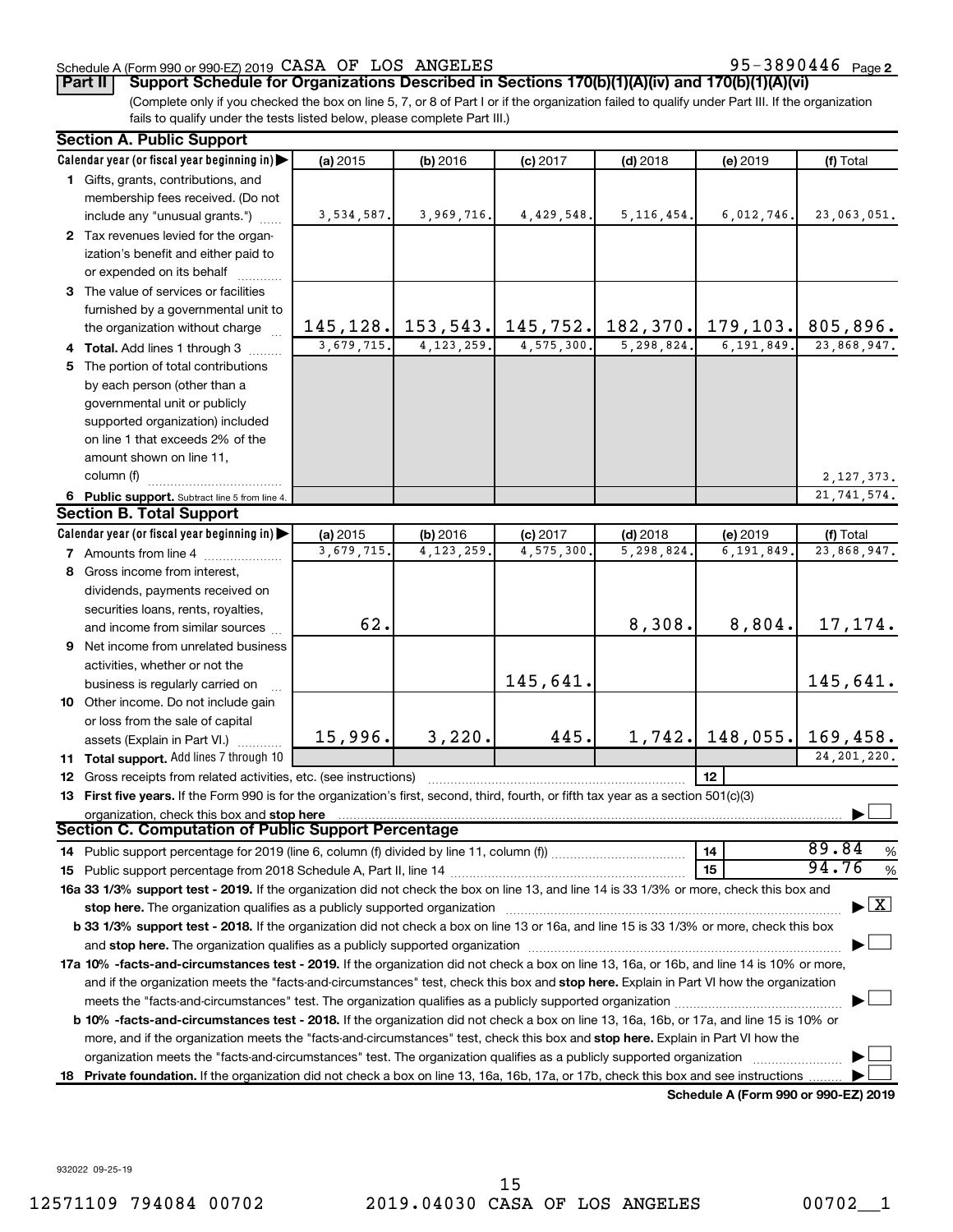# Schedule A (Form 990 or 990-EZ) 2019  $\verb|CASA OF LOS ANGELES$  95-3890446 Page

# **Part III Support Schedule for Organizations Described in Section 509(a)(2)**

(Complete only if you checked the box on line 10 of Part I or if the organization failed to qualify under Part II. If the organization fails to qualify under the tests listed below, please complete Part II.)

| <b>Section A. Public Support</b>                                                                                                                                                         |          |          |            |            |          |                                      |
|------------------------------------------------------------------------------------------------------------------------------------------------------------------------------------------|----------|----------|------------|------------|----------|--------------------------------------|
| Calendar year (or fiscal year beginning in)                                                                                                                                              | (a) 2015 | (b) 2016 | $(c)$ 2017 | $(d)$ 2018 | (e) 2019 | (f) Total                            |
| 1 Gifts, grants, contributions, and                                                                                                                                                      |          |          |            |            |          |                                      |
| membership fees received. (Do not                                                                                                                                                        |          |          |            |            |          |                                      |
| include any "unusual grants.")                                                                                                                                                           |          |          |            |            |          |                                      |
| 2 Gross receipts from admissions,<br>merchandise sold or services per-<br>formed, or facilities furnished in<br>any activity that is related to the<br>organization's tax-exempt purpose |          |          |            |            |          |                                      |
| 3 Gross receipts from activities that                                                                                                                                                    |          |          |            |            |          |                                      |
| are not an unrelated trade or bus-                                                                                                                                                       |          |          |            |            |          |                                      |
| iness under section 513                                                                                                                                                                  |          |          |            |            |          |                                      |
| 4 Tax revenues levied for the organ-                                                                                                                                                     |          |          |            |            |          |                                      |
| ization's benefit and either paid to                                                                                                                                                     |          |          |            |            |          |                                      |
| or expended on its behalf<br>.                                                                                                                                                           |          |          |            |            |          |                                      |
| 5 The value of services or facilities                                                                                                                                                    |          |          |            |            |          |                                      |
| furnished by a governmental unit to                                                                                                                                                      |          |          |            |            |          |                                      |
| the organization without charge                                                                                                                                                          |          |          |            |            |          |                                      |
| 6 Total. Add lines 1 through 5                                                                                                                                                           |          |          |            |            |          |                                      |
| 7a Amounts included on lines 1, 2, and                                                                                                                                                   |          |          |            |            |          |                                      |
| 3 received from disqualified persons                                                                                                                                                     |          |          |            |            |          |                                      |
| <b>b</b> Amounts included on lines 2 and 3 received<br>from other than disqualified persons that<br>exceed the greater of \$5,000 or 1% of the<br>amount on line 13 for the year         |          |          |            |            |          |                                      |
| c Add lines 7a and 7b                                                                                                                                                                    |          |          |            |            |          |                                      |
| 8 Public support. (Subtract line 7c from line 6.)                                                                                                                                        |          |          |            |            |          |                                      |
| <b>Section B. Total Support</b>                                                                                                                                                          |          |          |            |            |          |                                      |
| Calendar year (or fiscal year beginning in)                                                                                                                                              | (a) 2015 | (b) 2016 | $(c)$ 2017 | $(d)$ 2018 | (e) 2019 | (f) Total                            |
| <b>9</b> Amounts from line 6                                                                                                                                                             |          |          |            |            |          |                                      |
| <b>10a</b> Gross income from interest,<br>dividends, payments received on<br>securities loans, rents, royalties,<br>and income from similar sources                                      |          |          |            |            |          |                                      |
| <b>b</b> Unrelated business taxable income<br>(less section 511 taxes) from businesses                                                                                                   |          |          |            |            |          |                                      |
| acquired after June 30, 1975                                                                                                                                                             |          |          |            |            |          |                                      |
| c Add lines 10a and 10b                                                                                                                                                                  |          |          |            |            |          |                                      |
| 11 Net income from unrelated business<br>activities not included in line 10b.<br>whether or not the business is<br>regularly carried on                                                  |          |          |            |            |          |                                      |
| <b>12</b> Other income. Do not include gain<br>or loss from the sale of capital<br>assets (Explain in Part VI.)                                                                          |          |          |            |            |          |                                      |
| <b>13</b> Total support. (Add lines 9, 10c, 11, and 12.)                                                                                                                                 |          |          |            |            |          |                                      |
| 14 First five years. If the Form 990 is for the organization's first, second, third, fourth, or fifth tax year as a section 501(c)(3) organization,                                      |          |          |            |            |          |                                      |
|                                                                                                                                                                                          |          |          |            |            |          |                                      |
| <b>Section C. Computation of Public Support Percentage</b>                                                                                                                               |          |          |            |            |          |                                      |
| 15 Public support percentage for 2019 (line 8, column (f), divided by line 13, column (f) <i>manumeronominimi</i> ng.                                                                    |          |          |            |            | 15       | ℅                                    |
| 16 Public support percentage from 2018 Schedule A, Part III, line 15                                                                                                                     |          |          |            |            | 16       | %                                    |
| Section D. Computation of Investment Income Percentage                                                                                                                                   |          |          |            |            |          |                                      |
|                                                                                                                                                                                          |          |          |            |            | 17       | %                                    |
| 18 Investment income percentage from 2018 Schedule A, Part III, line 17                                                                                                                  |          |          |            |            | 18       | %                                    |
| 19a 33 1/3% support tests - 2019. If the organization did not check the box on line 14, and line 15 is more than 33 1/3%, and line 17 is not                                             |          |          |            |            |          |                                      |
| more than 33 1/3%, check this box and stop here. The organization qualifies as a publicly supported organization                                                                         |          |          |            |            |          |                                      |
| b 33 1/3% support tests - 2018. If the organization did not check a box on line 14 or line 19a, and line 16 is more than 33 1/3%, and                                                    |          |          |            |            |          |                                      |
| line 18 is not more than 33 1/3%, check this box and stop here. The organization qualifies as a publicly supported organization                                                          |          |          |            |            |          |                                      |
|                                                                                                                                                                                          |          |          |            |            |          |                                      |
| 932023 09-25-19                                                                                                                                                                          |          |          | 16         |            |          | Schedule A (Form 990 or 990-EZ) 2019 |

12571109 794084 00702 2019.04030 CASA OF LOS ANGELES 00702\_\_1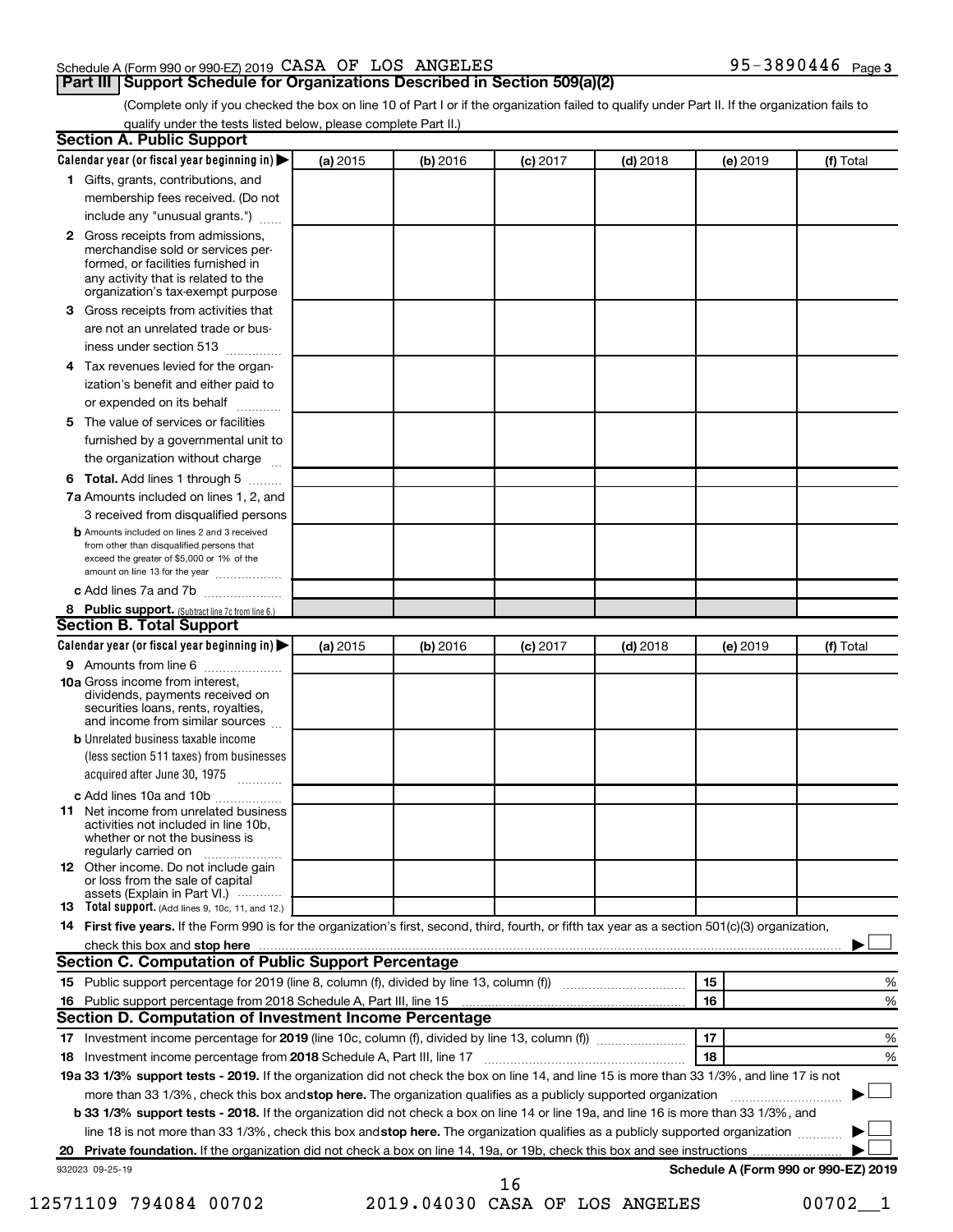**1**

**2**

**3a**

**3b**

**3c**

**4a**

**4b**

**4c**

**5a**

**5b 5c**

**6**

**7**

**8**

**9a**

**9b**

**9c**

**10a**

**Yes No**

# **Part IV Supporting Organizations**

(Complete only if you checked a box in line 12 on Part I. If you checked 12a of Part I, complete Sections A and B. If you checked 12b of Part I, complete Sections A and C. If you checked 12c of Part I, complete Sections A, D, and E. If you checked 12d of Part I, complete Sections A and D, and complete Part V.)

# **Section A. All Supporting Organizations**

- **1** Are all of the organization's supported organizations listed by name in the organization's governing documents? If "No," describe in Part VI how the supported organizations are designated. If designated by *class or purpose, describe the designation. If historic and continuing relationship, explain.*
- **2** Did the organization have any supported organization that does not have an IRS determination of status under section 509(a)(1) or (2)? If "Yes," explain in Part **VI** how the organization determined that the supported *organization was described in section 509(a)(1) or (2).*
- **3a** Did the organization have a supported organization described in section 501(c)(4), (5), or (6)? If "Yes," answer *(b) and (c) below.*
- **b** Did the organization confirm that each supported organization qualified under section 501(c)(4), (5), or (6) and satisfied the public support tests under section 509(a)(2)? If "Yes," describe in Part VI when and how the *organization made the determination.*
- **c** Did the organization ensure that all support to such organizations was used exclusively for section 170(c)(2)(B) purposes? If "Yes," explain in Part VI what controls the organization put in place to ensure such use.
- **4 a** *If* Was any supported organization not organized in the United States ("foreign supported organization")? *"Yes," and if you checked 12a or 12b in Part I, answer (b) and (c) below.*
- **b** Did the organization have ultimate control and discretion in deciding whether to make grants to the foreign supported organization? If "Yes," describe in Part VI how the organization had such control and discretion *despite being controlled or supervised by or in connection with its supported organizations.*
- **c** Did the organization support any foreign supported organization that does not have an IRS determination under sections 501(c)(3) and 509(a)(1) or (2)? If "Yes," explain in Part VI what controls the organization used *to ensure that all support to the foreign supported organization was used exclusively for section 170(c)(2)(B) purposes.*
- **5a** Did the organization add, substitute, or remove any supported organizations during the tax year? If "Yes," answer (b) and (c) below (if applicable). Also, provide detail in **Part VI,** including (i) the names and EIN *numbers of the supported organizations added, substituted, or removed; (ii) the reasons for each such action; (iii) the authority under the organization's organizing document authorizing such action; and (iv) how the action was accomplished (such as by amendment to the organizing document).*
- **b Type I or Type II only.** Was any added or substituted supported organization part of a class already designated in the organization's organizing document?
- **c Substitutions only.**  Was the substitution the result of an event beyond the organization's control?
- **6** Did the organization provide support (whether in the form of grants or the provision of services or facilities) to **Part VI.** support or benefit one or more of the filing organization's supported organizations? If "Yes," provide detail in anyone other than (i) its supported organizations, (ii) individuals that are part of the charitable class benefited by one or more of its supported organizations, or (iii) other supporting organizations that also
- **7** Did the organization provide a grant, loan, compensation, or other similar payment to a substantial contributor regard to a substantial contributor? If "Yes," complete Part I of Schedule L (Form 990 or 990-EZ). (as defined in section 4958(c)(3)(C)), a family member of a substantial contributor, or a 35% controlled entity with
- **8** Did the organization make a loan to a disqualified person (as defined in section 4958) not described in line 7? *If "Yes," complete Part I of Schedule L (Form 990 or 990-EZ).*
- **9 a** Was the organization controlled directly or indirectly at any time during the tax year by one or more in section 509(a)(1) or (2))? If "Yes," provide detail in **Part VI.** disqualified persons as defined in section 4946 (other than foundation managers and organizations described
- **b** Did one or more disqualified persons (as defined in line 9a) hold a controlling interest in any entity in which the supporting organization had an interest? If "Yes," provide detail in Part VI.
- **c** Did a disqualified person (as defined in line 9a) have an ownership interest in, or derive any personal benefit from, assets in which the supporting organization also had an interest? If "Yes," provide detail in Part VI.
- **10 a** Was the organization subject to the excess business holdings rules of section 4943 because of section supporting organizations)? If "Yes," answer 10b below. 4943(f) (regarding certain Type II supporting organizations, and all Type III non-functionally integrated
	- **b** Did the organization have any excess business holdings in the tax year? (Use Schedule C, Form 4720, to *determine whether the organization had excess business holdings.)*

932024 09-25-19

12571109 794084 00702 2019.04030 CASA OF LOS ANGELES 00702\_\_1 17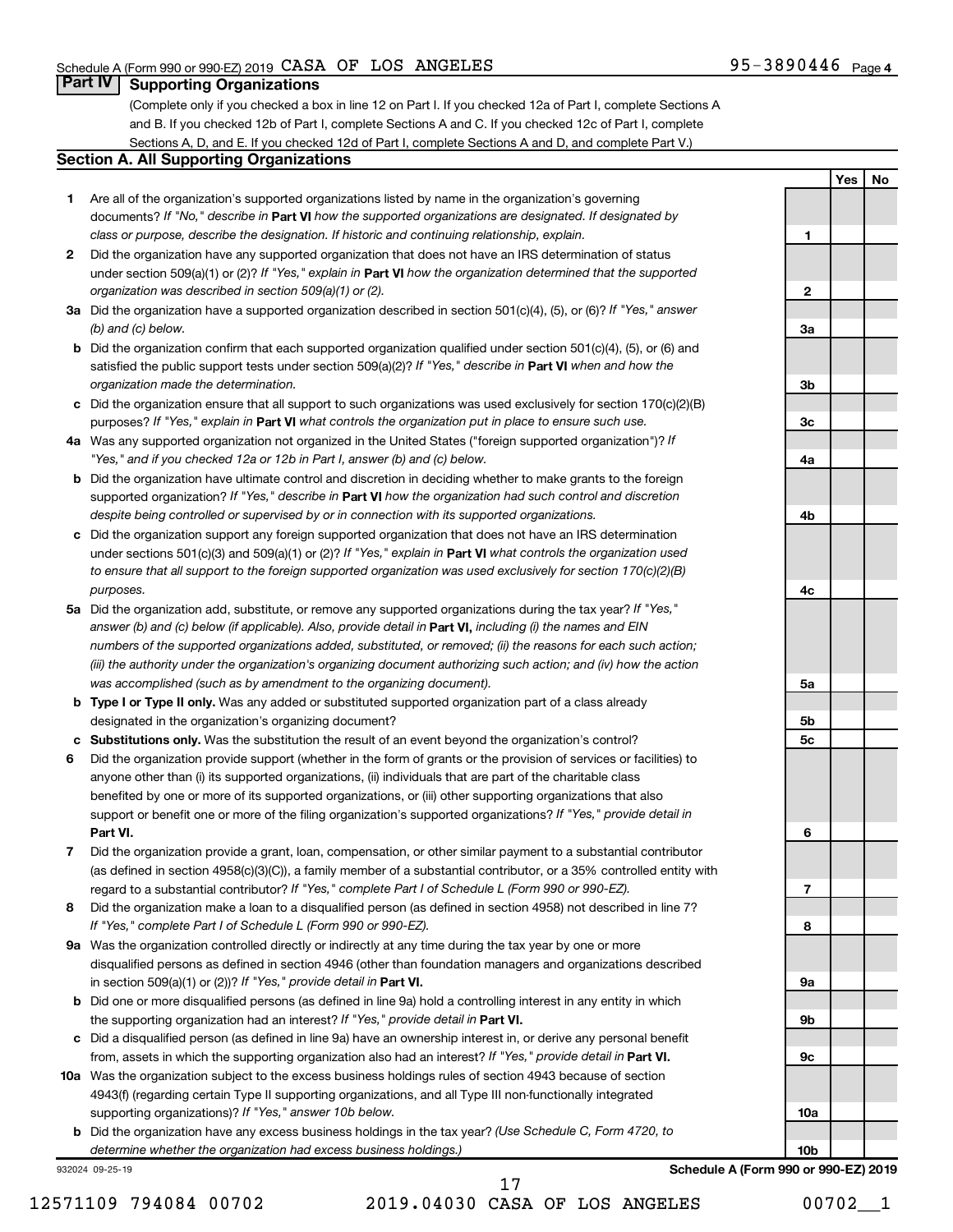|    | Part IV<br><b>Supporting Organizations (continued)</b>                                                                          |                 |     |    |
|----|---------------------------------------------------------------------------------------------------------------------------------|-----------------|-----|----|
|    |                                                                                                                                 |                 | Yes | No |
| 11 | Has the organization accepted a gift or contribution from any of the following persons?                                         |                 |     |    |
|    | a A person who directly or indirectly controls, either alone or together with persons described in (b) and (c)                  |                 |     |    |
|    | below, the governing body of a supported organization?                                                                          | 11a             |     |    |
|    | <b>b</b> A family member of a person described in (a) above?                                                                    | 11 <sub>b</sub> |     |    |
|    | c A 35% controlled entity of a person described in (a) or (b) above? If "Yes" to a, b, or c, provide detail in Part VI.         | 11c             |     |    |
|    | <b>Section B. Type I Supporting Organizations</b>                                                                               |                 |     |    |
|    |                                                                                                                                 |                 | Yes | No |
| 1  | Did the directors, trustees, or membership of one or more supported organizations have the power to                             |                 |     |    |
|    | regularly appoint or elect at least a majority of the organization's directors or trustees at all times during the              |                 |     |    |
|    | tax year? If "No," describe in Part VI how the supported organization(s) effectively operated, supervised, or                   |                 |     |    |
|    | controlled the organization's activities. If the organization had more than one supported organization,                         |                 |     |    |
|    | describe how the powers to appoint and/or remove directors or trustees were allocated among the supported                       |                 |     |    |
|    | organizations and what conditions or restrictions, if any, applied to such powers during the tax year.                          | 1               |     |    |
| 2  | Did the organization operate for the benefit of any supported organization other than the supported                             |                 |     |    |
|    | organization(s) that operated, supervised, or controlled the supporting organization? If "Yes," explain in                      |                 |     |    |
|    | Part VI how providing such benefit carried out the purposes of the supported organization(s) that operated,                     |                 |     |    |
|    | supervised, or controlled the supporting organization.                                                                          | $\mathbf{2}$    |     |    |
|    | <b>Section C. Type II Supporting Organizations</b>                                                                              |                 |     |    |
|    |                                                                                                                                 |                 | Yes | No |
| 1. | Were a majority of the organization's directors or trustees during the tax year also a majority of the directors                |                 |     |    |
|    | or trustees of each of the organization's supported organization(s)? If "No," describe in Part VI how control                   |                 |     |    |
|    | or management of the supporting organization was vested in the same persons that controlled or managed                          |                 |     |    |
|    | the supported organization(s).                                                                                                  | 1               |     |    |
|    | <b>Section D. All Type III Supporting Organizations</b>                                                                         |                 |     |    |
|    |                                                                                                                                 |                 | Yes | No |
| 1  | Did the organization provide to each of its supported organizations, by the last day of the fifth month of the                  |                 |     |    |
|    | organization's tax year, (i) a written notice describing the type and amount of support provided during the prior tax           |                 |     |    |
|    | year, (ii) a copy of the Form 990 that was most recently filed as of the date of notification, and (iii) copies of the          |                 |     |    |
|    | organization's governing documents in effect on the date of notification, to the extent not previously provided?                | 1               |     |    |
| 2  | Were any of the organization's officers, directors, or trustees either (i) appointed or elected by the supported                |                 |     |    |
|    | organization(s) or (ii) serving on the governing body of a supported organization? If "No," explain in Part VI how              |                 |     |    |
|    | the organization maintained a close and continuous working relationship with the supported organization(s).                     | $\mathbf{2}$    |     |    |
| 3  | By reason of the relationship described in (2), did the organization's supported organizations have a                           |                 |     |    |
|    | significant voice in the organization's investment policies and in directing the use of the organization's                      |                 |     |    |
|    | income or assets at all times during the tax year? If "Yes," describe in Part VI the role the organization's                    |                 |     |    |
|    | supported organizations played in this regard.                                                                                  |                 |     |    |
|    | Section E. Type III Functionally Integrated Supporting Organizations                                                            | з               |     |    |
| 1  | Check the box next to the method that the organization used to satisfy the Integral Part Test during the yealsee instructions). |                 |     |    |
| a  | The organization satisfied the Activities Test. Complete line 2 below.                                                          |                 |     |    |
| b  | The organization is the parent of each of its supported organizations. Complete line 3 below.                                   |                 |     |    |
| с  | The organization supported a governmental entity. Describe in Part VI how you supported a government entity (see instructions). |                 |     |    |
| 2  | Activities Test. Answer (a) and (b) below.                                                                                      |                 | Yes | No |
| а  | Did substantially all of the organization's activities during the tax year directly further the exempt purposes of              |                 |     |    |
|    | the supported organization(s) to which the organization was responsive? If "Yes," then in Part VI identify                      |                 |     |    |
|    | those supported organizations and explain how these activities directly furthered their exempt purposes,                        |                 |     |    |
|    | how the organization was responsive to those supported organizations, and how the organization determined                       |                 |     |    |
|    | that these activities constituted substantially all of its activities.                                                          | 2a              |     |    |
|    |                                                                                                                                 |                 |     |    |
|    | b Did the activities described in (a) constitute activities that, but for the organization's involvement, one or more           |                 |     |    |
|    | of the organization's supported organization(s) would have been engaged in? If "Yes," explain in Part VI the                    |                 |     |    |
|    | reasons for the organization's position that its supported organization(s) would have engaged in these                          |                 |     |    |
|    | activities but for the organization's involvement.                                                                              | 2b              |     |    |
| з  | Parent of Supported Organizations. Answer (a) and (b) below.                                                                    |                 |     |    |
| а  | Did the organization have the power to regularly appoint or elect a majority of the officers, directors, or                     |                 |     |    |
|    | trustees of each of the supported organizations? Provide details in Part VI.                                                    | За              |     |    |
|    | <b>b</b> Did the organization exercise a substantial degree of direction over the policies, programs, and activities of each    |                 |     |    |
|    | of its supported organizations? If "Yes," describe in Part VI the role played by the organization in this regard.               | 3b              |     |    |
|    | Schedule A (Form 990 or 990-EZ) 2019<br>932025 09-25-19                                                                         |                 |     |    |

12571109 794084 00702 2019.04030 CASA OF LOS ANGELES 00702\_\_1 18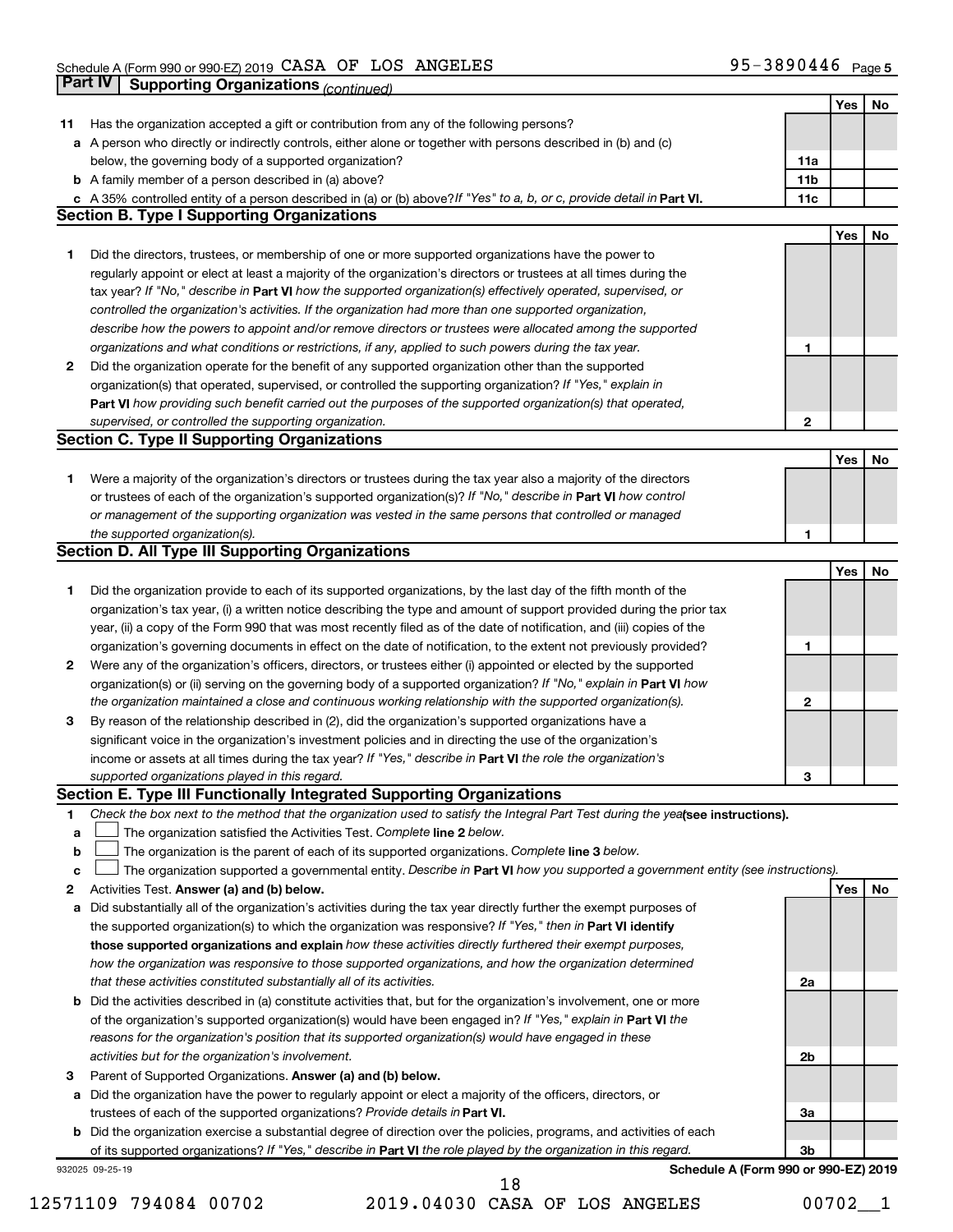# Schedule A (Form 990 or 990-EZ) 2019  $\verb|CASA OF LOS ANGELES$  95-3890446 Page **Part V Type III Non-Functionally Integrated 509(a)(3) Supporting Organizations**

1 **Letter See instructions.** All Check here if the organization satisfied the Integral Part Test as a qualifying trust on Nov. 20, 1970 (explain in Part VI). See instructions. All other Type III non-functionally integrated supporting organizations must complete Sections A through E.

|              | Section A - Adjusted Net Income                                              |                | (A) Prior Year | (B) Current Year<br>(optional) |
|--------------|------------------------------------------------------------------------------|----------------|----------------|--------------------------------|
| 1            | Net short-term capital gain                                                  | $\mathbf{1}$   |                |                                |
| 2            | Recoveries of prior-year distributions                                       | $\overline{2}$ |                |                                |
| З            | Other gross income (see instructions)                                        | 3              |                |                                |
| 4            | Add lines 1 through 3.                                                       | 4              |                |                                |
| 5            | Depreciation and depletion                                                   | 5              |                |                                |
| 6            | Portion of operating expenses paid or incurred for production or             |                |                |                                |
|              | collection of gross income or for management, conservation, or               |                |                |                                |
|              | maintenance of property held for production of income (see instructions)     | 6              |                |                                |
| 7            | Other expenses (see instructions)                                            | $\overline{7}$ |                |                                |
| 8            | Adjusted Net Income (subtract lines 5, 6, and 7 from line 4)                 | 8              |                |                                |
|              | <b>Section B - Minimum Asset Amount</b>                                      |                | (A) Prior Year | (B) Current Year<br>(optional) |
| 1.           | Aggregate fair market value of all non-exempt-use assets (see                |                |                |                                |
|              | instructions for short tax year or assets held for part of year):            |                |                |                                |
|              | <b>a</b> Average monthly value of securities                                 | 1a             |                |                                |
|              | <b>b</b> Average monthly cash balances                                       | 1 <sub>b</sub> |                |                                |
|              | c Fair market value of other non-exempt-use assets                           | 1c             |                |                                |
|              | d Total (add lines 1a, 1b, and 1c)                                           | 1d             |                |                                |
|              | <b>e</b> Discount claimed for blockage or other                              |                |                |                                |
|              | factors (explain in detail in <b>Part VI</b> ):                              |                |                |                                |
| $\mathbf{2}$ | Acquisition indebtedness applicable to non-exempt-use assets                 | $\mathbf{2}$   |                |                                |
| З            | Subtract line 2 from line 1d.                                                | 3              |                |                                |
| 4            | Cash deemed held for exempt use. Enter 1-1/2% of line 3 (for greater amount, |                |                |                                |
|              | see instructions)                                                            | 4              |                |                                |
| 5            | Net value of non-exempt-use assets (subtract line 4 from line 3)             | 5              |                |                                |
| 6            | Multiply line 5 by .035.                                                     | 6              |                |                                |
| 7            | Recoveries of prior-year distributions                                       | $\overline{7}$ |                |                                |
| 8            | Minimum Asset Amount (add line 7 to line 6)                                  | 8              |                |                                |
|              | <b>Section C - Distributable Amount</b>                                      |                |                | <b>Current Year</b>            |
| 1            | Adjusted net income for prior year (from Section A, line 8, Column A)        | 1              |                |                                |
| $\mathbf{2}$ | Enter 85% of line 1                                                          | $\mathbf{2}$   |                |                                |
| З            | Minimum asset amount for prior year (from Section B, line 8, Column A)       | 3              |                |                                |
| 4            | Enter greater of line 2 or line 3.                                           | 4              |                |                                |
| 5            | Income tax imposed in prior year                                             | 5              |                |                                |
| 6            | <b>Distributable Amount.</b> Subtract line 5 from line 4, unless subject to  |                |                |                                |
|              | emergency temporary reduction (see instructions).                            | 6              |                |                                |
|              |                                                                              |                |                |                                |

**7** Check here if the current year is the organization's first as a non-functionally integrated Type III supporting organization (see † instructions).

**Schedule A (Form 990 or 990-EZ) 2019**

932026 09-25-19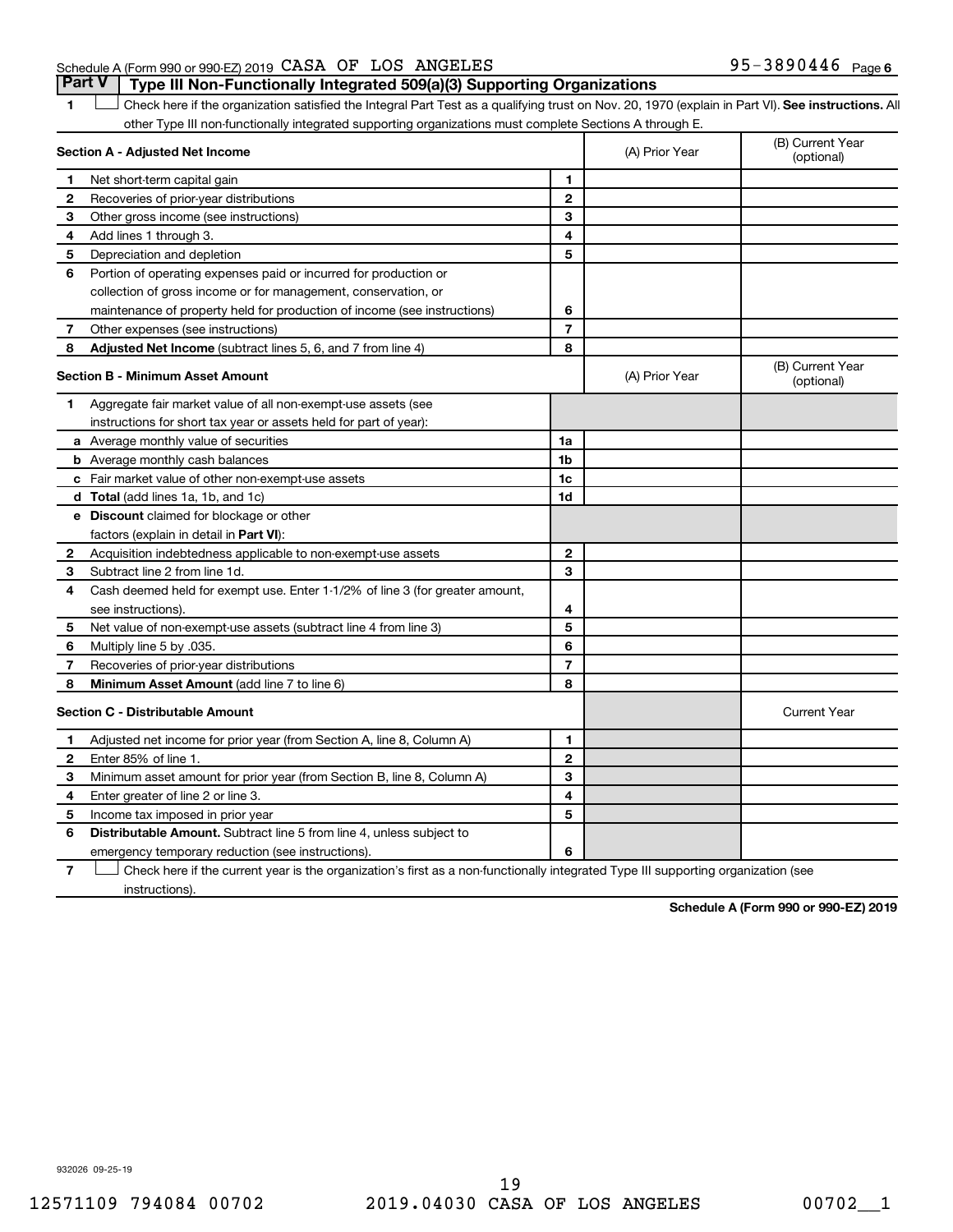| <b>Part V</b> | Type III Non-Functionally Integrated 509(a)(3) Supporting Organizations (continued)        |                             |                                       |                                                |
|---------------|--------------------------------------------------------------------------------------------|-----------------------------|---------------------------------------|------------------------------------------------|
|               | <b>Section D - Distributions</b>                                                           |                             |                                       | <b>Current Year</b>                            |
| 1             | Amounts paid to supported organizations to accomplish exempt purposes                      |                             |                                       |                                                |
| $\mathbf{2}$  | Amounts paid to perform activity that directly furthers exempt purposes of supported       |                             |                                       |                                                |
|               | organizations, in excess of income from activity                                           |                             |                                       |                                                |
| 3             | Administrative expenses paid to accomplish exempt purposes of supported organizations      |                             |                                       |                                                |
| 4             | Amounts paid to acquire exempt-use assets                                                  |                             |                                       |                                                |
| 5             | Qualified set-aside amounts (prior IRS approval required)                                  |                             |                                       |                                                |
| 6             | Other distributions (describe in Part VI). See instructions.                               |                             |                                       |                                                |
| 7             | Total annual distributions. Add lines 1 through 6.                                         |                             |                                       |                                                |
| 8             | Distributions to attentive supported organizations to which the organization is responsive |                             |                                       |                                                |
|               | (provide details in Part VI). See instructions.                                            |                             |                                       |                                                |
| 9             | Distributable amount for 2019 from Section C, line 6                                       |                             |                                       |                                                |
| 10            | Line 8 amount divided by line 9 amount                                                     |                             |                                       |                                                |
|               |                                                                                            | (i)                         | (ii)                                  | (iii)                                          |
|               | <b>Section E - Distribution Allocations (see instructions)</b>                             | <b>Excess Distributions</b> | <b>Underdistributions</b><br>Pre-2019 | <b>Distributable</b><br><b>Amount for 2019</b> |
| 1             | Distributable amount for 2019 from Section C, line 6                                       |                             |                                       |                                                |
| $\mathbf{2}$  | Underdistributions, if any, for years prior to 2019 (reason-                               |                             |                                       |                                                |
|               | able cause required- explain in Part VI). See instructions.                                |                             |                                       |                                                |
| 3             | Excess distributions carryover, if any, to 2019                                            |                             |                                       |                                                |
|               | a From 2014                                                                                |                             |                                       |                                                |
|               | <b>b</b> From 2015                                                                         |                             |                                       |                                                |
|               | c From 2016                                                                                |                             |                                       |                                                |
|               | <b>d</b> From 2017                                                                         |                             |                                       |                                                |
|               | e From 2018                                                                                |                             |                                       |                                                |
|               | f Total of lines 3a through e                                                              |                             |                                       |                                                |
|               | <b>g</b> Applied to underdistributions of prior years                                      |                             |                                       |                                                |
|               | h Applied to 2019 distributable amount                                                     |                             |                                       |                                                |
| Ť.            | Carryover from 2014 not applied (see instructions)                                         |                             |                                       |                                                |
|               | Remainder. Subtract lines 3g, 3h, and 3i from 3f.                                          |                             |                                       |                                                |
| 4             | Distributions for 2019 from Section D,                                                     |                             |                                       |                                                |
|               | line $7:$                                                                                  |                             |                                       |                                                |
|               | a Applied to underdistributions of prior years                                             |                             |                                       |                                                |
|               | <b>b</b> Applied to 2019 distributable amount                                              |                             |                                       |                                                |
| с             | Remainder. Subtract lines 4a and 4b from 4.                                                |                             |                                       |                                                |
| 5             | Remaining underdistributions for years prior to 2019, if                                   |                             |                                       |                                                |
|               | any. Subtract lines 3g and 4a from line 2. For result greater                              |                             |                                       |                                                |
|               | than zero, explain in Part VI. See instructions.                                           |                             |                                       |                                                |
| 6             | Remaining underdistributions for 2019. Subtract lines 3h                                   |                             |                                       |                                                |
|               | and 4b from line 1. For result greater than zero, explain in                               |                             |                                       |                                                |
|               | <b>Part VI.</b> See instructions.                                                          |                             |                                       |                                                |
| $\mathbf{7}$  | Excess distributions carryover to 2020. Add lines 3j                                       |                             |                                       |                                                |
|               | and 4c.                                                                                    |                             |                                       |                                                |
| 8             | Breakdown of line 7:                                                                       |                             |                                       |                                                |
|               | a Excess from 2015                                                                         |                             |                                       |                                                |
|               | <b>b</b> Excess from 2016                                                                  |                             |                                       |                                                |
|               | c Excess from 2017                                                                         |                             |                                       |                                                |
|               | d Excess from 2018                                                                         |                             |                                       |                                                |
|               | e Excess from 2019                                                                         |                             |                                       |                                                |

**Schedule A (Form 990 or 990-EZ) 2019**

932027 09-25-19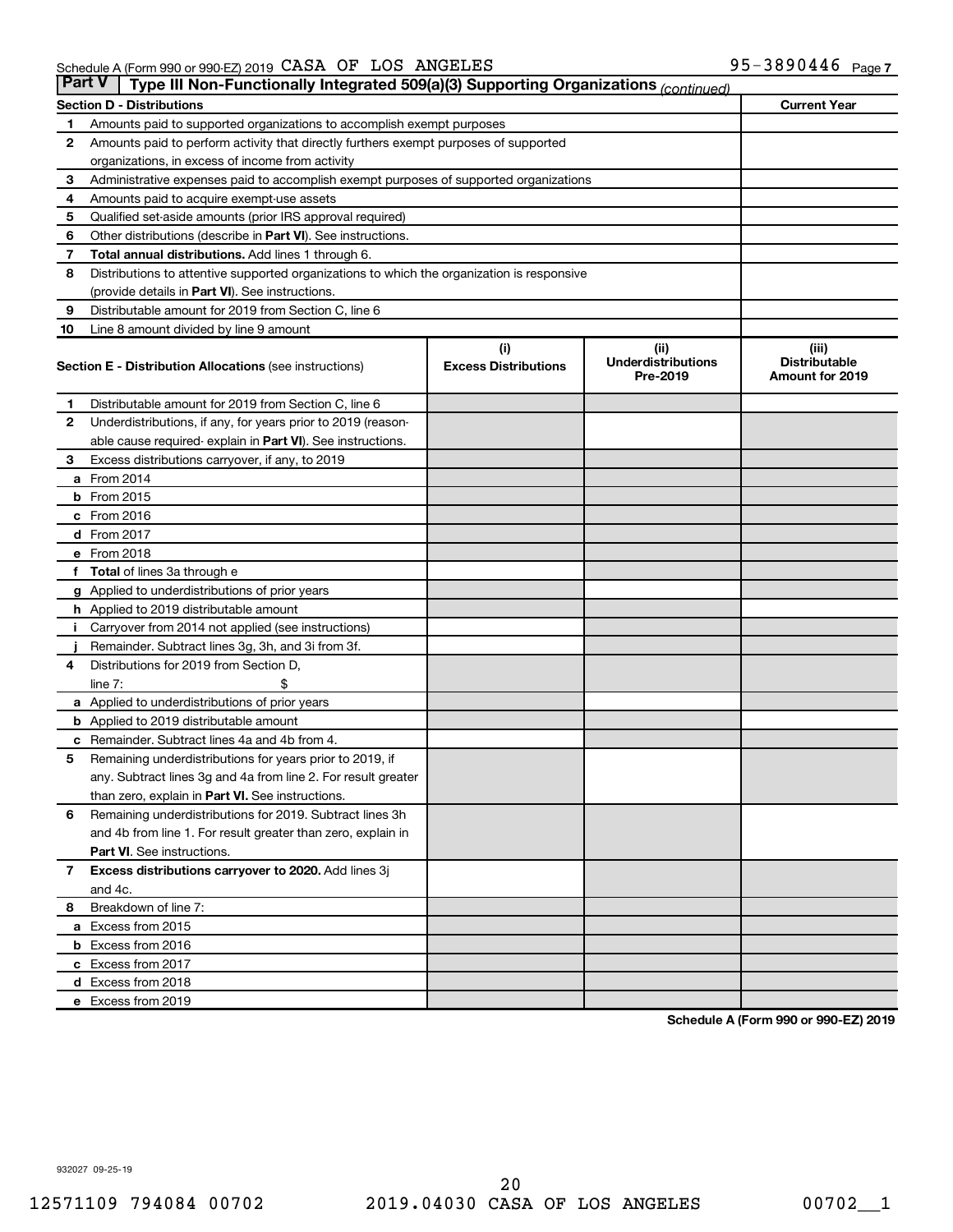|                 | (See instructions.) |  |  | Section D, lines 5, 6, and 8; and Part V, Section E, lines 2, 5, and 6. Also complete this part for any additional information. |  |
|-----------------|---------------------|--|--|---------------------------------------------------------------------------------------------------------------------------------|--|
|                 |                     |  |  |                                                                                                                                 |  |
|                 |                     |  |  |                                                                                                                                 |  |
|                 |                     |  |  |                                                                                                                                 |  |
|                 |                     |  |  |                                                                                                                                 |  |
|                 |                     |  |  |                                                                                                                                 |  |
|                 |                     |  |  |                                                                                                                                 |  |
|                 |                     |  |  |                                                                                                                                 |  |
|                 |                     |  |  |                                                                                                                                 |  |
|                 |                     |  |  |                                                                                                                                 |  |
|                 |                     |  |  |                                                                                                                                 |  |
|                 |                     |  |  |                                                                                                                                 |  |
|                 |                     |  |  |                                                                                                                                 |  |
|                 |                     |  |  |                                                                                                                                 |  |
|                 |                     |  |  |                                                                                                                                 |  |
|                 |                     |  |  |                                                                                                                                 |  |
|                 |                     |  |  |                                                                                                                                 |  |
|                 |                     |  |  |                                                                                                                                 |  |
|                 |                     |  |  |                                                                                                                                 |  |
|                 |                     |  |  |                                                                                                                                 |  |
|                 |                     |  |  |                                                                                                                                 |  |
|                 |                     |  |  |                                                                                                                                 |  |
|                 |                     |  |  |                                                                                                                                 |  |
|                 |                     |  |  |                                                                                                                                 |  |
|                 |                     |  |  |                                                                                                                                 |  |
|                 |                     |  |  |                                                                                                                                 |  |
|                 |                     |  |  |                                                                                                                                 |  |
|                 |                     |  |  |                                                                                                                                 |  |
|                 |                     |  |  |                                                                                                                                 |  |
|                 |                     |  |  |                                                                                                                                 |  |
|                 |                     |  |  |                                                                                                                                 |  |
|                 |                     |  |  |                                                                                                                                 |  |
|                 |                     |  |  |                                                                                                                                 |  |
|                 |                     |  |  |                                                                                                                                 |  |
|                 |                     |  |  |                                                                                                                                 |  |
|                 |                     |  |  |                                                                                                                                 |  |
|                 |                     |  |  |                                                                                                                                 |  |
|                 |                     |  |  |                                                                                                                                 |  |
|                 |                     |  |  |                                                                                                                                 |  |
| 932028 09-25-19 |                     |  |  | Schedule A (Form 990 or 990-EZ) 2019                                                                                            |  |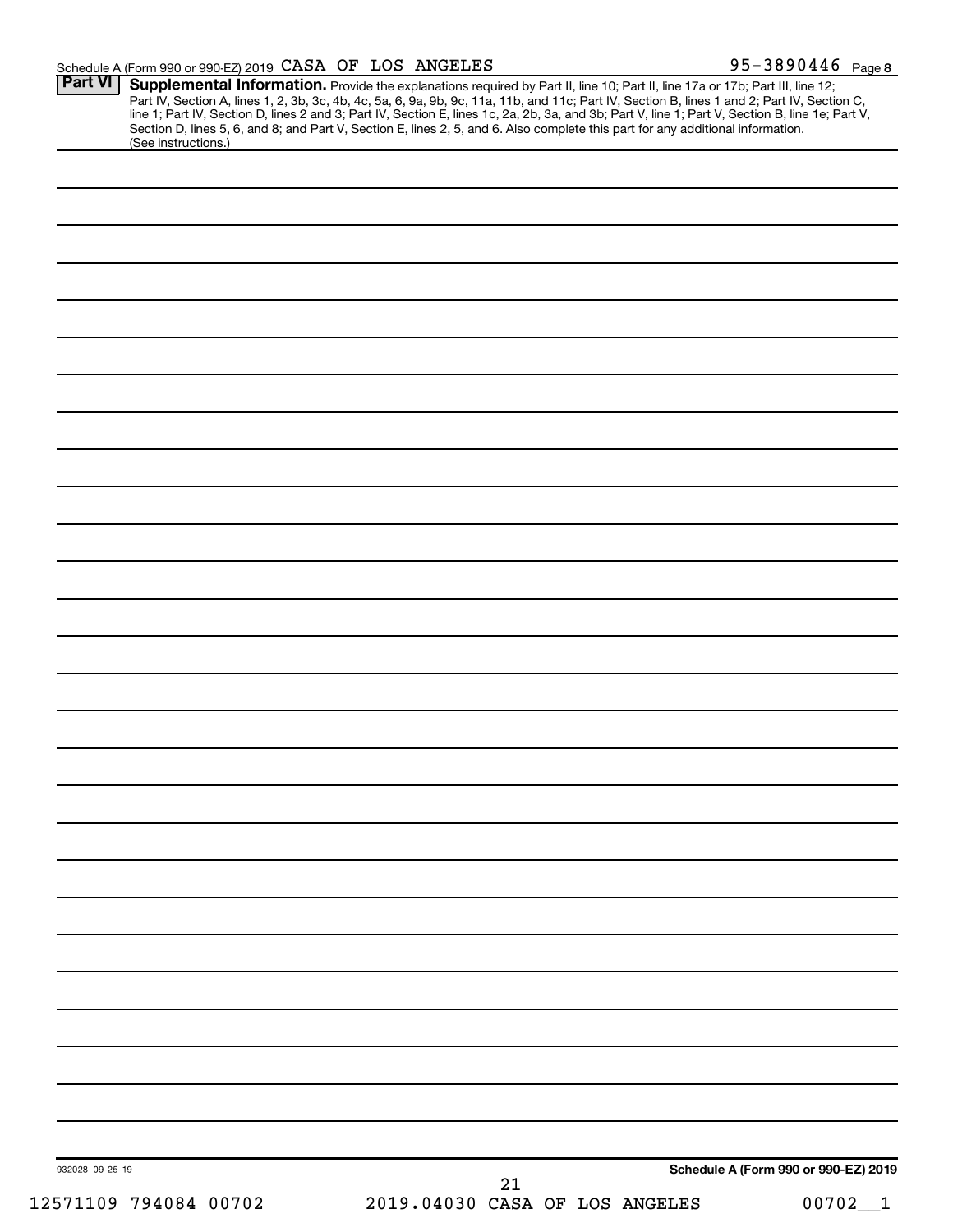Department of the Treasury Internal Revenue Service **(Form 990, 990-EZ,**

Name of the organization

**Organization type** (check one):

# \*\* PUBLIC DISCLOSURE COPY \*\*

# **Schedule B Schedule of Contributors**

**or 990-PF) | Attach to Form 990, Form 990-EZ, or Form 990-PF. | Go to www.irs.gov/Form990 for the latest information.** OMB No. 1545-0047

**2019**

**Employer identification number**

| $5 - 3890446$ |  |  |  |  |
|---------------|--|--|--|--|
|---------------|--|--|--|--|

|  |  | CASA OF LOS ANGELES | 95-3890446 |
|--|--|---------------------|------------|
|--|--|---------------------|------------|

| Filers of:         | Section:                                                                  |
|--------------------|---------------------------------------------------------------------------|
| Form 990 or 990-FZ | $ \mathbf{X} $ 501(c)( 3) (enter number) organization                     |
|                    | 4947(a)(1) nonexempt charitable trust not treated as a private foundation |
|                    | 527 political organization                                                |
| Form 990-PF        | 501(c)(3) exempt private foundation                                       |
|                    | 4947(a)(1) nonexempt charitable trust treated as a private foundation     |
|                    | 501(c)(3) taxable private foundation                                      |

Check if your organization is covered by the General Rule or a Special Rule.

**Note:**  Only a section 501(c)(7), (8), or (10) organization can check boxes for both the General Rule and a Special Rule. See instructions.

### **General Rule**

 $\Box$ 

For an organization filing Form 990, 990-EZ, or 990-PF that received, during the year, contributions totaling \$5,000 or more (in money or property) from any one contributor. Complete Parts I and II. See instructions for determining a contributor's total contributions.

# **Special Rules**

any one contributor, during the year, total contributions of the greater of (1) \$5,000; or (2) 2% of the amount on (i) Form 990, Part VIII, line 1h;  $\boxed{\text{X}}$  For an organization described in section 501(c)(3) filing Form 990 or 990-EZ that met the 33 1/3% support test of the regulations under sections 509(a)(1) and 170(b)(1)(A)(vi), that checked Schedule A (Form 990 or 990-EZ), Part II, line 13, 16a, or 16b, and that received from or (ii) Form 990-EZ, line 1. Complete Parts I and II.

year, total contributions of more than \$1,000 *exclusively* for religious, charitable, scientific, literary, or educational purposes, or for the For an organization described in section 501(c)(7), (8), or (10) filing Form 990 or 990-EZ that received from any one contributor, during the prevention of cruelty to children or animals. Complete Parts I, II, and III.  $\Box$ 

purpose. Don't complete any of the parts unless the General Rule applies to this organization because it received nonexclusively year, contributions exclusively for religious, charitable, etc., purposes, but no such contributions totaled more than \$1,000. If this box is checked, enter here the total contributions that were received during the year for an exclusively religious, charitable, etc., For an organization described in section 501(c)(7), (8), or (10) filing Form 990 or 990-EZ that received from any one contributor, during the religious, charitable, etc., contributions totaling \$5,000 or more during the year  $\ldots$  $\ldots$  $\ldots$  $\ldots$  $\ldots$  $\ldots$  $\Box$ 

**Caution:**  An organization that isn't covered by the General Rule and/or the Special Rules doesn't file Schedule B (Form 990, 990-EZ, or 990-PF),  **must** but it answer "No" on Part IV, line 2, of its Form 990; or check the box on line H of its Form 990-EZ or on its Form 990-PF, Part I, line 2, to certify that it doesn't meet the filing requirements of Schedule B (Form 990, 990-EZ, or 990-PF).

**For Paperwork Reduction Act Notice, see the instructions for Form 990, 990-EZ, or 990-PF. Schedule B (Form 990, 990-EZ, or 990-PF) (2019)** LHA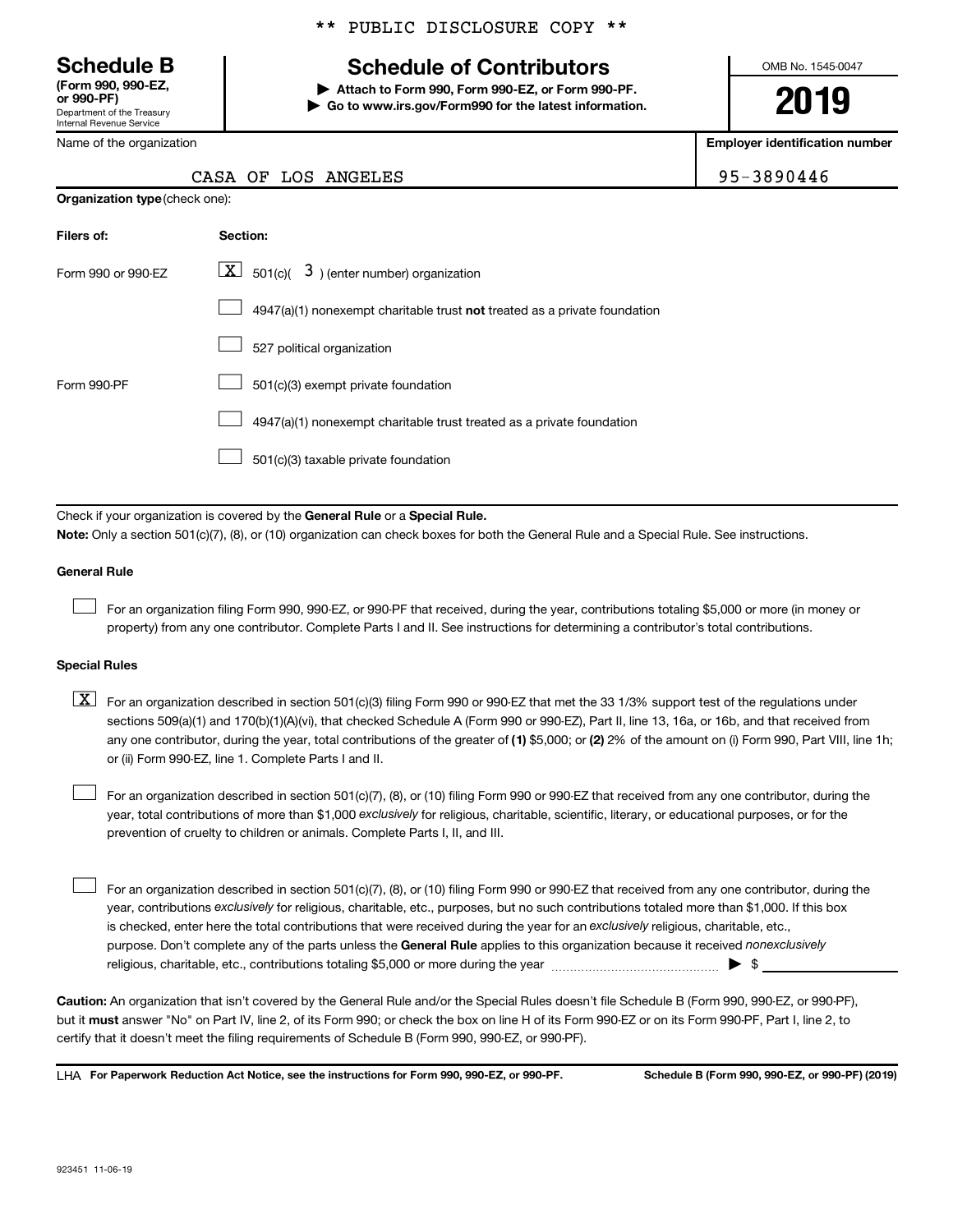### Schedule B (Form 990, 990-EZ, or 990-PF) (2019)

Name of organization

**Employer identification number**

### 923452 11-06-19 **Schedule B (Form 990, 990-EZ, or 990-PF) (2019) (a) No. (b) Name, address, and ZIP + 4 (c) Total contributions (d) Type of contribution Person Payroll Noncash (a) No. (b) Name, address, and ZIP + 4 (c) Total contributions (d) Type of contribution Person Payroll Noncash (a) No. (b) Name, address, and ZIP + 4 (c) Total contributions (d) Type of contribution Person Payroll Noncash (a) No. (b) Name, address, and ZIP + 4 (c) Total contributions (d) Type of contribution Person Payroll Noncash (a) No. (b) Name, address, and ZIP + 4 (c) Total contributions (d) Type of contribution Person Payroll Noncash (a) No. (b) Name, address, and ZIP + 4 (c) Total contributions (d) Type of contribution Person Payroll Noncash Part I** Contributors (see instructions). Use duplicate copies of Part I if additional space is needed. \$ (Complete Part II for noncash contributions.) \$ (Complete Part II for noncash contributions.) \$ (Complete Part II for noncash contributions.) \$ (Complete Part II for noncash contributions.) \$ (Complete Part II for noncash contributions.) \$ (Complete Part II for noncash contributions.)  $\lfloor x \rfloor$  $\Box$  $\Box$  $\boxed{\textbf{X}}$  $\Box$  $\Box$  $\boxed{\textbf{X}}$  $\Box$  $\Box$  $\boxed{\textbf{X}}$  $\Box$  $\Box$  $\boxed{\text{X}}$  $\Box$  $\Box$  $\boxed{\text{X}}$  $\Box$  $\Box$  $\begin{array}{|c|c|c|c|c|}\hline \ \text{1} & \text{Person} & \text{X} \ \hline \end{array}$ 151,335.  $2$  Person  $\overline{\text{X}}$ 285,387.  $\begin{array}{|c|c|c|c|c|c|}\hline \text{3} & \text{Person} & \text{X} \ \hline \end{array}$ 125,000.  $\begin{array}{|c|c|c|c|c|}\hline \text{4} & \text{Person} & \text{\textbf{X}}\ \hline \end{array}$ 140,745. 5 X 217,152.  $\overline{6}$  Person  $\overline{X}$ 1,500,000. 23

12571109 794084 00702 2019.04030 CASA OF LOS ANGELES 00702\_\_1

CASA OF LOS ANGELES 95-3890446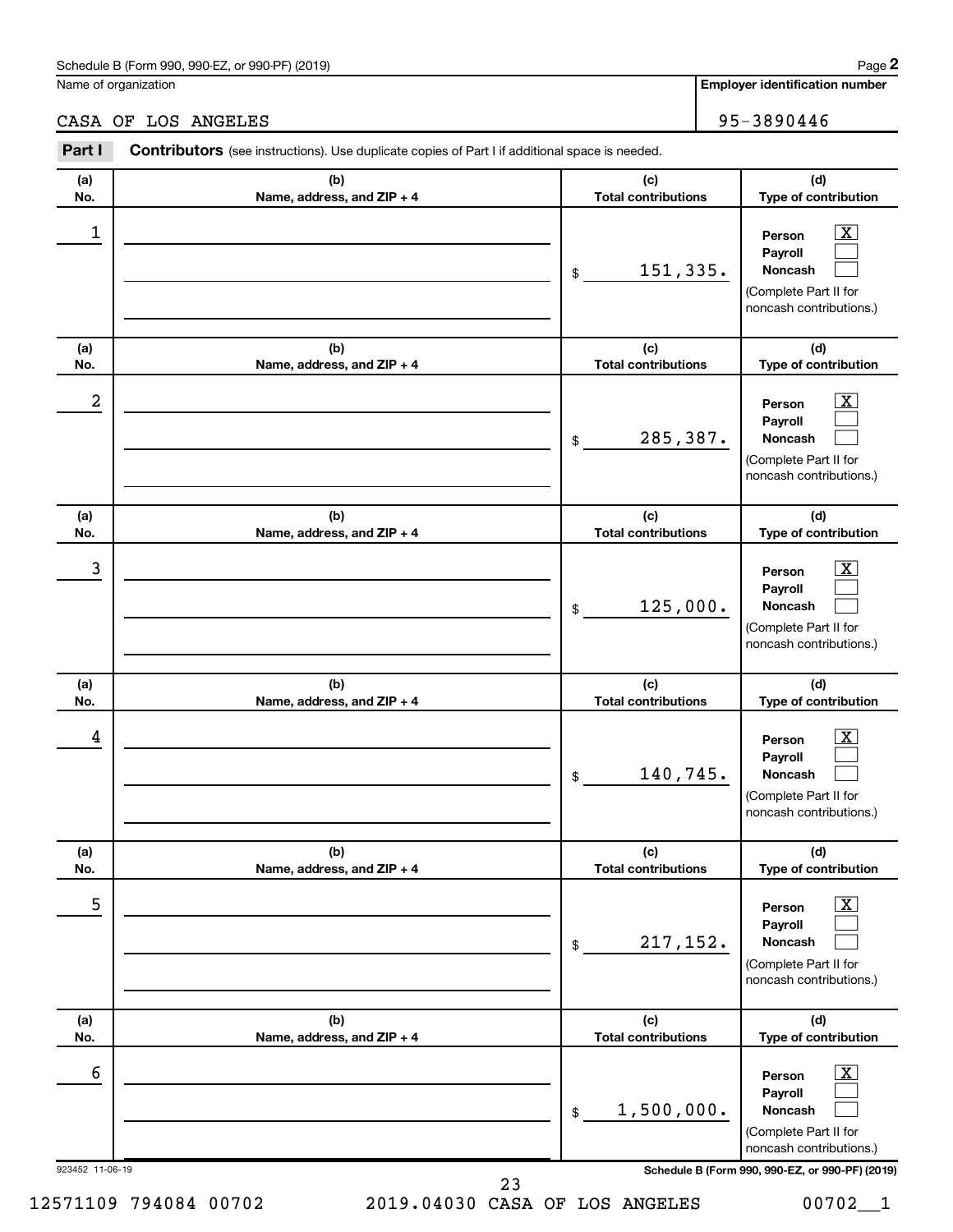# Schedule B (Form 990, 990-EZ, or 990-PF) (2019)

Name of organization

**Employer identification number**

CASA OF LOS ANGELES 95-3890446

| Part I          | Contributors (see instructions). Use duplicate copies of Part I if additional space is needed. |                                   |                                                                                                                 |
|-----------------|------------------------------------------------------------------------------------------------|-----------------------------------|-----------------------------------------------------------------------------------------------------------------|
| (a)<br>No.      | (b)<br>Name, address, and ZIP + 4                                                              | (c)<br><b>Total contributions</b> | (d)<br>Type of contribution                                                                                     |
| 7               |                                                                                                | 160,982.<br>\$                    | $\boxed{\textbf{X}}$<br>Person<br>Payroll<br>Noncash<br>(Complete Part II for<br>noncash contributions.)        |
| (a)<br>No.      | (b)<br>Name, address, and ZIP + 4                                                              | (c)<br><b>Total contributions</b> | (d)<br>Type of contribution                                                                                     |
| 8               |                                                                                                | 125,000.<br>\$                    | $\mathbf{X}$<br>Person<br>Payroll<br>Noncash<br>(Complete Part II for<br>noncash contributions.)                |
| (a)<br>No.      | (b)<br>Name, address, and ZIP + 4                                                              | (c)<br><b>Total contributions</b> | (d)<br>Type of contribution                                                                                     |
| 9               |                                                                                                | 200,000.<br>\$                    | $\mathbf{X}$<br>Person<br>Payroll<br>Noncash<br>(Complete Part II for<br>noncash contributions.)                |
| (a)<br>No.      | (b)<br>Name, address, and ZIP + 4                                                              | (c)<br><b>Total contributions</b> | (d)<br>Type of contribution                                                                                     |
| 10              |                                                                                                | 150,000.<br>\$                    | $\mathbf{X}$<br>Person<br>Payroll<br>Noncash<br>(Complete Part II for<br>noncash contributions.)                |
| (a)<br>No.      | (b)<br>Name, address, and ZIP + 4                                                              | (c)<br><b>Total contributions</b> | (d)<br>Type of contribution                                                                                     |
| 11              |                                                                                                | 190,401.<br>$\,$                  | $\boxed{\textbf{X}}$<br>Person<br>Payroll<br><b>Noncash</b><br>(Complete Part II for<br>noncash contributions.) |
| (a)<br>No.      | (b)<br>Name, address, and ZIP + 4                                                              | (c)<br><b>Total contributions</b> | (d)<br>Type of contribution                                                                                     |
|                 |                                                                                                | \$                                | Person<br>Payroll<br>Noncash<br>(Complete Part II for<br>noncash contributions.)                                |
| 923452 11-06-19 |                                                                                                | 24                                | Schedule B (Form 990, 990-EZ, or 990-PF) (2019)                                                                 |

12571109 794084 00702 2019.04030 CASA OF LOS ANGELES 00702\_\_1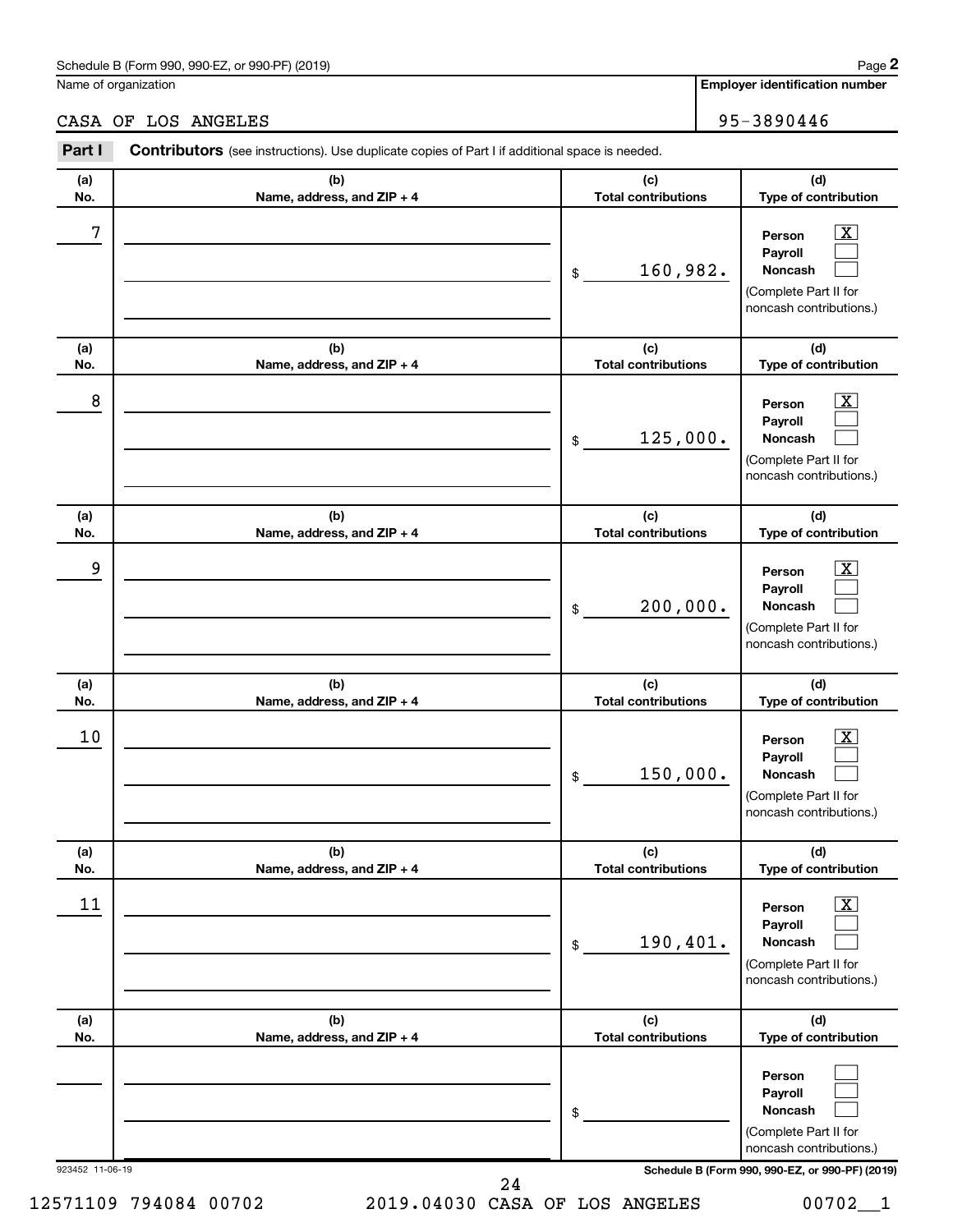Name of organization

# CASA OF LOS ANGELES 95-3890446

Part II Noncash Property (see instructions). Use duplicate copies of Part II if additional space is needed.

| No.<br>from<br>Part I        | (b)<br>Description of noncash property given | (c)<br>FMV (or estimate)<br>(See instructions.) | (d)<br>Date received                            |
|------------------------------|----------------------------------------------|-------------------------------------------------|-------------------------------------------------|
|                              |                                              | $\mathfrak{S}$                                  |                                                 |
| (a)<br>No.<br>from           | (b)<br>Description of noncash property given | (c)<br>FMV (or estimate)<br>(See instructions.) | (d)<br>Date received                            |
| Part I                       |                                              |                                                 |                                                 |
|                              |                                              | $\mathfrak{S}$                                  |                                                 |
| (a)<br>No.<br>from<br>Part I | (b)<br>Description of noncash property given | (c)<br>FMV (or estimate)<br>(See instructions.) | (d)<br>Date received                            |
|                              |                                              |                                                 |                                                 |
|                              |                                              | $\frac{1}{2}$                                   |                                                 |
| (a)<br>No.<br>from<br>Part I | (b)<br>Description of noncash property given | (c)<br>FMV (or estimate)<br>(See instructions.) | (d)<br>Date received                            |
|                              |                                              |                                                 |                                                 |
|                              |                                              | $\frac{1}{2}$                                   |                                                 |
| (a)<br>No.<br>from<br>Part I | (b)<br>Description of noncash property given | (c)<br>FMV (or estimate)<br>(See instructions.) | (d)<br>Date received                            |
|                              |                                              |                                                 |                                                 |
|                              |                                              | \$                                              |                                                 |
| (a)<br>No.<br>from<br>Part I | (b)<br>Description of noncash property given | (c)<br>FMV (or estimate)<br>(See instructions.) | (d)<br>Date received                            |
|                              |                                              |                                                 |                                                 |
|                              |                                              | \$                                              |                                                 |
| 923453 11-06-19              | 25                                           |                                                 | Schedule B (Form 990, 990-EZ, or 990-PF) (2019) |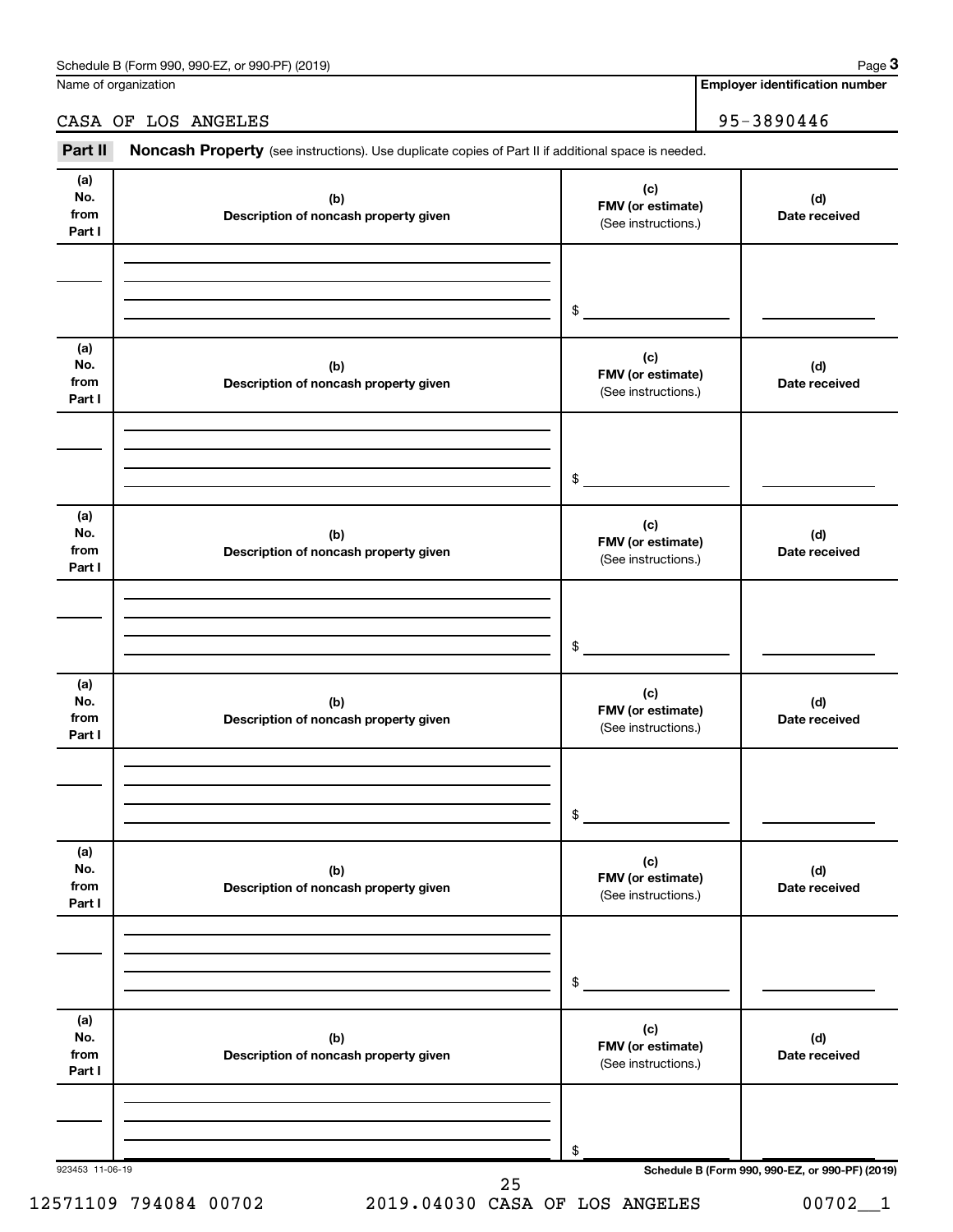**4**

| Name of organization      |                                                                                                                                                                                                                                                                                                                                                                                                                                                                                                                                 |                      | <b>Employer identification number</b>           |
|---------------------------|---------------------------------------------------------------------------------------------------------------------------------------------------------------------------------------------------------------------------------------------------------------------------------------------------------------------------------------------------------------------------------------------------------------------------------------------------------------------------------------------------------------------------------|----------------------|-------------------------------------------------|
|                           | CASA OF LOS ANGELES                                                                                                                                                                                                                                                                                                                                                                                                                                                                                                             |                      | 95-3890446                                      |
| Part III                  | Exclusively religious, charitable, etc., contributions to organizations described in section 501(c)(7), (8), or (10) that total more than \$1,000 for the year<br>from any one contributor. Complete columns (a) through (e) and the following line entry. For organizations<br>completing Part III, enter the total of exclusively religious, charitable, etc., contributions of \$1,000 or less for the year. (Enter this info. once.) $\triangleright$ \$<br>Use duplicate copies of Part III if additional space is needed. |                      | <u> 1990 - Jan James James II, primeiran</u>    |
| (a) No.<br>from<br>Part I | (b) Purpose of gift                                                                                                                                                                                                                                                                                                                                                                                                                                                                                                             | (c) Use of gift      | (d) Description of how gift is held             |
|                           |                                                                                                                                                                                                                                                                                                                                                                                                                                                                                                                                 |                      |                                                 |
|                           |                                                                                                                                                                                                                                                                                                                                                                                                                                                                                                                                 | (e) Transfer of gift |                                                 |
|                           | Transferee's name, address, and ZIP + 4                                                                                                                                                                                                                                                                                                                                                                                                                                                                                         |                      | Relationship of transferor to transferee        |
| (a) No.                   |                                                                                                                                                                                                                                                                                                                                                                                                                                                                                                                                 |                      |                                                 |
| from<br>Part I            | (b) Purpose of gift                                                                                                                                                                                                                                                                                                                                                                                                                                                                                                             | (c) Use of gift      | (d) Description of how gift is held             |
|                           |                                                                                                                                                                                                                                                                                                                                                                                                                                                                                                                                 |                      |                                                 |
|                           |                                                                                                                                                                                                                                                                                                                                                                                                                                                                                                                                 | (e) Transfer of gift |                                                 |
|                           | Transferee's name, address, and ZIP + 4                                                                                                                                                                                                                                                                                                                                                                                                                                                                                         |                      | Relationship of transferor to transferee        |
| (a) No.                   |                                                                                                                                                                                                                                                                                                                                                                                                                                                                                                                                 |                      |                                                 |
| from<br>Part I            | (b) Purpose of gift                                                                                                                                                                                                                                                                                                                                                                                                                                                                                                             | (c) Use of gift      | (d) Description of how gift is held             |
|                           |                                                                                                                                                                                                                                                                                                                                                                                                                                                                                                                                 |                      |                                                 |
|                           | Transferee's name, address, and ZIP + 4                                                                                                                                                                                                                                                                                                                                                                                                                                                                                         | (e) Transfer of gift | Relationship of transferor to transferee        |
|                           |                                                                                                                                                                                                                                                                                                                                                                                                                                                                                                                                 |                      |                                                 |
| (a) No.<br>from<br>Part I | (b) Purpose of gift                                                                                                                                                                                                                                                                                                                                                                                                                                                                                                             | (c) Use of gift      | (d) Description of how gift is held             |
|                           |                                                                                                                                                                                                                                                                                                                                                                                                                                                                                                                                 |                      |                                                 |
|                           |                                                                                                                                                                                                                                                                                                                                                                                                                                                                                                                                 | (e) Transfer of gift |                                                 |
|                           | Transferee's name, address, and $ZIP + 4$                                                                                                                                                                                                                                                                                                                                                                                                                                                                                       |                      | Relationship of transferor to transferee        |
|                           |                                                                                                                                                                                                                                                                                                                                                                                                                                                                                                                                 |                      |                                                 |
| 923454 11-06-19           |                                                                                                                                                                                                                                                                                                                                                                                                                                                                                                                                 | 26                   | Schedule B (Form 990, 990-EZ, or 990-PF) (2019) |

12571109 794084 00702 2019.04030 CASA OF LOS ANGELES 00702\_\_1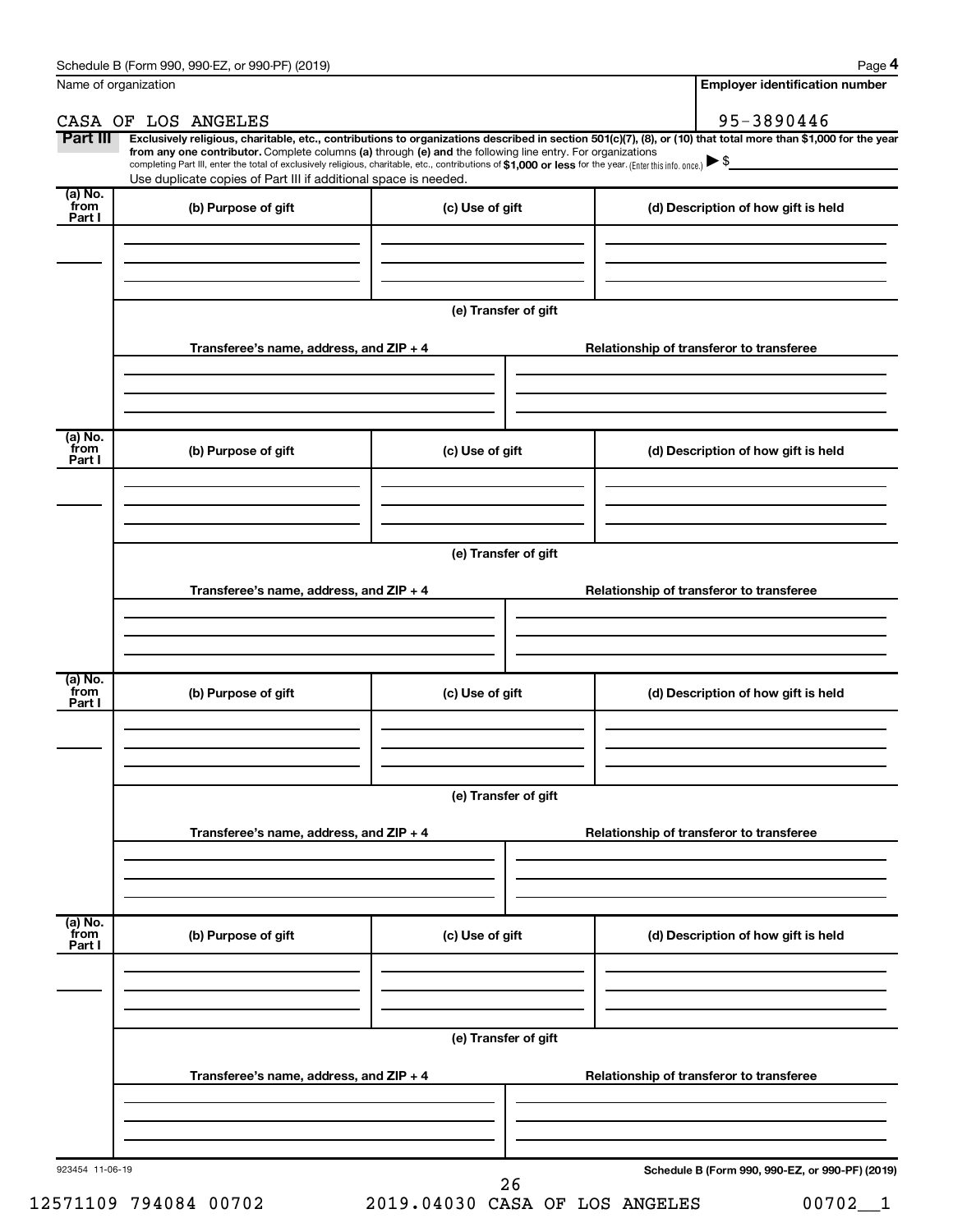|                   | <b>Supplemental Financial Statements</b>                                 | OMB No. 1545-004    |
|-------------------|--------------------------------------------------------------------------|---------------------|
| <b>SCHEDULE D</b> |                                                                          |                     |
| (Form 990)        | Complete if the organization answered "Yes" on Form 990,                 | 2019                |
|                   | Part IV, line 6, 7, 8, 9, 10, 11a, 11b, 11c, 11d, 11e, 11f, 12a, or 12b. | Company from Deader |

**| Attach to Form 990. |Go to www.irs.gov/Form990 for instructions and the latest information.**



Department of the Treasury Internal Revenue Service

| Name of the organization |  |                     | <b>Emplover identification number</b> |
|--------------------------|--|---------------------|---------------------------------------|
|                          |  | CASA OF LOS ANGELES | 95-3890446                            |

| Part I  | Organizations Maintaining Donor Advised Funds or Other Similar Funds or Accounts. Complete if the                                                                                                                             |                         |                                                    |
|---------|-------------------------------------------------------------------------------------------------------------------------------------------------------------------------------------------------------------------------------|-------------------------|----------------------------------------------------|
|         | organization answered "Yes" on Form 990, Part IV, line 6.                                                                                                                                                                     |                         |                                                    |
|         |                                                                                                                                                                                                                               | (a) Donor advised funds | (b) Funds and other accounts                       |
| 1       |                                                                                                                                                                                                                               |                         |                                                    |
| 2       | Aggregate value of contributions to (during year)                                                                                                                                                                             |                         |                                                    |
| 3       | Aggregate value of grants from (during year)                                                                                                                                                                                  |                         |                                                    |
| 4       |                                                                                                                                                                                                                               |                         |                                                    |
| 5       | Did the organization inform all donors and donor advisors in writing that the assets held in donor advised funds                                                                                                              |                         |                                                    |
|         |                                                                                                                                                                                                                               |                         | Yes<br>No                                          |
| 6       | Did the organization inform all grantees, donors, and donor advisors in writing that grant funds can be used only                                                                                                             |                         |                                                    |
|         | for charitable purposes and not for the benefit of the donor or donor advisor, or for any other purpose conferring                                                                                                            |                         |                                                    |
|         | impermissible private benefit?                                                                                                                                                                                                |                         | Yes<br>No                                          |
| Part II | Conservation Easements. Complete if the organization answered "Yes" on Form 990, Part IV, line 7.                                                                                                                             |                         |                                                    |
| 1.      | Purpose(s) of conservation easements held by the organization (check all that apply).                                                                                                                                         |                         |                                                    |
|         | Preservation of land for public use (for example, recreation or education)                                                                                                                                                    |                         | Preservation of a historically important land area |
|         | Protection of natural habitat                                                                                                                                                                                                 |                         | Preservation of a certified historic structure     |
|         | Preservation of open space                                                                                                                                                                                                    |                         |                                                    |
| 2       | Complete lines 2a through 2d if the organization held a qualified conservation contribution in the form of a conservation easement on the last                                                                                |                         |                                                    |
|         | day of the tax year.                                                                                                                                                                                                          |                         | Held at the End of the Tax Year                    |
|         |                                                                                                                                                                                                                               |                         | 2a                                                 |
|         | Total acreage restricted by conservation easements                                                                                                                                                                            |                         | 2b                                                 |
|         |                                                                                                                                                                                                                               |                         | 2c                                                 |
| d       | Number of conservation easements included in (c) acquired after 7/25/06, and not on a historic structure                                                                                                                      |                         |                                                    |
|         | listed in the National Register [111] Marshall Register [11] Marshall Register [11] Marshall Register [11] Marshall Register [11] Marshall Register [11] Marshall Register [11] Marshall Register [11] Marshall Register [11] |                         | 2d                                                 |
| з       | Number of conservation easements modified, transferred, released, extinguished, or terminated by the organization during the tax                                                                                              |                         |                                                    |
|         | $year \triangleright$                                                                                                                                                                                                         |                         |                                                    |
| 4       | Number of states where property subject to conservation easement is located >                                                                                                                                                 |                         |                                                    |
| 5       | Does the organization have a written policy regarding the periodic monitoring, inspection, handling of                                                                                                                        |                         |                                                    |
|         | violations, and enforcement of the conservation easements it holds?                                                                                                                                                           |                         | Yes<br>No                                          |
| 6       | Staff and volunteer hours devoted to monitoring, inspecting, handling of violations, and enforcing conservation easements during the year                                                                                     |                         |                                                    |
|         |                                                                                                                                                                                                                               |                         |                                                    |
| 7       | Amount of expenses incurred in monitoring, inspecting, handling of violations, and enforcing conservation easements during the year                                                                                           |                         |                                                    |
|         | $\blacktriangleright$ \$                                                                                                                                                                                                      |                         |                                                    |
| 8       | Does each conservation easement reported on line 2(d) above satisfy the requirements of section 170(h)(4)(B)(i)                                                                                                               |                         |                                                    |
|         |                                                                                                                                                                                                                               |                         | Yes<br>No                                          |
| 9       | In Part XIII, describe how the organization reports conservation easements in its revenue and expense statement and                                                                                                           |                         |                                                    |
|         | balance sheet, and include, if applicable, the text of the footnote to the organization's financial statements that describes the                                                                                             |                         |                                                    |
|         | organization's accounting for conservation easements.                                                                                                                                                                         |                         |                                                    |
|         | Organizations Maintaining Collections of Art, Historical Treasures, or Other Similar Assets.<br>Part III                                                                                                                      |                         |                                                    |
|         | Complete if the organization answered "Yes" on Form 990, Part IV, line 8.                                                                                                                                                     |                         |                                                    |
|         | 1a If the organization elected, as permitted under FASB ASC 958, not to report in its revenue statement and balance sheet works                                                                                               |                         |                                                    |
|         | of art, historical treasures, or other similar assets held for public exhibition, education, or research in furtherance of public                                                                                             |                         |                                                    |
|         | service, provide in Part XIII the text of the footnote to its financial statements that describes these items.                                                                                                                |                         |                                                    |
|         | <b>b</b> If the organization elected, as permitted under FASB ASC 958, to report in its revenue statement and balance sheet works of                                                                                          |                         |                                                    |
|         | art, historical treasures, or other similar assets held for public exhibition, education, or research in furtherance of public service,                                                                                       |                         |                                                    |
|         | provide the following amounts relating to these items:                                                                                                                                                                        |                         |                                                    |
|         |                                                                                                                                                                                                                               |                         | - \$                                               |
|         | (ii) Assets included in Form 990, Part X                                                                                                                                                                                      |                         | $\blacktriangleright$ s                            |
| 2       | If the organization received or held works of art, historical treasures, or other similar assets for financial gain, provide                                                                                                  |                         |                                                    |
|         | the following amounts required to be reported under FASB ASC 958 relating to these items:                                                                                                                                     |                         |                                                    |
| а       |                                                                                                                                                                                                                               |                         | -\$                                                |
|         |                                                                                                                                                                                                                               |                         | $\blacktriangleright$ s                            |
|         | LHA For Paperwork Reduction Act Notice, see the Instructions for Form 990.                                                                                                                                                    |                         | Schedule D (Form 990) 2019                         |
|         | 932051 10-02-19                                                                                                                                                                                                               |                         |                                                    |

12571109 794084 00702 2019.04030 CASA OF LOS ANGELES 00702\_\_1 27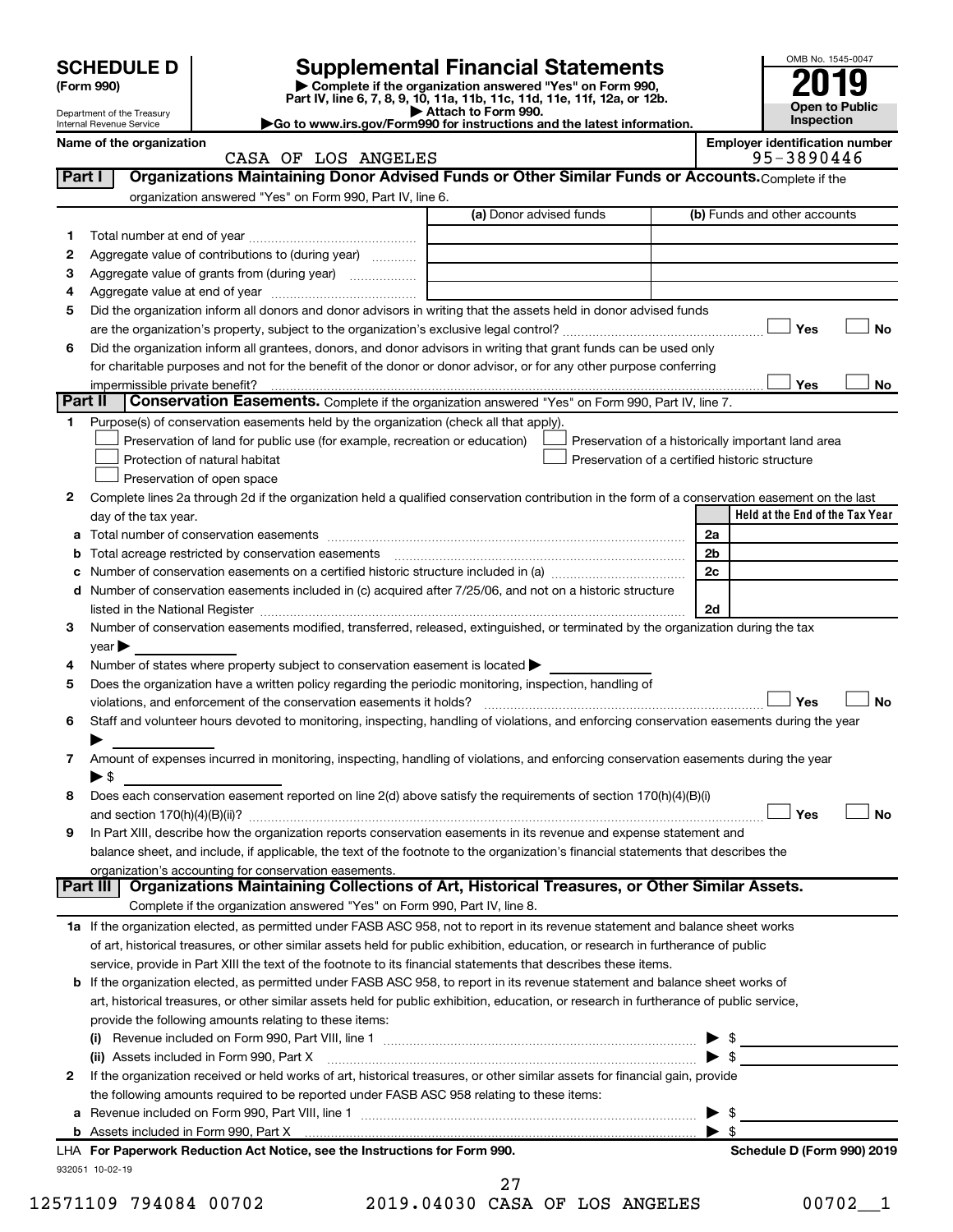|               | Schedule D (Form 990) 2019                                                                                                                                                                                                     | CASA OF LOS ANGELES |   |                |                                                                                                                                                                                                                               |                 | 95-3890446 Page 2          |                           |          |                       |
|---------------|--------------------------------------------------------------------------------------------------------------------------------------------------------------------------------------------------------------------------------|---------------------|---|----------------|-------------------------------------------------------------------------------------------------------------------------------------------------------------------------------------------------------------------------------|-----------------|----------------------------|---------------------------|----------|-----------------------|
|               | Part III<br>Organizations Maintaining Collections of Art, Historical Treasures, or Other Similar Assets(continued)                                                                                                             |                     |   |                |                                                                                                                                                                                                                               |                 |                            |                           |          |                       |
| 3             | Using the organization's acquisition, accession, and other records, check any of the following that make significant use of its                                                                                                |                     |   |                |                                                                                                                                                                                                                               |                 |                            |                           |          |                       |
|               | collection items (check all that apply):                                                                                                                                                                                       |                     |   |                |                                                                                                                                                                                                                               |                 |                            |                           |          |                       |
| a             | Public exhibition                                                                                                                                                                                                              | d                   |   |                | Loan or exchange program                                                                                                                                                                                                      |                 |                            |                           |          |                       |
| b             | Scholarly research                                                                                                                                                                                                             | е                   |   |                | Other and the contract of the contract of the contract of the contract of the contract of the contract of the contract of the contract of the contract of the contract of the contract of the contract of the contract of the |                 |                            |                           |          |                       |
| c             | Preservation for future generations                                                                                                                                                                                            |                     |   |                |                                                                                                                                                                                                                               |                 |                            |                           |          |                       |
| 4             | Provide a description of the organization's collections and explain how they further the organization's exempt purpose in Part XIII.                                                                                           |                     |   |                |                                                                                                                                                                                                                               |                 |                            |                           |          |                       |
| 5             | During the year, did the organization solicit or receive donations of art, historical treasures, or other similar assets                                                                                                       |                     |   |                |                                                                                                                                                                                                                               |                 |                            |                           |          |                       |
|               |                                                                                                                                                                                                                                |                     |   |                |                                                                                                                                                                                                                               |                 |                            | $\overline{\text{X}}$ Yes |          | No                    |
|               | <b>Part IV</b><br>Escrow and Custodial Arrangements. Complete if the organization answered "Yes" on Form 990, Part IV, line 9, or                                                                                              |                     |   |                |                                                                                                                                                                                                                               |                 |                            |                           |          |                       |
|               | reported an amount on Form 990, Part X, line 21.                                                                                                                                                                               |                     |   |                |                                                                                                                                                                                                                               |                 |                            |                           |          |                       |
|               | 1a Is the organization an agent, trustee, custodian or other intermediary for contributions or other assets not included                                                                                                       |                     |   |                |                                                                                                                                                                                                                               |                 |                            |                           |          |                       |
|               |                                                                                                                                                                                                                                |                     |   |                |                                                                                                                                                                                                                               |                 |                            | Yes                       |          | No                    |
|               | b If "Yes," explain the arrangement in Part XIII and complete the following table:                                                                                                                                             |                     |   |                |                                                                                                                                                                                                                               |                 |                            |                           |          |                       |
|               |                                                                                                                                                                                                                                |                     |   |                |                                                                                                                                                                                                                               |                 |                            | Amount                    |          |                       |
|               | c Beginning balance measurements and the contract of the contract of the contract of the contract of the contract of the contract of the contract of the contract of the contract of the contract of the contract of the contr |                     |   |                |                                                                                                                                                                                                                               | 1c              |                            |                           |          |                       |
|               |                                                                                                                                                                                                                                |                     |   |                |                                                                                                                                                                                                                               | 1d              |                            |                           |          |                       |
|               | e Distributions during the year manufactured and continuum control of the control of the control of the state of the control of the control of the control of the control of the control of the control of the control of the  |                     |   |                |                                                                                                                                                                                                                               | 1e              |                            |                           |          |                       |
| f.            |                                                                                                                                                                                                                                |                     |   |                |                                                                                                                                                                                                                               | 1f              |                            |                           |          |                       |
|               | 2a Did the organization include an amount on Form 990, Part X, line 21, for escrow or custodial account liability?                                                                                                             |                     |   |                |                                                                                                                                                                                                                               |                 |                            | Yes                       |          | No                    |
|               | <b>b</b> If "Yes," explain the arrangement in Part XIII. Check here if the explanation has been provided on Part XIII                                                                                                          |                     |   |                |                                                                                                                                                                                                                               |                 |                            |                           |          |                       |
| <b>Part V</b> | Endowment Funds. Complete if the organization answered "Yes" on Form 990, Part IV, line 10.                                                                                                                                    |                     |   |                |                                                                                                                                                                                                                               |                 |                            |                           |          |                       |
|               |                                                                                                                                                                                                                                | (a) Current year    |   | (b) Prior year | (c) Two years back $ $ (d) Three years back $ $                                                                                                                                                                               |                 |                            | (e) Four years back       |          |                       |
|               | 1a Beginning of year balance                                                                                                                                                                                                   | 0.                  |   |                |                                                                                                                                                                                                                               |                 |                            |                           |          |                       |
| b             |                                                                                                                                                                                                                                | 20,000.             |   |                |                                                                                                                                                                                                                               |                 |                            |                           |          |                       |
|               | Net investment earnings, gains, and losses                                                                                                                                                                                     |                     |   |                |                                                                                                                                                                                                                               |                 |                            |                           |          |                       |
|               |                                                                                                                                                                                                                                |                     |   |                |                                                                                                                                                                                                                               |                 |                            |                           |          |                       |
|               | e Other expenditures for facilities                                                                                                                                                                                            |                     |   |                |                                                                                                                                                                                                                               |                 |                            |                           |          |                       |
|               | and programs                                                                                                                                                                                                                   |                     |   |                |                                                                                                                                                                                                                               |                 |                            |                           |          |                       |
|               |                                                                                                                                                                                                                                |                     |   |                |                                                                                                                                                                                                                               |                 |                            |                           |          |                       |
| g             |                                                                                                                                                                                                                                | 20,000.             |   |                |                                                                                                                                                                                                                               |                 |                            |                           |          |                       |
| 2             | Provide the estimated percentage of the current year end balance (line 1g, column (a)) held as:                                                                                                                                |                     |   |                |                                                                                                                                                                                                                               |                 |                            |                           |          |                       |
| а             | Board designated or quasi-endowment                                                                                                                                                                                            | .00                 | % |                |                                                                                                                                                                                                                               |                 |                            |                           |          |                       |
| b             | Permanent endowment $\blacktriangleright$ 100.00                                                                                                                                                                               | %                   |   |                |                                                                                                                                                                                                                               |                 |                            |                           |          |                       |
| с             | .00%<br>Term endowment $\blacktriangleright$                                                                                                                                                                                   |                     |   |                |                                                                                                                                                                                                                               |                 |                            |                           |          |                       |
|               | The percentages on lines 2a, 2b, and 2c should equal 100%.                                                                                                                                                                     |                     |   |                |                                                                                                                                                                                                                               |                 |                            |                           |          |                       |
|               | 3a Are there endowment funds not in the possession of the organization that are held and administered for the organization                                                                                                     |                     |   |                |                                                                                                                                                                                                                               |                 |                            |                           |          |                       |
|               | by:                                                                                                                                                                                                                            |                     |   |                |                                                                                                                                                                                                                               |                 |                            |                           | Yes      | No                    |
|               | (i)                                                                                                                                                                                                                            |                     |   |                |                                                                                                                                                                                                                               |                 |                            | 3a(i)                     |          | х                     |
|               |                                                                                                                                                                                                                                |                     |   |                |                                                                                                                                                                                                                               |                 |                            | 3a(ii)                    |          | $\overline{\text{x}}$ |
|               |                                                                                                                                                                                                                                |                     |   |                |                                                                                                                                                                                                                               |                 |                            | 3b                        |          |                       |
| 4             | Describe in Part XIII the intended uses of the organization's endowment funds.                                                                                                                                                 |                     |   |                |                                                                                                                                                                                                                               |                 |                            |                           |          |                       |
|               | Land, Buildings, and Equipment.<br><b>Part VI</b>                                                                                                                                                                              |                     |   |                |                                                                                                                                                                                                                               |                 |                            |                           |          |                       |
|               | Complete if the organization answered "Yes" on Form 990, Part IV, line 11a. See Form 990, Part X, line 10.                                                                                                                     |                     |   |                |                                                                                                                                                                                                                               |                 |                            |                           |          |                       |
|               | Description of property                                                                                                                                                                                                        | (a) Cost or other   |   |                | (b) Cost or other                                                                                                                                                                                                             | (c) Accumulated |                            | (d) Book value            |          |                       |
|               |                                                                                                                                                                                                                                | basis (investment)  |   |                | basis (other)                                                                                                                                                                                                                 | depreciation    |                            |                           |          |                       |
|               |                                                                                                                                                                                                                                |                     |   |                |                                                                                                                                                                                                                               |                 |                            |                           |          |                       |
|               |                                                                                                                                                                                                                                |                     |   |                |                                                                                                                                                                                                                               |                 |                            |                           |          |                       |
|               |                                                                                                                                                                                                                                |                     |   |                | 515,977.                                                                                                                                                                                                                      | 135,172.        |                            |                           |          | 380, 805.             |
|               |                                                                                                                                                                                                                                |                     |   |                | 440,680.                                                                                                                                                                                                                      | 281,796.        |                            |                           | 158,884. |                       |
|               |                                                                                                                                                                                                                                |                     |   |                |                                                                                                                                                                                                                               |                 |                            |                           |          |                       |
|               | Total. Add lines 1a through 1e. (Column (d) must equal Form 990, Part X, column (B), line 10c.)                                                                                                                                |                     |   |                |                                                                                                                                                                                                                               |                 |                            |                           | 539,689. |                       |
|               |                                                                                                                                                                                                                                |                     |   |                |                                                                                                                                                                                                                               |                 | Schedule D (Form 990) 2019 |                           |          |                       |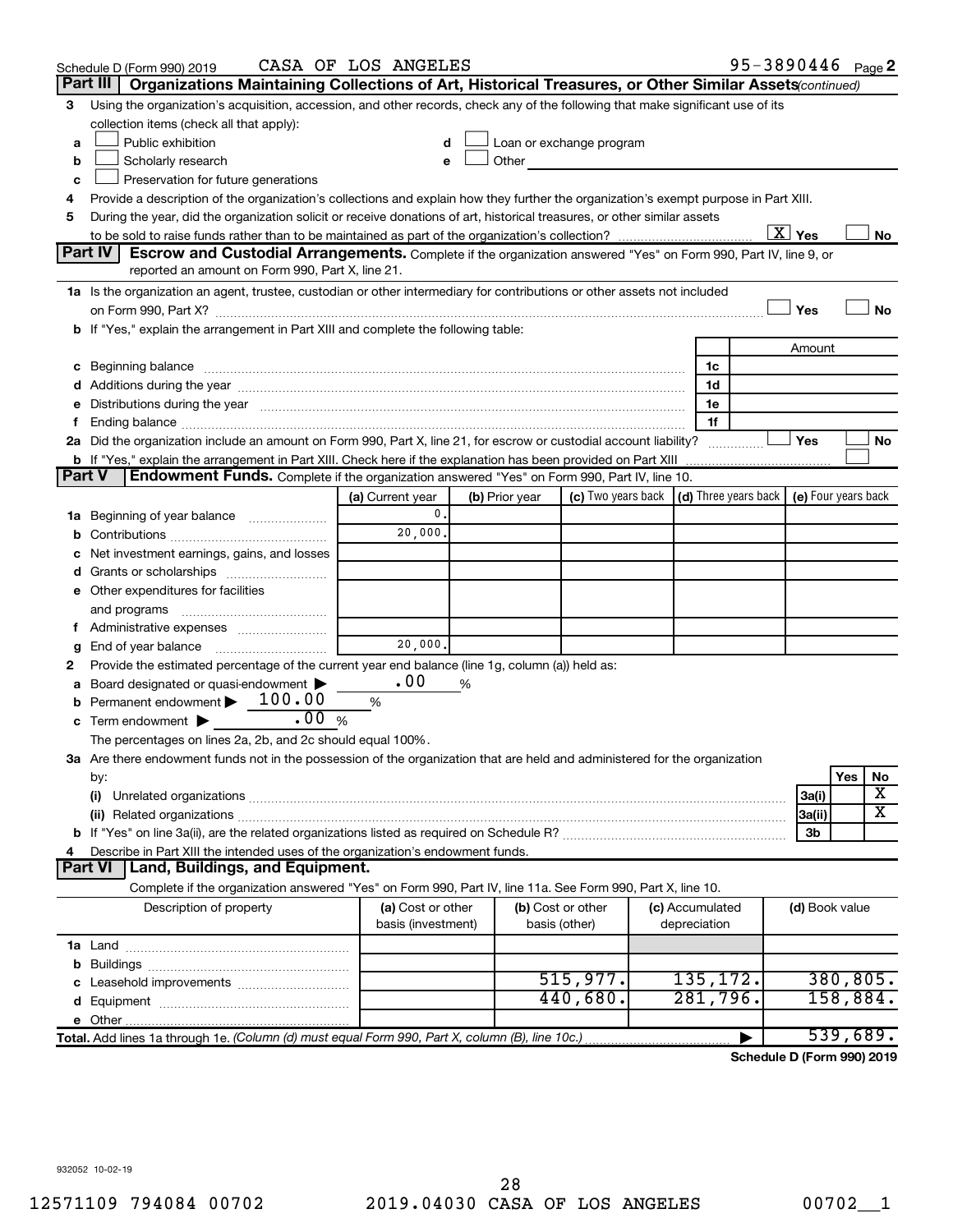| Part VII Investments - Other Securities.<br>Complete if the organization answered "Yes" on Form 990, Part IV, line 11b. See Form 990, Part X, line 12. |                 |                                                           |                |
|--------------------------------------------------------------------------------------------------------------------------------------------------------|-----------------|-----------------------------------------------------------|----------------|
| (a) Description of security or category (including name of security)                                                                                   | (b) Book value  | (c) Method of valuation: Cost or end-of-year market value |                |
|                                                                                                                                                        |                 |                                                           |                |
|                                                                                                                                                        |                 |                                                           |                |
| (3) Other                                                                                                                                              |                 |                                                           |                |
| (A)                                                                                                                                                    |                 |                                                           |                |
| (B)                                                                                                                                                    |                 |                                                           |                |
| (C)                                                                                                                                                    |                 |                                                           |                |
| (D)                                                                                                                                                    |                 |                                                           |                |
| (E)                                                                                                                                                    |                 |                                                           |                |
| (F)                                                                                                                                                    |                 |                                                           |                |
| (G)                                                                                                                                                    |                 |                                                           |                |
| (H)                                                                                                                                                    |                 |                                                           |                |
| Total. (Col. (b) must equal Form 990, Part X, col. (B) line 12.)                                                                                       |                 |                                                           |                |
| Part VIII Investments - Program Related.                                                                                                               |                 |                                                           |                |
| Complete if the organization answered "Yes" on Form 990, Part IV, line 11c. See Form 990, Part X, line 13.                                             |                 |                                                           |                |
| (a) Description of investment                                                                                                                          | (b) Book value  | (c) Method of valuation: Cost or end-of-year market value |                |
| (1)                                                                                                                                                    |                 |                                                           |                |
| (2)                                                                                                                                                    |                 |                                                           |                |
| (3)                                                                                                                                                    |                 |                                                           |                |
| (4)                                                                                                                                                    |                 |                                                           |                |
| (5)                                                                                                                                                    |                 |                                                           |                |
| (6)                                                                                                                                                    |                 |                                                           |                |
| (7)                                                                                                                                                    |                 |                                                           |                |
| (8)                                                                                                                                                    |                 |                                                           |                |
| (9)                                                                                                                                                    |                 |                                                           |                |
| Total. (Col. (b) must equal Form 990, Part X, col. (B) line 13.)<br>Part IX<br><b>Other Assets.</b>                                                    |                 |                                                           |                |
|                                                                                                                                                        |                 |                                                           |                |
| Complete if the organization answered "Yes" on Form 990, Part IV, line 11d. See Form 990, Part X, line 15.                                             | (a) Description |                                                           | (b) Book value |
|                                                                                                                                                        |                 |                                                           |                |
| (1)                                                                                                                                                    |                 |                                                           |                |
| (2)                                                                                                                                                    |                 |                                                           |                |
| (3)                                                                                                                                                    |                 |                                                           |                |
| (4)                                                                                                                                                    |                 |                                                           |                |
| (5)<br>(6)                                                                                                                                             |                 |                                                           |                |
| (7)                                                                                                                                                    |                 |                                                           |                |
| (8)                                                                                                                                                    |                 |                                                           |                |
| (9)                                                                                                                                                    |                 |                                                           |                |
| Total. (Column (b) must equal Form 990, Part X, col. (B) line 15.)                                                                                     |                 |                                                           |                |
| <b>Other Liabilities.</b><br>Part X                                                                                                                    |                 |                                                           |                |
| Complete if the organization answered "Yes" on Form 990, Part IV, line 11e or 11f. See Form 990, Part X, line 25.                                      |                 |                                                           |                |
| (a) Description of liability<br>1.                                                                                                                     |                 |                                                           | (b) Book value |
| Federal income taxes<br>(1)                                                                                                                            |                 |                                                           |                |
| (2)                                                                                                                                                    |                 |                                                           |                |
| (3)                                                                                                                                                    |                 |                                                           |                |
| (4)                                                                                                                                                    |                 |                                                           |                |
| (5)                                                                                                                                                    |                 |                                                           |                |
| (6)                                                                                                                                                    |                 |                                                           |                |
| (7)                                                                                                                                                    |                 |                                                           |                |
| (8)                                                                                                                                                    |                 |                                                           |                |
| (9)                                                                                                                                                    |                 |                                                           |                |
|                                                                                                                                                        |                 | ▶                                                         |                |

**2.** Liability for uncertain tax positions. In Part XIII, provide the text of the footnote to the organization's financial statements that reports the organization's liability for uncertain tax positions under FASB ASC 740. Check here if the text of the footnote has been provided in Part XIII..  $\boxed{\text{X}}$ 

**Schedule D (Form 990) 2019**

932053 10-02-19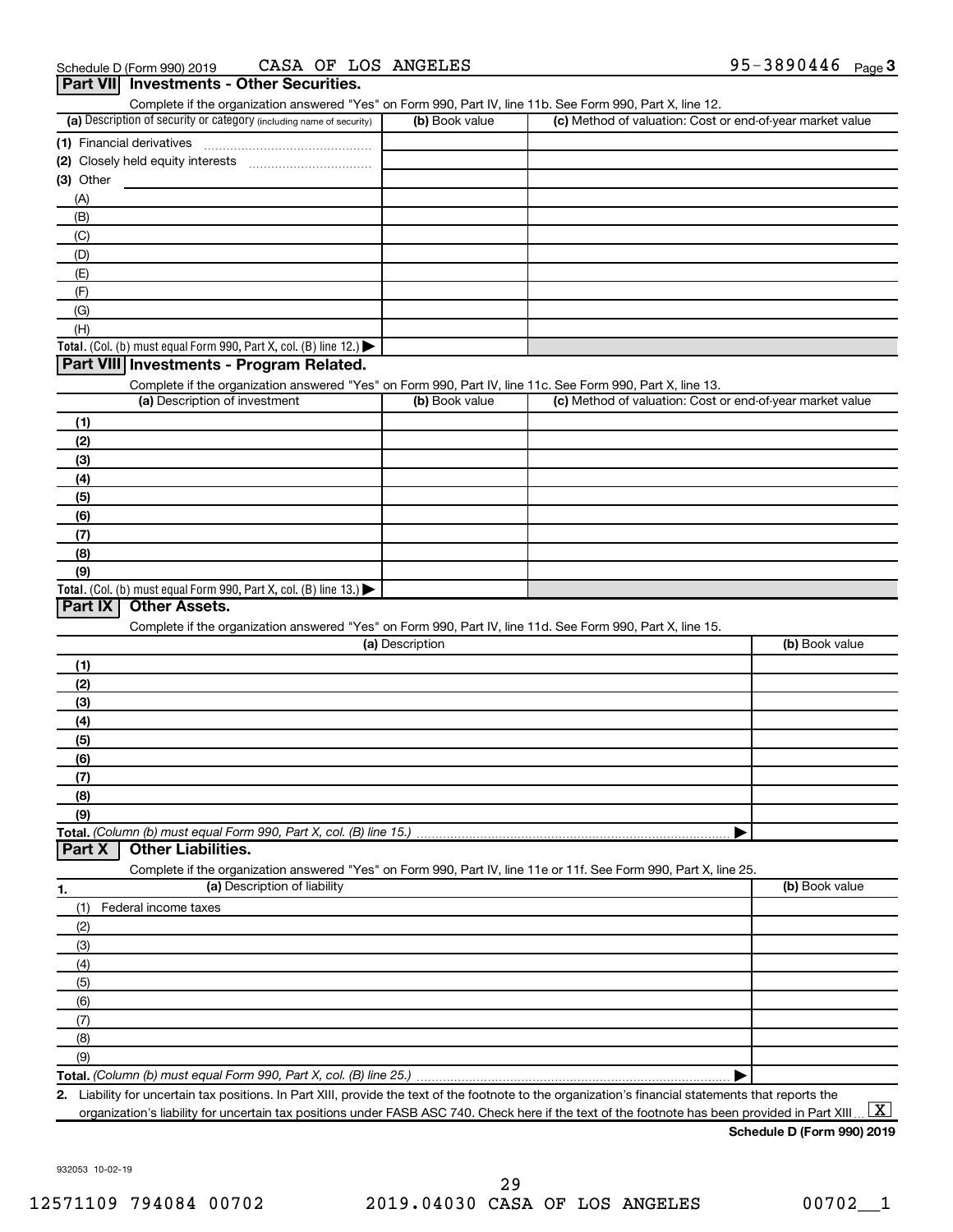|    | CASA OF LOS ANGELES<br>Schedule D (Form 990) 2019                                                                                                                                                                                   |                |            |                | 95-3890446 Page 4 |
|----|-------------------------------------------------------------------------------------------------------------------------------------------------------------------------------------------------------------------------------------|----------------|------------|----------------|-------------------|
|    | Reconciliation of Revenue per Audited Financial Statements With Revenue per Return.<br><b>Part XI</b>                                                                                                                               |                |            |                |                   |
|    | Complete if the organization answered "Yes" on Form 990, Part IV, line 12a.                                                                                                                                                         |                |            |                |                   |
| 1  | Total revenue, gains, and other support per audited financial statements [[[[[[[[[[[[[[[[[[[[[[[[[]]]]]]]]]]]                                                                                                                       |                |            | $\blacksquare$ | 9,636,452.        |
| 2  | Amounts included on line 1 but not on Form 990, Part VIII, line 12:                                                                                                                                                                 |                |            |                |                   |
| a  |                                                                                                                                                                                                                                     | 2a             | 763.       |                |                   |
| b  |                                                                                                                                                                                                                                     | 2 <sub>b</sub> | 3,714,177. |                |                   |
| c  |                                                                                                                                                                                                                                     | 2c             |            |                |                   |
| d  |                                                                                                                                                                                                                                     | 2d             | 90,095.    |                |                   |
| е  | Add lines 2a through 2d <b>manufactures</b> in the contract of the state of the state of the state of the state of the state of the state of the state of the state of the state of the state of the state of the state of the stat |                |            | 2e             | 3,805,035.        |
| з  | Subtract line 2e from line 1 <b>manufacture in the contract of the 2e</b> from line 1                                                                                                                                               |                |            | 3              | 5,831,417.        |
|    | Amounts included on Form 990, Part VIII, line 12, but not on line 1:                                                                                                                                                                |                |            |                |                   |
| a  | Investment expenses not included on Form 990, Part VIII, line 7b [                                                                                                                                                                  | 4a             |            |                |                   |
| b  |                                                                                                                                                                                                                                     | 4 <sub>b</sub> |            |                |                   |
|    | Add lines 4a and 4b                                                                                                                                                                                                                 |                |            | 4c             | υ.                |
| 5. |                                                                                                                                                                                                                                     |                |            | 5              | 5,831,417.        |
|    | Part XII   Reconciliation of Expenses per Audited Financial Statements With Expenses per Return.                                                                                                                                    |                |            |                |                   |
|    |                                                                                                                                                                                                                                     |                |            |                |                   |
|    | Complete if the organization answered "Yes" on Form 990, Part IV, line 12a.                                                                                                                                                         |                |            |                |                   |
| 1  |                                                                                                                                                                                                                                     |                |            | $\mathbf{1}$   | 8,640,877.        |
| 2  | Amounts included on line 1 but not on Form 990, Part IX, line 25:                                                                                                                                                                   |                |            |                |                   |
| a  |                                                                                                                                                                                                                                     | 2a             | 3,714,177. |                |                   |
|    |                                                                                                                                                                                                                                     | 2 <sub>b</sub> |            |                |                   |
| c  |                                                                                                                                                                                                                                     | 2 <sub>c</sub> |            |                |                   |
| d  |                                                                                                                                                                                                                                     | 2d             | 90,095.    |                |                   |
| е  | Add lines 2a through 2d <b>contained a contained a contained a contained a</b> contained a contact the set of the set of the set of the set of the set of the set of the set of the set of the set of the set of the set of the set |                |            | 2e             | 3,804,272.        |
| 3  |                                                                                                                                                                                                                                     |                |            |                | 4,836,605.        |
| 4  | Amounts included on Form 990, Part IX, line 25, but not on line 1:                                                                                                                                                                  |                |            |                |                   |
| a  |                                                                                                                                                                                                                                     | 4a             |            |                |                   |
| b  | Other (Describe in Part XIII.) <b>Construction (Construction Construction</b> of Chern Construction Construction Const                                                                                                              | 4h.            |            |                |                   |
|    | Add lines 4a and 4b                                                                                                                                                                                                                 |                |            | 4c             |                   |
|    | Part XIII Supplemental Information.                                                                                                                                                                                                 |                |            | 5              | 4,836,605.        |

Provide the descriptions required for Part II, lines 3, 5, and 9; Part III, lines 1a and 4; Part IV, lines 1b and 2b; Part V, line 4; Part X, line 2; Part XI, lines 2d and 4b; and Part XII, lines 2d and 4b. Also complete this part to provide any additional information.

# PART III, LINE 4:

| THE ORGANIZATION RECEIVED 12 PIECES OF ART DURING FISCAL YEAR ENDED JUNE |  |  |  |  |  |  |
|--------------------------------------------------------------------------|--|--|--|--|--|--|
|                                                                          |  |  |  |  |  |  |

30, 2017. THE PIECES WERE OFFERED IN OUR ART EVENT LAST NOVEMBER 2019.

THREE PIECES REMAIN UNSOLD. THE PIECES WILL BE HELD IN STORAGE AND WILL BE

SOLD FOR FINANCIAL GAIN. THESE PIECES WILL NOT BE HELD FOR PUBLIC

EXHIBITION.

PART V, LINE 4:

1) THERE IS A DONOR-RESTRICTED PERMANENT ENDOWMENT INTENDED TO PROVIDE

GENERAL OPERATING SUPPORT; ANNUAL WITHDRAWALS MAY NOT EXCEED 5% OF THE

AVERAGE VALUE OVER THREE YEARS. 2) THERE IS A LONG-TERM (10 YEARS)

932054 10-02-19 **Schedule D (Form 990) 2019** DONOR-RESTRICTED FUND THAT IS INTENDED TO SUPPORT VOLUNTEER RETENTION AND 30

12571109 794084 00702 2019.04030 CASA OF LOS ANGELES 00702\_\_1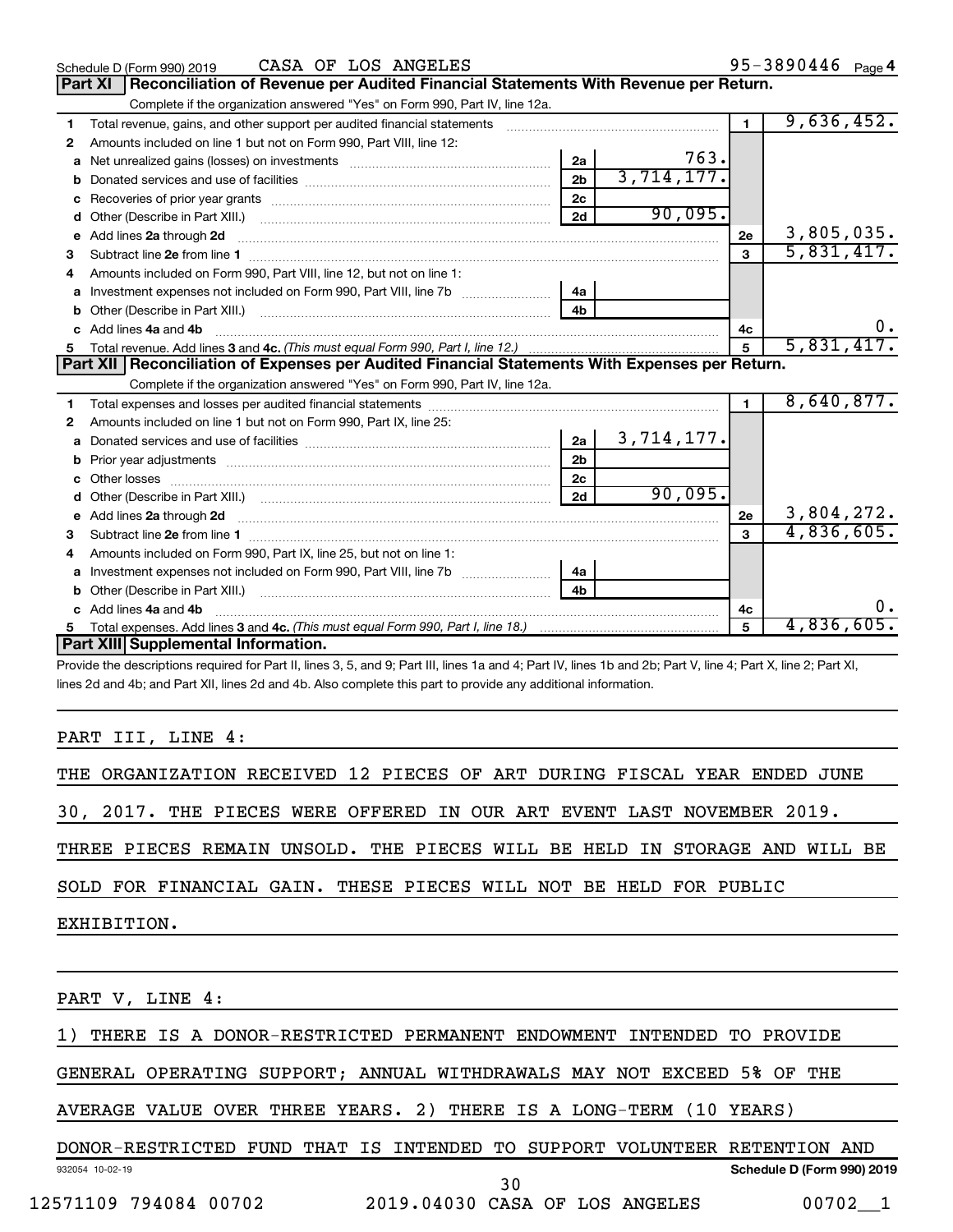| Schedule D (Form 990) 2019                                            |  | CASA OF LOS ANGELES |  | 95-3890446 <sub>Page 5</sub>                                            |  |  |  |  |
|-----------------------------------------------------------------------|--|---------------------|--|-------------------------------------------------------------------------|--|--|--|--|
| <b>Part XIII Supplemental Information (continued)</b>                 |  |                     |  |                                                                         |  |  |  |  |
| TRAINING AT A FLAT \$150,000 PER YEAR. 3) THERE IS A BOARD-DESIGNATED |  |                     |  |                                                                         |  |  |  |  |
|                                                                       |  |                     |  | OPERATING RESERVE, INTENDED TO ACT AS A BACKSTOP IN THE EVENT OF A CASH |  |  |  |  |
| SHORTFALL.                                                            |  |                     |  |                                                                         |  |  |  |  |

PART X, LINE 2:

THE ORGANIZATION RECOGNIZES THE IMPACT OF TAX POSITIONS IN THE FINANCIAL STATEMENTS IF THAT POSITION IS MORE LIKELY THAN NOT TO BE SUSTAINED ON AUDIT, BASED ON THE TECHNICAL MERITS OF THE POSITION. TO DATE, THE ORGANIZATION HAS NOT RECORDED ANY UNCERTAIN TAX POSITIONS. THE ORGANIZATION RECOGNIZES POTENTIAL ACCRUED INTEREST AND PENALTIES RELATED TO UNCERTAIN TAX POSITIONS IN INCOME TAX EXPENSE. THE ORGANIZATION IS SUBJECT TO POTENTIAL INCOME TAX AUDITS ON OPEN TAX YEARS BY ANY TAXING JURISDICTION IN WHICH IT OPERATES. THE STATUTE OF LIMITATIONS FOR FEDERAL PURPOSES IS THREE YEARS AND FOR CALIFORNIA IS FOUR YEARS.

PART XI, LINE 2D - OTHER ADJUSTMENTS:

SPECIAL EVENT EXPENSE **1999**, 1995.

PART XII, LINE 2D - OTHER ADJUSTMENTS:

SPECIAL EVENT EXPENSE 90,095.

**Schedule D (Form 990) 2019**

932055 10-02-19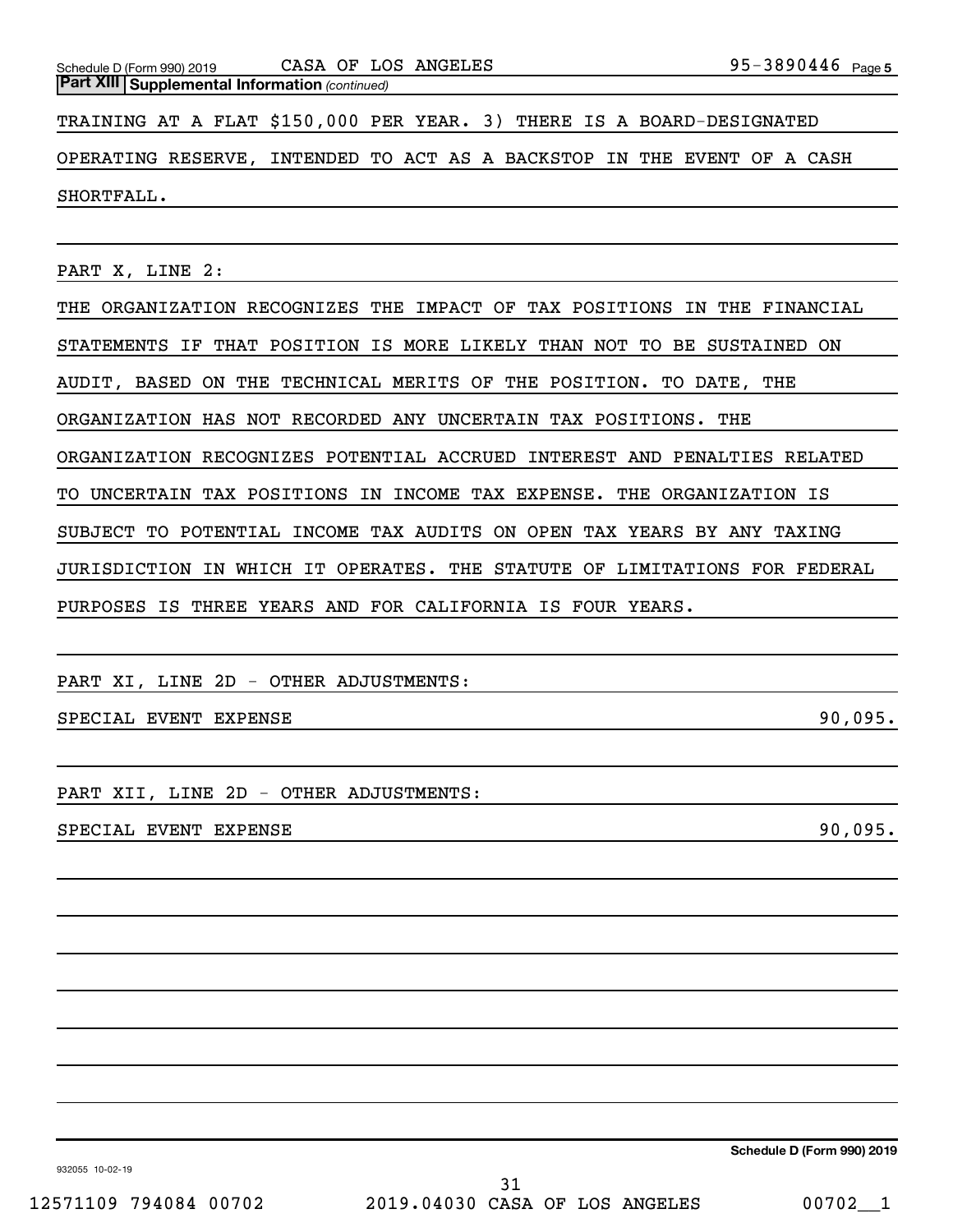| <b>SCHEDULE G</b>                                                                              |                                  | <b>Supplemental Information Regarding Fundraising or Gaming Activities</b>                                                                                                                                                                                 |                                                          |                |                                                                            |                                                                            | OMB No. 1545-0047                                       |
|------------------------------------------------------------------------------------------------|----------------------------------|------------------------------------------------------------------------------------------------------------------------------------------------------------------------------------------------------------------------------------------------------------|----------------------------------------------------------|----------------|----------------------------------------------------------------------------|----------------------------------------------------------------------------|---------------------------------------------------------|
| (Form 990 or 990-EZ)                                                                           |                                  | Complete if the organization answered "Yes" on Form 990, Part IV, line 17, 18, or 19, or if the                                                                                                                                                            |                                                          |                |                                                                            |                                                                            |                                                         |
| Department of the Treasury                                                                     |                                  | organization entered more than \$15,000 on Form 990-EZ, line 6a.<br>Attach to Form 990 or Form 990-EZ.                                                                                                                                                     |                                                          |                |                                                                            |                                                                            | <b>Open to Public</b>                                   |
| Internal Revenue Service                                                                       |                                  | Go to www.irs.gov/Form990 for instructions and the latest information.                                                                                                                                                                                     |                                                          |                |                                                                            |                                                                            | Inspection                                              |
| Name of the organization                                                                       |                                  | CASA OF LOS ANGELES                                                                                                                                                                                                                                        |                                                          |                |                                                                            | 95-3890446                                                                 | <b>Employer identification number</b>                   |
| Part I                                                                                         |                                  | Fundraising Activities. Complete if the organization answered "Yes" on Form 990, Part IV, line 17. Form 990-EZ filers are not                                                                                                                              |                                                          |                |                                                                            |                                                                            |                                                         |
|                                                                                                | required to complete this part.  |                                                                                                                                                                                                                                                            |                                                          |                |                                                                            |                                                                            |                                                         |
| 1.<br>Mail solicitations<br>а<br>b<br>Phone solicitations<br>с<br>In-person solicitations<br>d | Internet and email solicitations | Indicate whether the organization raised funds through any of the following activities. Check all that apply.<br>е<br>f<br>g<br>2 a Did the organization have a written or oral agreement with any individual (including officers, directors, trustees, or | Special fundraising events                               |                | Solicitation of non-government grants<br>Solicitation of government grants |                                                                            |                                                         |
|                                                                                                |                                  | key employees listed in Form 990, Part VII) or entity in connection with professional fundraising services?                                                                                                                                                |                                                          |                |                                                                            | Yes                                                                        | <b>No</b>                                               |
| compensated at least \$5,000 by the organization.                                              |                                  | b If "Yes," list the 10 highest paid individuals or entities (fundraisers) pursuant to agreements under which the fundraiser is to be                                                                                                                      |                                                          |                |                                                                            |                                                                            |                                                         |
| (i) Name and address of individual<br>or entity (fundraiser)                                   |                                  | (ii) Activity                                                                                                                                                                                                                                              | (iii) Did<br>fundraiser<br>have custody<br>or control of | contributions? | (iv) Gross receipts<br>from activity                                       | (v) Amount paid<br>to (or retained by)<br>fundraiser<br>listed in col. (i) | (vi) Amount paid<br>to (or retained by)<br>organization |
|                                                                                                |                                  |                                                                                                                                                                                                                                                            | Yes                                                      | No.            |                                                                            |                                                                            |                                                         |
|                                                                                                |                                  |                                                                                                                                                                                                                                                            |                                                          |                |                                                                            |                                                                            |                                                         |
|                                                                                                |                                  |                                                                                                                                                                                                                                                            |                                                          |                |                                                                            |                                                                            |                                                         |
|                                                                                                |                                  |                                                                                                                                                                                                                                                            |                                                          |                |                                                                            |                                                                            |                                                         |
|                                                                                                |                                  |                                                                                                                                                                                                                                                            |                                                          |                |                                                                            |                                                                            |                                                         |
|                                                                                                |                                  |                                                                                                                                                                                                                                                            |                                                          |                |                                                                            |                                                                            |                                                         |
|                                                                                                |                                  |                                                                                                                                                                                                                                                            |                                                          |                |                                                                            |                                                                            |                                                         |
|                                                                                                |                                  |                                                                                                                                                                                                                                                            |                                                          |                |                                                                            |                                                                            |                                                         |
|                                                                                                |                                  |                                                                                                                                                                                                                                                            |                                                          |                |                                                                            |                                                                            |                                                         |
|                                                                                                |                                  |                                                                                                                                                                                                                                                            |                                                          |                |                                                                            |                                                                            |                                                         |
|                                                                                                |                                  |                                                                                                                                                                                                                                                            |                                                          |                |                                                                            |                                                                            |                                                         |
| Total                                                                                          |                                  |                                                                                                                                                                                                                                                            |                                                          |                |                                                                            |                                                                            |                                                         |
| or licensing.                                                                                  |                                  | 3 List all states in which the organization is registered or licensed to solicit contributions or has been notified it is exempt from registration                                                                                                         |                                                          |                |                                                                            |                                                                            |                                                         |
|                                                                                                |                                  |                                                                                                                                                                                                                                                            |                                                          |                |                                                                            |                                                                            |                                                         |
|                                                                                                |                                  |                                                                                                                                                                                                                                                            |                                                          |                |                                                                            |                                                                            |                                                         |
|                                                                                                |                                  |                                                                                                                                                                                                                                                            |                                                          |                |                                                                            |                                                                            |                                                         |
|                                                                                                |                                  |                                                                                                                                                                                                                                                            |                                                          |                |                                                                            |                                                                            |                                                         |
|                                                                                                |                                  |                                                                                                                                                                                                                                                            |                                                          |                |                                                                            |                                                                            |                                                         |
|                                                                                                |                                  |                                                                                                                                                                                                                                                            |                                                          |                |                                                                            |                                                                            |                                                         |
|                                                                                                |                                  |                                                                                                                                                                                                                                                            |                                                          |                |                                                                            |                                                                            |                                                         |
|                                                                                                |                                  |                                                                                                                                                                                                                                                            |                                                          |                |                                                                            |                                                                            |                                                         |

**For Paperwork Reduction Act Notice, see the Instructions for Form 990 or 990-EZ. Schedule G (Form 990 or 990-EZ) 2019** LHA

932081 09-11-19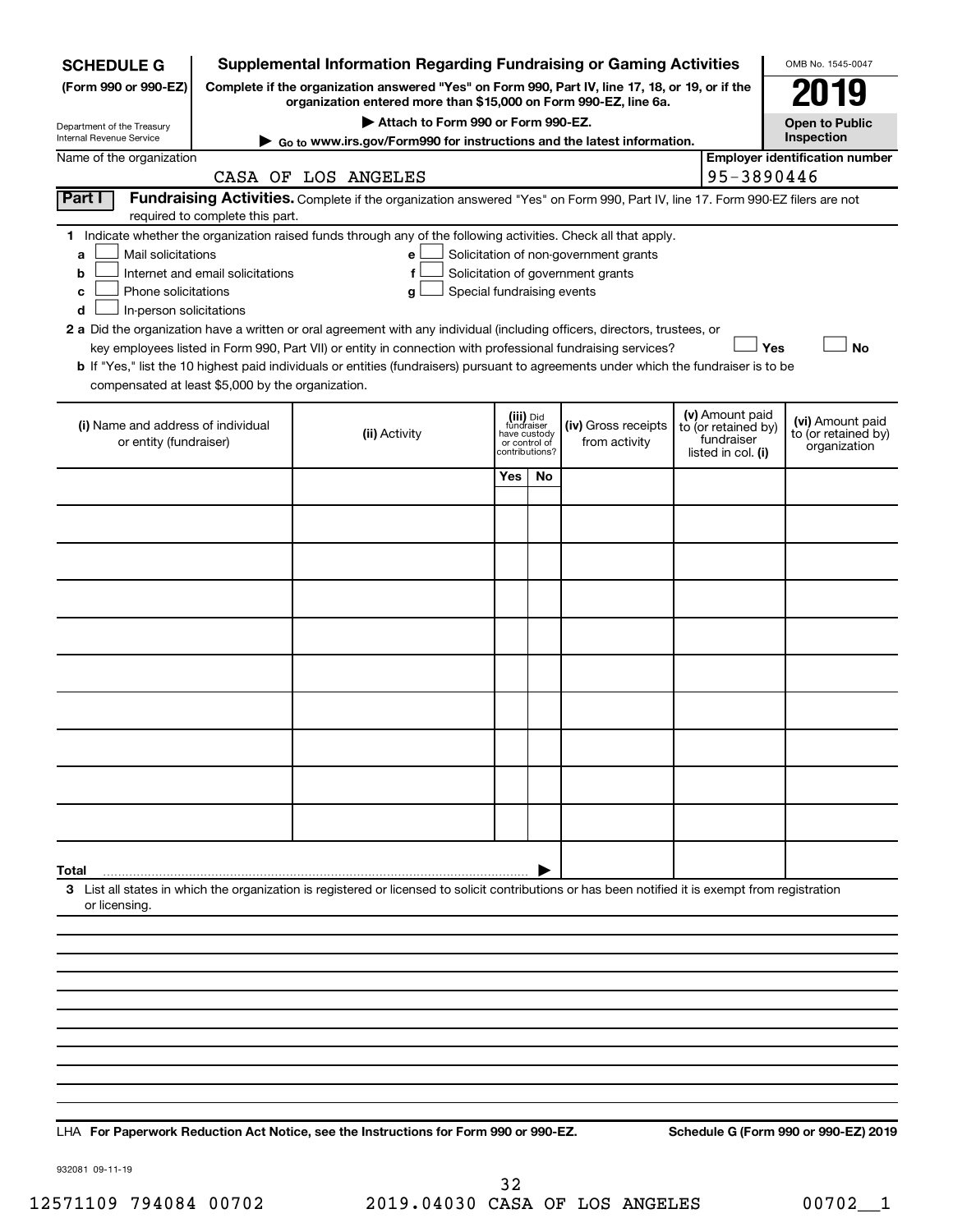# Schedule G (Form 990 or 990-EZ) 2019  $\verb|CASA OF LOS ANGELES$  95-3890446 Page

Part II | Fundraising Events. Complete if the organization answered "Yes" on Form 990, Part IV, line 18, or reported more than \$15,000 of fundraising event contributions and gross income on Form 990-EZ, lines 1 and 6b. List events with gross receipts greater than \$5,000.

|                        |    | OFfundralshig event continuutions and gross income on Form 990-EZ, illies T and OD. Elst events with gross receipts greater than \$0,000.                                                                                                                                                                                                              |                |                                                  |                  |                                                     |
|------------------------|----|--------------------------------------------------------------------------------------------------------------------------------------------------------------------------------------------------------------------------------------------------------------------------------------------------------------------------------------------------------|----------------|--------------------------------------------------|------------------|-----------------------------------------------------|
|                        |    |                                                                                                                                                                                                                                                                                                                                                        | $(a)$ Event #1 | $(b)$ Event #2                                   | (c) Other events | (d) Total events                                    |
|                        |    |                                                                                                                                                                                                                                                                                                                                                        |                |                                                  | <b>NONE</b>      | (add col. (a) through                               |
|                        |    |                                                                                                                                                                                                                                                                                                                                                        | GALA           | WINE + ART                                       |                  | col. (c)                                            |
|                        |    |                                                                                                                                                                                                                                                                                                                                                        | (event type)   | (event type)                                     | (total number)   |                                                     |
| Revenue                | 1. |                                                                                                                                                                                                                                                                                                                                                        | 705,529.       | 503,023.                                         |                  | 1,208,552.                                          |
|                        |    |                                                                                                                                                                                                                                                                                                                                                        | 705,529.       | 503,023.                                         |                  | 1,208,552.                                          |
|                        | 3  | Gross income (line 1 minus line 2)                                                                                                                                                                                                                                                                                                                     |                |                                                  |                  |                                                     |
|                        |    |                                                                                                                                                                                                                                                                                                                                                        |                |                                                  |                  |                                                     |
|                        | 5  |                                                                                                                                                                                                                                                                                                                                                        |                |                                                  |                  |                                                     |
|                        | 6  |                                                                                                                                                                                                                                                                                                                                                        |                | 28,567.                                          |                  | 28,567.                                             |
| Direct Expenses        |    |                                                                                                                                                                                                                                                                                                                                                        |                |                                                  |                  |                                                     |
|                        |    |                                                                                                                                                                                                                                                                                                                                                        |                |                                                  |                  |                                                     |
|                        | 9  |                                                                                                                                                                                                                                                                                                                                                        | 88,020.        | 221,601.                                         |                  | 309,621.                                            |
|                        | 10 | Direct expense summary. Add lines 4 through 9 in column (d)                                                                                                                                                                                                                                                                                            |                |                                                  |                  | 338,188.                                            |
|                        |    | 11 Net income summary. Subtract line 10 from line 3, column (d)                                                                                                                                                                                                                                                                                        |                |                                                  |                  | $-338,188.$                                         |
| Part III               |    | Gaming. Complete if the organization answered "Yes" on Form 990, Part IV, line 19, or reported more than                                                                                                                                                                                                                                               |                |                                                  |                  |                                                     |
|                        |    | \$15,000 on Form 990-EZ, line 6a.                                                                                                                                                                                                                                                                                                                      |                |                                                  |                  |                                                     |
| Revenue                |    |                                                                                                                                                                                                                                                                                                                                                        | (a) Bingo      | (b) Pull tabs/instant<br>bingo/progressive bingo | (c) Other gaming | (d) Total gaming (add<br>col. (a) through col. (c)) |
|                        |    |                                                                                                                                                                                                                                                                                                                                                        |                |                                                  |                  |                                                     |
|                        | 1. |                                                                                                                                                                                                                                                                                                                                                        |                |                                                  |                  |                                                     |
|                        |    |                                                                                                                                                                                                                                                                                                                                                        |                |                                                  |                  |                                                     |
| <b>Direct Expenses</b> | 3  |                                                                                                                                                                                                                                                                                                                                                        |                |                                                  |                  |                                                     |
|                        | 4  |                                                                                                                                                                                                                                                                                                                                                        |                |                                                  |                  |                                                     |
|                        |    |                                                                                                                                                                                                                                                                                                                                                        |                |                                                  |                  |                                                     |
|                        |    |                                                                                                                                                                                                                                                                                                                                                        | Yes<br>%       | Yes<br>%                                         | Yes<br>%         |                                                     |
|                        | 6  | Volunteer labor                                                                                                                                                                                                                                                                                                                                        | No             | No                                               | No               |                                                     |
|                        | 7  | Direct expense summary. Add lines 2 through 5 in column (d)                                                                                                                                                                                                                                                                                            |                |                                                  |                  |                                                     |
|                        | 8  |                                                                                                                                                                                                                                                                                                                                                        |                |                                                  |                  |                                                     |
|                        |    |                                                                                                                                                                                                                                                                                                                                                        |                |                                                  |                  |                                                     |
| 9                      |    | Enter the state(s) in which the organization conducts gaming activities:                                                                                                                                                                                                                                                                               |                |                                                  |                  |                                                     |
|                        |    |                                                                                                                                                                                                                                                                                                                                                        |                |                                                  |                  | Yes<br><b>No</b>                                    |
|                        |    | <b>b</b> If "No," explain:<br><u> 1989 - Jan Sterling Sterling (f. 1989)</u>                                                                                                                                                                                                                                                                           |                |                                                  |                  |                                                     |
|                        |    |                                                                                                                                                                                                                                                                                                                                                        |                |                                                  |                  |                                                     |
|                        |    |                                                                                                                                                                                                                                                                                                                                                        |                |                                                  |                  |                                                     |
|                        |    | 10a Were any of the organization's gaming licenses revoked, suspended, or terminated during the tax year?<br><b>b</b> If "Yes," explain: <b>contract to the explanation of the explanation of the explanation of the explanation of the explanation of the explanation of the explanation of the explanation of the explanation of the explanation</b> |                |                                                  |                  | Yes<br><b>No</b>                                    |
|                        |    |                                                                                                                                                                                                                                                                                                                                                        |                |                                                  |                  |                                                     |
|                        |    |                                                                                                                                                                                                                                                                                                                                                        |                |                                                  |                  |                                                     |
|                        |    | 932082 09-11-19                                                                                                                                                                                                                                                                                                                                        |                |                                                  |                  | Schedule G (Form 990 or 990-EZ) 2019                |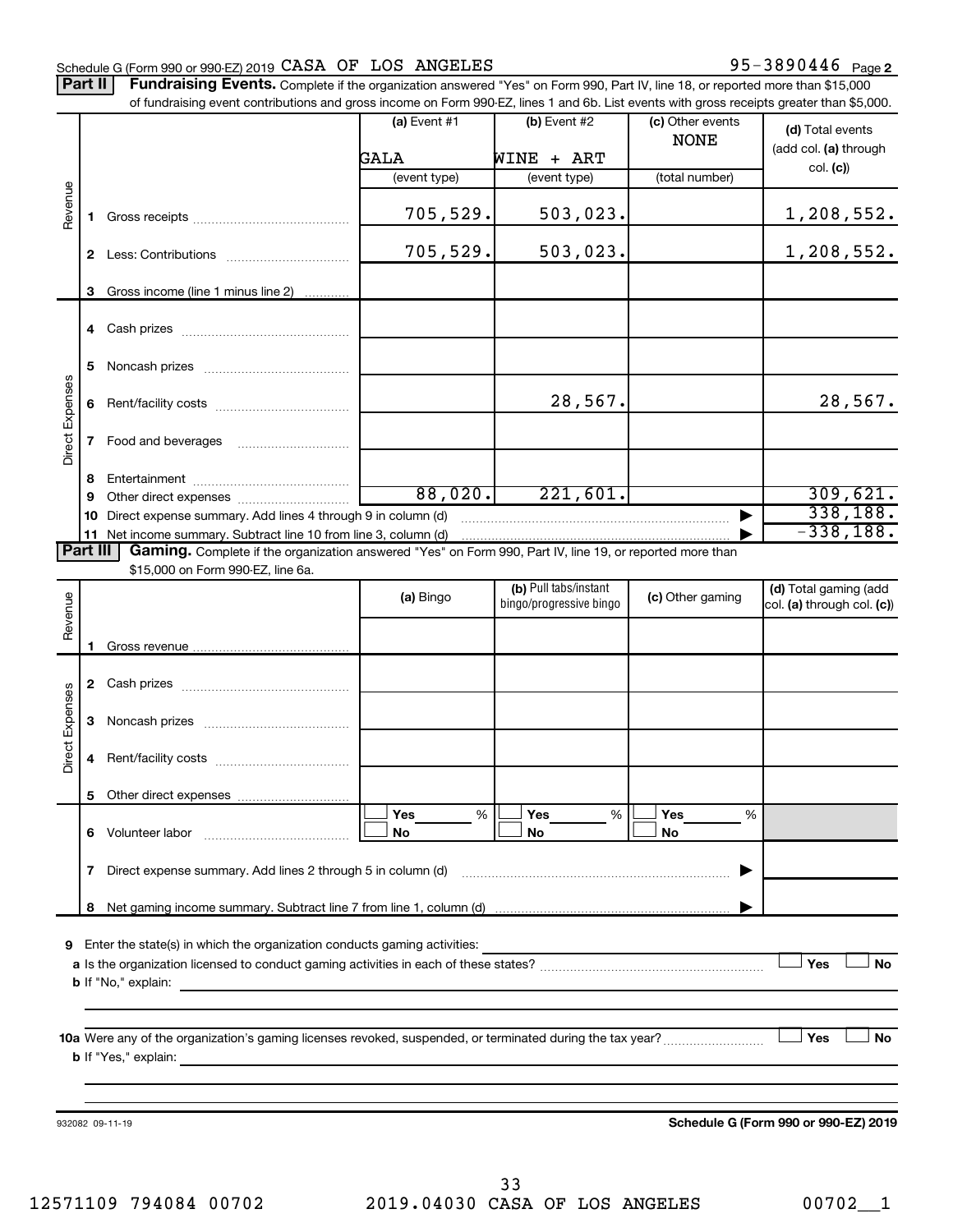| Schedule G (Form 990 or 990-EZ) 2019 CASA OF LOS ANGELES                                                                                                                                                                                 |                 | 95-3890446 $_{Page 3}$               |
|------------------------------------------------------------------------------------------------------------------------------------------------------------------------------------------------------------------------------------------|-----------------|--------------------------------------|
|                                                                                                                                                                                                                                          | ∫ Yes           | No                                   |
| 12 Is the organization a grantor, beneficiary or trustee of a trust, or a member of a partnership or other entity formed                                                                                                                 |                 |                                      |
|                                                                                                                                                                                                                                          | Yes             | No                                   |
| 13 Indicate the percentage of gaming activity conducted in:                                                                                                                                                                              |                 |                                      |
|                                                                                                                                                                                                                                          |                 | %                                    |
| <b>b</b> An outside facility <i>www.communicality.communicality.communicality www.communicality.communicality.communicality</i>                                                                                                          | 13 <sub>b</sub> | $\%$                                 |
| 14 Enter the name and address of the person who prepares the organization's gaming/special events books and records:                                                                                                                     |                 |                                      |
|                                                                                                                                                                                                                                          |                 |                                      |
| Name $\blacktriangleright$<br><u> 1989 - Johann Barbara, martin amerikan basal dan berasal dan berasal dan berasal dari berasal dan berasal dan</u>                                                                                      |                 |                                      |
|                                                                                                                                                                                                                                          |                 |                                      |
|                                                                                                                                                                                                                                          |                 |                                      |
|                                                                                                                                                                                                                                          |                 |                                      |
| 158 Yes                                                                                                                                                                                                                                  |                 | <b>No</b>                            |
|                                                                                                                                                                                                                                          |                 |                                      |
|                                                                                                                                                                                                                                          |                 |                                      |
| of gaming revenue retained by the third party $\triangleright$ \$                                                                                                                                                                        |                 |                                      |
| c If "Yes," enter name and address of the third party:                                                                                                                                                                                   |                 |                                      |
|                                                                                                                                                                                                                                          |                 |                                      |
| Name $\blacktriangleright$                                                                                                                                                                                                               |                 |                                      |
| <u> 1989 - Andrea Stadt Britain, amerikansk politiker (</u>                                                                                                                                                                              |                 |                                      |
|                                                                                                                                                                                                                                          |                 |                                      |
| Address $\blacktriangleright$                                                                                                                                                                                                            |                 |                                      |
| <b>16</b> Gaming manager information:                                                                                                                                                                                                    |                 |                                      |
|                                                                                                                                                                                                                                          |                 |                                      |
|                                                                                                                                                                                                                                          |                 |                                      |
| Name $\blacktriangleright$                                                                                                                                                                                                               |                 |                                      |
| Gaming manager compensation > \$                                                                                                                                                                                                         |                 |                                      |
|                                                                                                                                                                                                                                          |                 |                                      |
|                                                                                                                                                                                                                                          |                 |                                      |
| Description of services provided states and the contract of the contract of the contract of the contract of the contract of the contract of the contract of the contract of the contract of the contract of the contract of th           |                 |                                      |
|                                                                                                                                                                                                                                          |                 |                                      |
|                                                                                                                                                                                                                                          |                 |                                      |
| Director/officer<br>Employee<br>Independent contractor                                                                                                                                                                                   |                 |                                      |
|                                                                                                                                                                                                                                          |                 |                                      |
|                                                                                                                                                                                                                                          |                 |                                      |
| <b>17</b> Mandatory distributions:                                                                                                                                                                                                       |                 |                                      |
| <b>a</b> Is the organization required under state law to make charitable distributions from the gaming proceeds to                                                                                                                       |                 | $\Box$ Yes $\Box$ No                 |
|                                                                                                                                                                                                                                          |                 |                                      |
| <b>b</b> Enter the amount of distributions required under state law to be distributed to other exempt organizations or spent in the                                                                                                      |                 |                                      |
| organization's own exempt activities during the tax year $\triangleright$ \$<br><b>Part IV</b><br>Supplemental Information. Provide the explanations required by Part I, line 2b, columns (iii) and (v); and Part III, lines 9, 9b, 10b, |                 |                                      |
| 15b, 15c, 16, and 17b, as applicable. Also provide any additional information. See instructions.                                                                                                                                         |                 |                                      |
|                                                                                                                                                                                                                                          |                 |                                      |
|                                                                                                                                                                                                                                          |                 |                                      |
|                                                                                                                                                                                                                                          |                 |                                      |
|                                                                                                                                                                                                                                          |                 |                                      |
|                                                                                                                                                                                                                                          |                 |                                      |
|                                                                                                                                                                                                                                          |                 |                                      |
|                                                                                                                                                                                                                                          |                 |                                      |
|                                                                                                                                                                                                                                          |                 |                                      |
|                                                                                                                                                                                                                                          |                 |                                      |
|                                                                                                                                                                                                                                          |                 |                                      |
|                                                                                                                                                                                                                                          |                 |                                      |
|                                                                                                                                                                                                                                          |                 |                                      |
|                                                                                                                                                                                                                                          |                 |                                      |
|                                                                                                                                                                                                                                          |                 |                                      |
|                                                                                                                                                                                                                                          |                 |                                      |
|                                                                                                                                                                                                                                          |                 |                                      |
|                                                                                                                                                                                                                                          |                 |                                      |
|                                                                                                                                                                                                                                          |                 |                                      |
| 932083 09-11-19                                                                                                                                                                                                                          |                 | Schedule G (Form 990 or 990-EZ) 2019 |
| 34                                                                                                                                                                                                                                       |                 |                                      |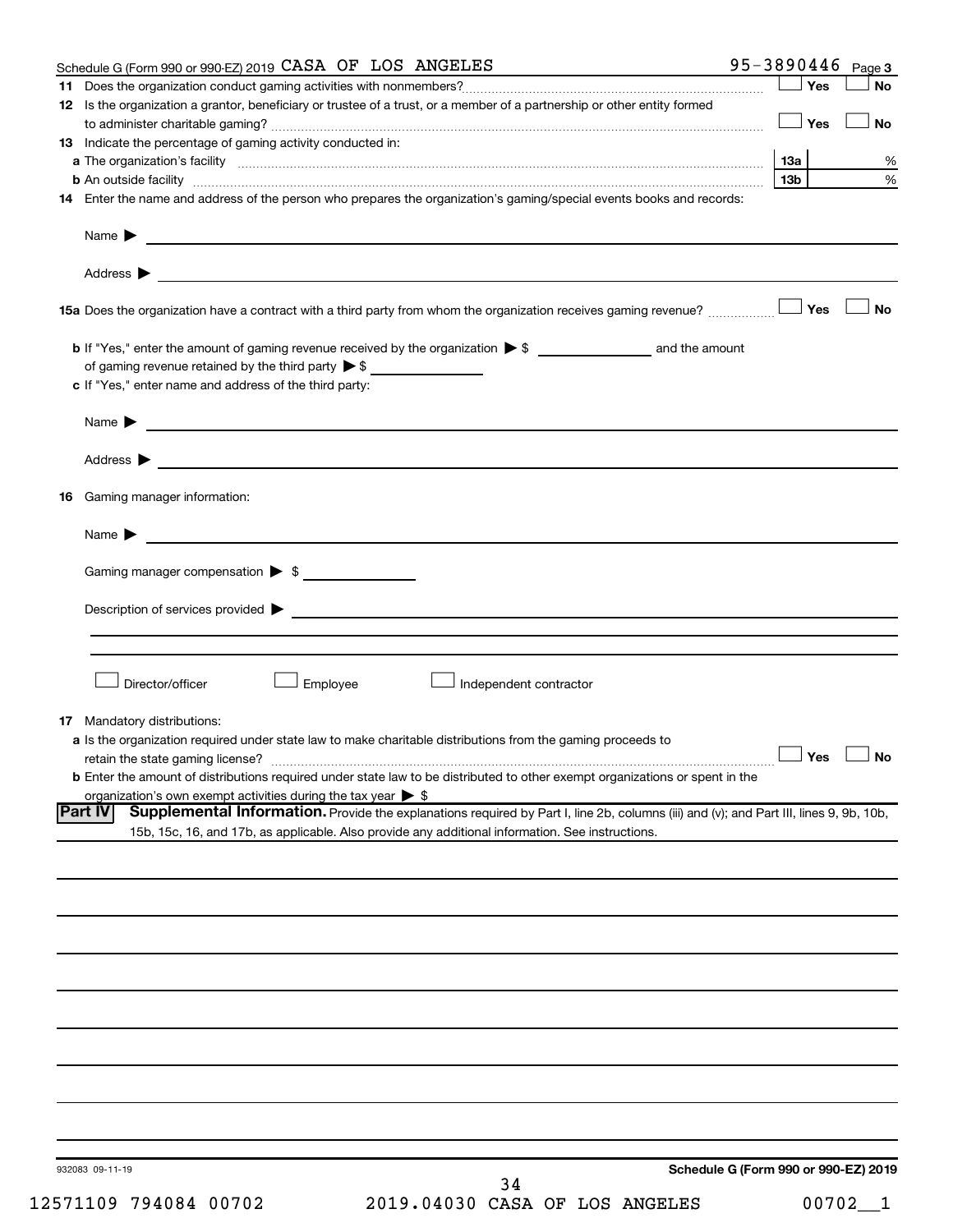|                 |               | Schedule G (Form 990 or 990-EZ) |
|-----------------|---------------|---------------------------------|
| 932084 04-01-19 | $\sim$ $\sim$ |                                 |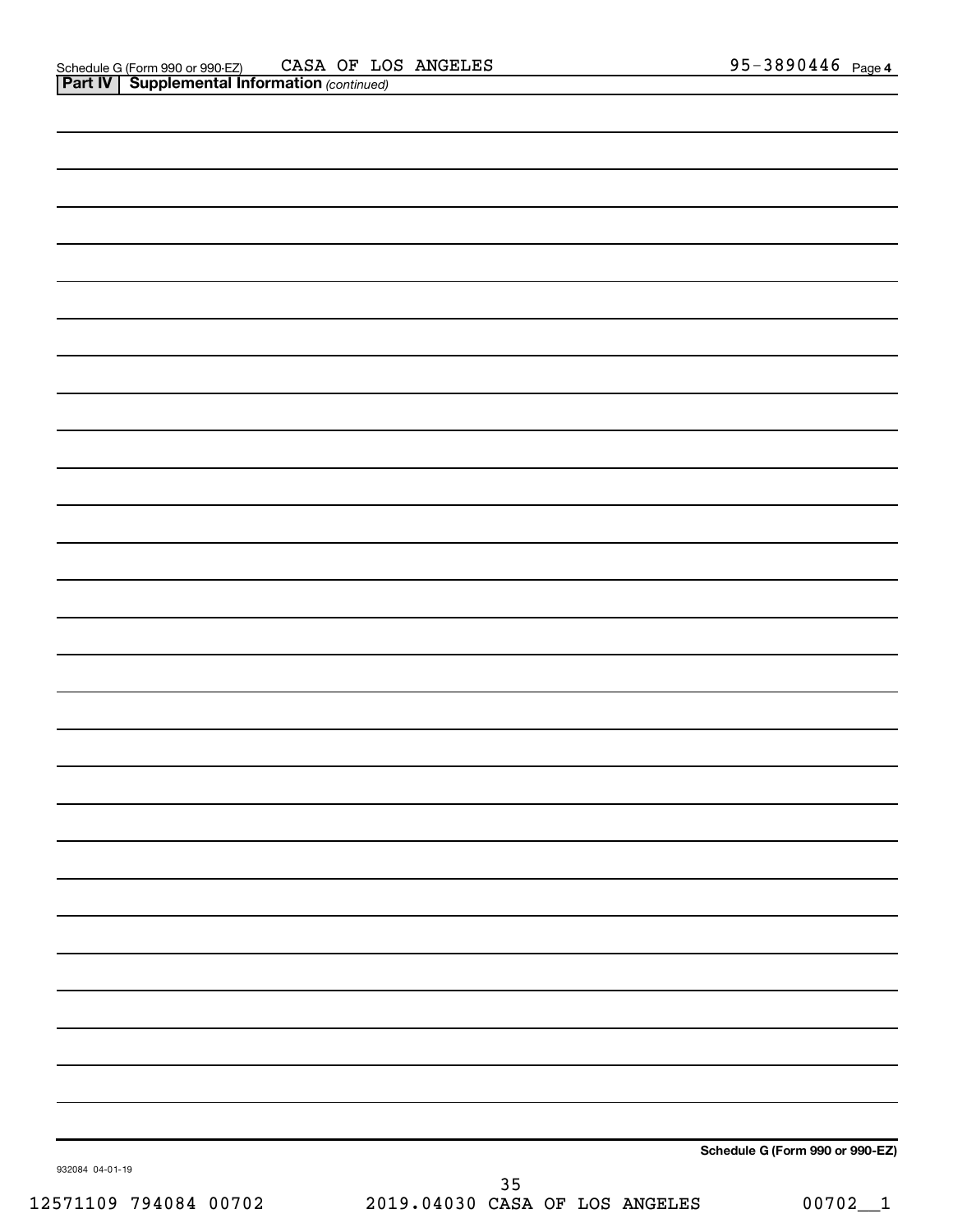| <b>SCHEDULE I</b><br>(Form 990)                                                                                                        |                                                                                                                                                                                                                                                                                             |                     | <b>Grants and Other Assistance to Organizations,</b><br>Governments, and Individuals in the United States<br>Complete if the organization answered "Yes" on Form 990, Part IV, line 21 or 22. |                             |                                         |                                                                |                                          | OMB No. 1545-0047<br><b>Open to Public</b>          |
|----------------------------------------------------------------------------------------------------------------------------------------|---------------------------------------------------------------------------------------------------------------------------------------------------------------------------------------------------------------------------------------------------------------------------------------------|---------------------|-----------------------------------------------------------------------------------------------------------------------------------------------------------------------------------------------|-----------------------------|-----------------------------------------|----------------------------------------------------------------|------------------------------------------|-----------------------------------------------------|
| Attach to Form 990.<br>Department of the Treasury<br>Internal Revenue Service<br>Go to www.irs.gov/Form990 for the latest information. |                                                                                                                                                                                                                                                                                             |                     |                                                                                                                                                                                               |                             |                                         |                                                                |                                          |                                                     |
|                                                                                                                                        | Name of the organization                                                                                                                                                                                                                                                                    | CASA OF LOS ANGELES |                                                                                                                                                                                               |                             |                                         |                                                                |                                          | <b>Employer identification number</b><br>95-3890446 |
| Part I                                                                                                                                 | <b>General Information on Grants and Assistance</b>                                                                                                                                                                                                                                         |                     |                                                                                                                                                                                               |                             |                                         |                                                                |                                          |                                                     |
| $\mathbf 1$                                                                                                                            | Does the organization maintain records to substantiate the amount of the grants or assistance, the grantees' eligibility for the grants or assistance, and the selection<br>2 Describe in Part IV the organization's procedures for monitoring the use of grant funds in the United States. |                     |                                                                                                                                                                                               |                             |                                         |                                                                |                                          | $ \mathbf{X} $ Yes<br>l No                          |
| Part II                                                                                                                                | Grants and Other Assistance to Domestic Organizations and Domestic Governments. Complete if the organization answered "Yes" on Form 990, Part IV, line 21, for any                                                                                                                          |                     |                                                                                                                                                                                               |                             |                                         |                                                                |                                          |                                                     |
|                                                                                                                                        | recipient that received more than \$5,000. Part II can be duplicated if additional space is needed.                                                                                                                                                                                         |                     |                                                                                                                                                                                               |                             |                                         |                                                                |                                          |                                                     |
|                                                                                                                                        | <b>1 (a)</b> Name and address of organization<br>or government                                                                                                                                                                                                                              | $(b)$ EIN           | (c) IRC section<br>(if applicable)                                                                                                                                                            | (d) Amount of<br>cash grant | (e) Amount of<br>non-cash<br>assistance | (f) Method of<br>valuation (book,<br>FMV, appraisal,<br>other) | (g) Description of<br>noncash assistance | (h) Purpose of grant<br>or assistance               |
|                                                                                                                                        |                                                                                                                                                                                                                                                                                             |                     |                                                                                                                                                                                               |                             |                                         |                                                                |                                          |                                                     |
|                                                                                                                                        |                                                                                                                                                                                                                                                                                             |                     |                                                                                                                                                                                               |                             |                                         |                                                                |                                          |                                                     |
|                                                                                                                                        |                                                                                                                                                                                                                                                                                             |                     |                                                                                                                                                                                               |                             |                                         |                                                                |                                          |                                                     |
|                                                                                                                                        |                                                                                                                                                                                                                                                                                             |                     |                                                                                                                                                                                               |                             |                                         |                                                                |                                          |                                                     |
| $\mathbf{2}$<br>3                                                                                                                      |                                                                                                                                                                                                                                                                                             |                     |                                                                                                                                                                                               |                             |                                         |                                                                |                                          | ▶                                                   |

**For Paperwork Reduction Act Notice, see the Instructions for Form 990. Schedule I (Form 990) (2019)** LHA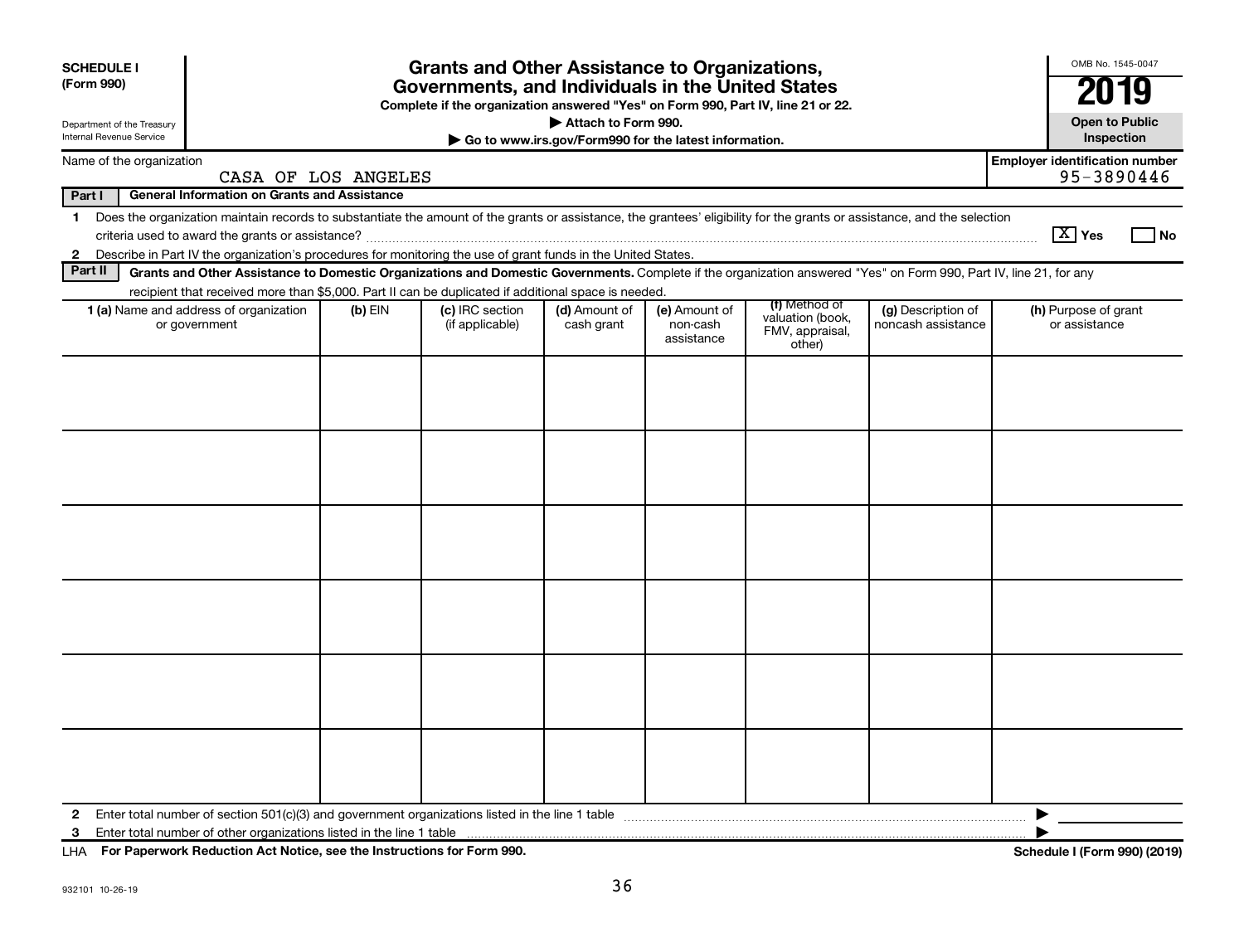**2**

Part III | Grants and Other Assistance to Domestic Individuals. Complete if the organization answered "Yes" on Form 990, Part IV, line 22. Part III can be duplicated if additional space is needed.

| (a) Type of grant or assistance                                                                                                                      | (b) Number of<br>recipients | (c) Amount of<br>cash grant | (d) Amount of non-<br>cash assistance | (e) Method of valuation<br>(book, FMV, appraisal, other) | (f) Description of noncash assistance |  |  |
|------------------------------------------------------------------------------------------------------------------------------------------------------|-----------------------------|-----------------------------|---------------------------------------|----------------------------------------------------------|---------------------------------------|--|--|
|                                                                                                                                                      |                             |                             |                                       |                                                          |                                       |  |  |
| SCHOLARSHIPS                                                                                                                                         |                             | 14,691.                     | $\mathbf 0$                           |                                                          |                                       |  |  |
|                                                                                                                                                      |                             |                             |                                       |                                                          |                                       |  |  |
| CLOTHING                                                                                                                                             |                             | 6, 284.                     | 0.                                    |                                                          |                                       |  |  |
|                                                                                                                                                      |                             |                             |                                       |                                                          |                                       |  |  |
| SCHOOL FEES AND SUPPLIES                                                                                                                             | 19                          | 3,495                       | $\mathbf{0}$                          |                                                          |                                       |  |  |
|                                                                                                                                                      |                             |                             |                                       |                                                          |                                       |  |  |
| SUMMER CAMP/AFTER SCHOOL PROGRAM                                                                                                                     | 14                          | 2,807.                      | $\mathbf 0$                           |                                                          |                                       |  |  |
|                                                                                                                                                      |                             |                             |                                       |                                                          |                                       |  |  |
| HOUSING/FURNITURE                                                                                                                                    |                             | 1,355,                      | $\mathbf 0$                           |                                                          |                                       |  |  |
| Part IV<br>Supplemental Information. Provide the information required in Part I, line 2; Part III, column (b); and any other additional information. |                             |                             |                                       |                                                          |                                       |  |  |
| PART I, LINE 2:                                                                                                                                      |                             |                             |                                       |                                                          |                                       |  |  |
| SCHOLARSHIPS ARE FUNDED BY AN ENDOWMENT ESTABLISHED BY A FORMER VOLUNTEER                                                                            |                             |                             |                                       |                                                          |                                       |  |  |
| AND MANAGED BY THE CALIFORNIA COMMUNITY FOUNDATION. THE FOUNDATION EACH                                                                              |                             |                             |                                       |                                                          |                                       |  |  |
| YEAR NOTIFIES THE ORGANIZATION AS TO THE AMOUNT OF FUNDS AVAILABLE. FOSTER                                                                           |                             |                             |                                       |                                                          |                                       |  |  |
| YOUTH WHO ARE ATTENDING A POST-HIGH SCHOOL EDUCATIONAL INSTITUTION ARE                                                                               |                             |                             |                                       |                                                          |                                       |  |  |
| ELIGIBLE. RECIPIENTS ARE APPROVED BY A COMMITTEE COMPOSED OF ONE                                                                                     |                             |                             |                                       |                                                          |                                       |  |  |
| ORGANIZATION STAFF MEMBER, ONE VOLUNTEER, AND ONE FORMER BENEFICIARY.                                                                                |                             |                             |                                       |                                                          |                                       |  |  |
|                                                                                                                                                      |                             |                             |                                       |                                                          |                                       |  |  |

# GRANTS FROM A DONOR-RESTRICTED FUND ARE ALSO AVAILABLE FOR LIFE NECESSITIES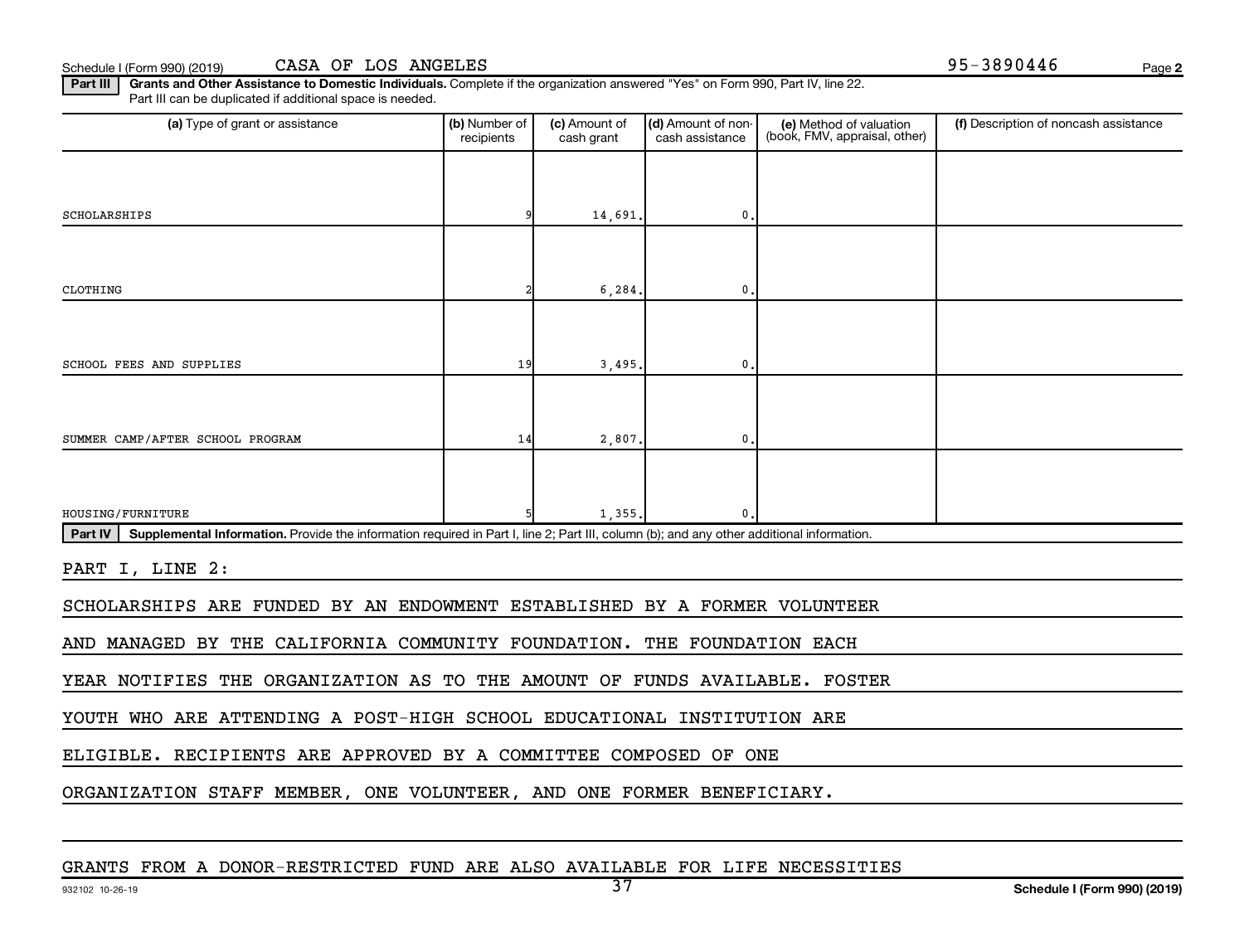| CASA OF LOS ANGELES<br>Schedule I (Form 990) | 95-3890446                                                                                                                  | Page 2                      |                                       |                                                             |                                        |  |  |  |  |
|----------------------------------------------|-----------------------------------------------------------------------------------------------------------------------------|-----------------------------|---------------------------------------|-------------------------------------------------------------|----------------------------------------|--|--|--|--|
|                                              | Part III Continuation of Grants and Other Assistance to Individuals in the United States (Schedule I (Form 990), Part III.) |                             |                                       |                                                             |                                        |  |  |  |  |
| (a) Type of grant or assistance              | (b) Number of<br>recipients                                                                                                 | (c) Amount of<br>cash grant | (d) Amount of non-<br>cash assistance | (e) Method of<br>valuation (book, FMV,<br>appraisal, other) | (f) Description of non-cash assistance |  |  |  |  |
|                                              |                                                                                                                             |                             |                                       |                                                             |                                        |  |  |  |  |
| COLLEGE                                      | 1.                                                                                                                          | 513.                        | $\mathfrak o$ .                       |                                                             |                                        |  |  |  |  |
| COUNSELING                                   | $\mathbf{1}$                                                                                                                | 396.                        | $\mathfrak o$ .                       |                                                             |                                        |  |  |  |  |
|                                              |                                                                                                                             |                             |                                       |                                                             |                                        |  |  |  |  |
| TRANSPORTATION                               | 1.                                                                                                                          | 119.                        | $\mathfrak o$ .                       |                                                             |                                        |  |  |  |  |
|                                              |                                                                                                                             |                             |                                       |                                                             |                                        |  |  |  |  |
|                                              |                                                                                                                             |                             |                                       |                                                             |                                        |  |  |  |  |
|                                              |                                                                                                                             |                             |                                       |                                                             |                                        |  |  |  |  |
|                                              |                                                                                                                             |                             |                                       |                                                             |                                        |  |  |  |  |
|                                              |                                                                                                                             |                             |                                       |                                                             |                                        |  |  |  |  |
|                                              |                                                                                                                             |                             |                                       |                                                             |                                        |  |  |  |  |
|                                              |                                                                                                                             |                             |                                       |                                                             | .                                      |  |  |  |  |

**Schedule I (Form 990)**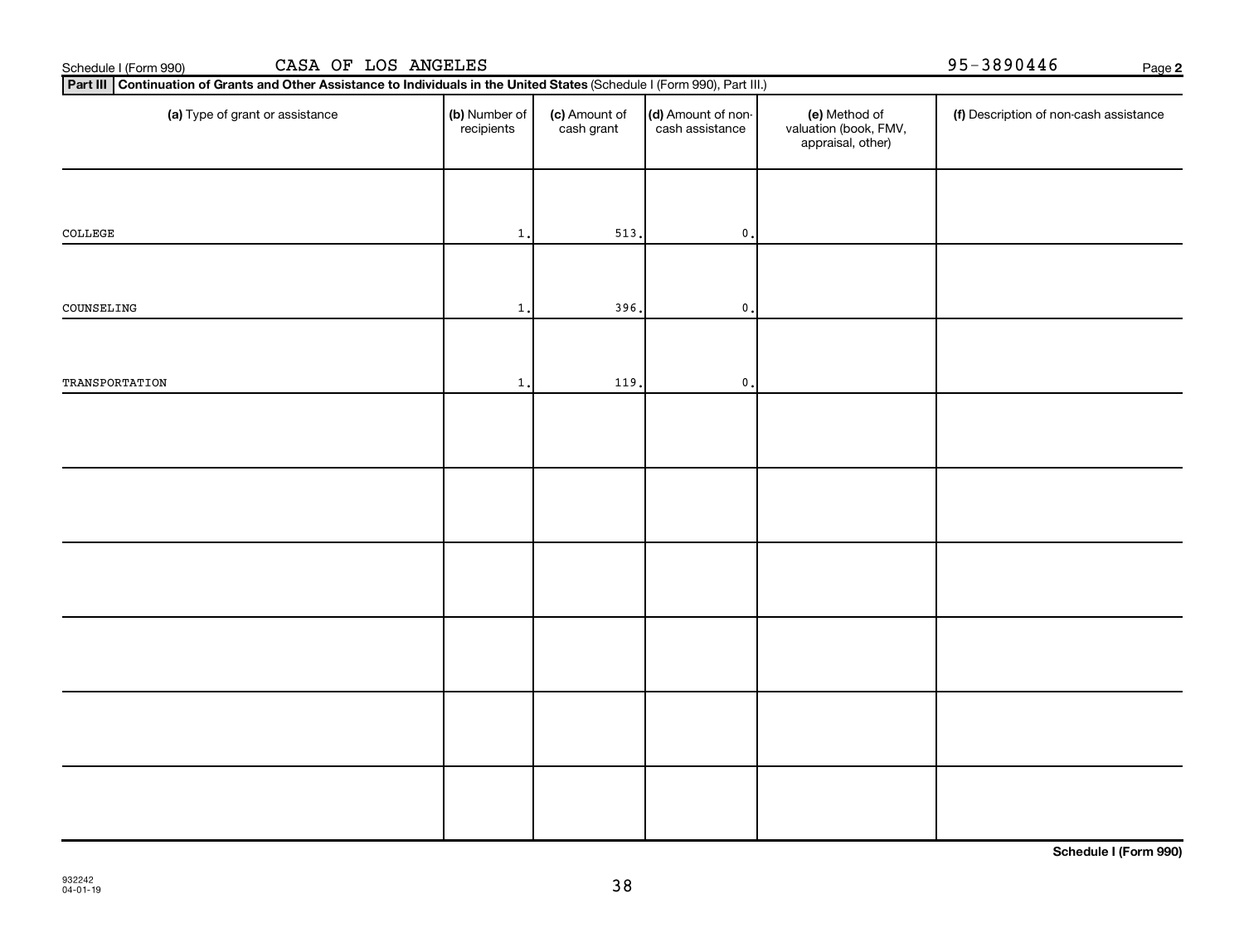| Schedule I (Form 990)<br><b>Supplemental Information</b><br>Part IV | CASA OF LOS ANGELES                                                        | 95-3890446 Page 2     |
|---------------------------------------------------------------------|----------------------------------------------------------------------------|-----------------------|
|                                                                     | OR ENRICHMENT ACTIVITIES THAT A CASA VOLUNTEER CONSIDERS ESSENTIAL, AND    |                       |
|                                                                     | THAT THE DEPARTMENT OF CHILD AND FAMILY SERVICES WILL NOT FUND. GRANTS PAY |                       |
|                                                                     | FOR SUCH ITEMS AS MEDICAL CARE, SUMMER CAMP OR COLLEGE MOVE-IN EXPENSES.   |                       |
|                                                                     | REQUESTS ARE SUBMITTED BY A STAFF MEMBER ON BEHALF OF THE VOLUNTEER AND    |                       |
| APPROVED BY THE CPO AND CEO.                                        | <u> 1980 - Johann Barn, amerikansk politiker (d. 1980)</u>                 |                       |
|                                                                     |                                                                            |                       |
|                                                                     |                                                                            |                       |
|                                                                     |                                                                            |                       |
|                                                                     |                                                                            |                       |
|                                                                     |                                                                            |                       |
|                                                                     |                                                                            |                       |
|                                                                     |                                                                            |                       |
|                                                                     |                                                                            |                       |
|                                                                     |                                                                            |                       |
|                                                                     |                                                                            |                       |
|                                                                     |                                                                            |                       |
|                                                                     |                                                                            |                       |
|                                                                     |                                                                            |                       |
|                                                                     |                                                                            |                       |
|                                                                     |                                                                            |                       |
|                                                                     |                                                                            |                       |
|                                                                     |                                                                            |                       |
|                                                                     |                                                                            |                       |
|                                                                     |                                                                            |                       |
|                                                                     |                                                                            |                       |
|                                                                     |                                                                            |                       |
|                                                                     |                                                                            |                       |
|                                                                     |                                                                            |                       |
| 932291                                                              |                                                                            | Schedule I (Form 990) |
| $04 - 01 - 19$<br>12571109 794084 00702                             | 39<br>2019.04030 CASA OF LOS ANGELES                                       | $00702 - 1$           |
|                                                                     |                                                                            |                       |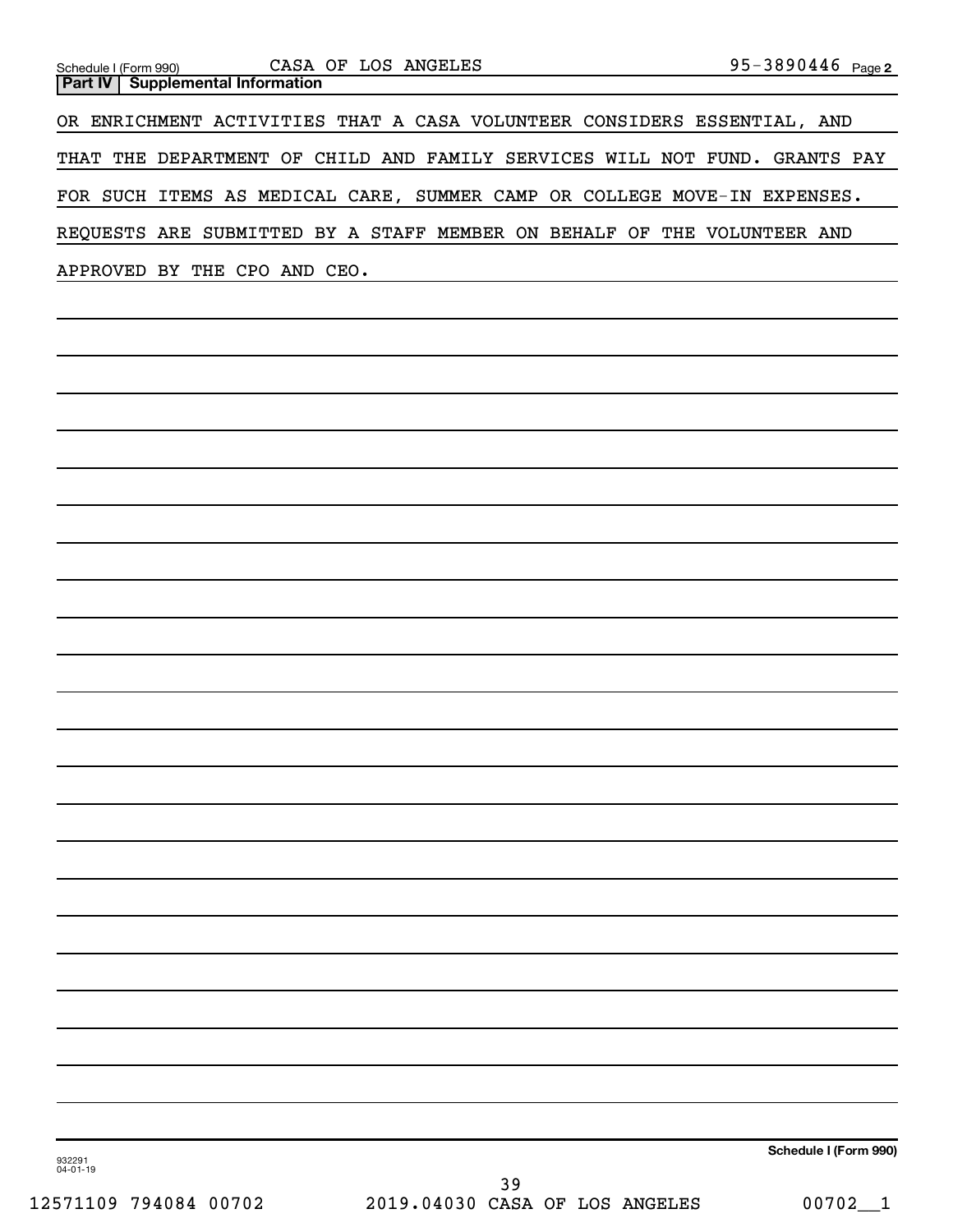|    | <b>SCHEDULE J</b>                                                                   | <b>Compensation Information</b>                                                                                                  |                                       | OMB No. 1545-0047          |            |                         |  |
|----|-------------------------------------------------------------------------------------|----------------------------------------------------------------------------------------------------------------------------------|---------------------------------------|----------------------------|------------|-------------------------|--|
|    | (Form 990)<br>For certain Officers, Directors, Trustees, Key Employees, and Highest |                                                                                                                                  |                                       |                            | 2019       |                         |  |
|    |                                                                                     | <b>Compensated Employees</b><br>Complete if the organization answered "Yes" on Form 990, Part IV, line 23.                       |                                       |                            |            |                         |  |
|    | Department of the Treasury                                                          | Attach to Form 990.                                                                                                              |                                       | <b>Open to Public</b>      |            |                         |  |
|    | Internal Revenue Service                                                            | Go to www.irs.gov/Form990 for instructions and the latest information.                                                           |                                       |                            | Inspection |                         |  |
|    | Name of the organization                                                            |                                                                                                                                  | <b>Employer identification number</b> |                            |            |                         |  |
|    |                                                                                     | CASA OF LOS ANGELES                                                                                                              |                                       | 95-3890446                 |            |                         |  |
|    | Part I                                                                              | <b>Questions Regarding Compensation</b>                                                                                          |                                       |                            |            |                         |  |
|    |                                                                                     |                                                                                                                                  |                                       |                            | <b>Yes</b> | No                      |  |
| 1a |                                                                                     | Check the appropriate box(es) if the organization provided any of the following to or for a person listed on Form 990,           |                                       |                            |            |                         |  |
|    |                                                                                     | Part VII, Section A, line 1a. Complete Part III to provide any relevant information regarding these items.                       |                                       |                            |            |                         |  |
|    | First-class or charter travel                                                       | Housing allowance or residence for personal use                                                                                  |                                       |                            |            |                         |  |
|    | Travel for companions                                                               | Payments for business use of personal residence                                                                                  |                                       |                            |            |                         |  |
|    |                                                                                     | Health or social club dues or initiation fees<br>Tax indemnification and gross-up payments                                       |                                       |                            |            |                         |  |
|    |                                                                                     | Discretionary spending account<br>Personal services (such as maid, chauffeur, chef)                                              |                                       |                            |            |                         |  |
|    |                                                                                     |                                                                                                                                  |                                       |                            |            |                         |  |
|    |                                                                                     | <b>b</b> If any of the boxes on line 1a are checked, did the organization follow a written policy regarding payment or           |                                       |                            |            |                         |  |
|    |                                                                                     |                                                                                                                                  |                                       | 1b                         |            |                         |  |
| 2  |                                                                                     | Did the organization require substantiation prior to reimbursing or allowing expenses incurred by all directors,                 |                                       |                            |            |                         |  |
|    |                                                                                     | trustees, and officers, including the CEO/Executive Director, regarding the items checked on line 1a?                            |                                       | $\mathbf{2}$               |            |                         |  |
|    |                                                                                     |                                                                                                                                  |                                       |                            |            |                         |  |
| з  |                                                                                     | Indicate which, if any, of the following the organization used to establish the compensation of the organization's               |                                       |                            |            |                         |  |
|    |                                                                                     | CEO/Executive Director. Check all that apply. Do not check any boxes for methods used by a related organization to               |                                       |                            |            |                         |  |
|    | $ \mathbf{X} $ Compensation committee                                               | establish compensation of the CEO/Executive Director, but explain in Part III.                                                   |                                       |                            |            |                         |  |
|    |                                                                                     | Written employment contract<br>$ \mathbf{X} $ Independent compensation consultant<br>$ \mathbf{X} $ Compensation survey or study |                                       |                            |            |                         |  |
|    | $ \mathbf{X} $ Form 990 of other organizations                                      | $ \mathbf{X} $ Approval by the board or compensation committee                                                                   |                                       |                            |            |                         |  |
|    |                                                                                     |                                                                                                                                  |                                       |                            |            |                         |  |
| 4  |                                                                                     | During the year, did any person listed on Form 990, Part VII, Section A, line 1a, with respect to the filing                     |                                       |                            |            |                         |  |
|    | organization or a related organization:                                             |                                                                                                                                  |                                       |                            |            |                         |  |
| а  |                                                                                     | Receive a severance payment or change-of-control payment?                                                                        |                                       | 4a                         |            | х                       |  |
| b  |                                                                                     |                                                                                                                                  |                                       | 4b                         |            | $\overline{\textbf{x}}$ |  |
| c  |                                                                                     |                                                                                                                                  |                                       | 4c                         |            | X                       |  |
|    |                                                                                     | If "Yes" to any of lines 4a-c, list the persons and provide the applicable amounts for each item in Part III.                    |                                       |                            |            |                         |  |
|    |                                                                                     |                                                                                                                                  |                                       |                            |            |                         |  |
|    |                                                                                     | Only section 501(c)(3), 501(c)(4), and 501(c)(29) organizations must complete lines 5-9.                                         |                                       |                            |            |                         |  |
|    |                                                                                     | For persons listed on Form 990, Part VII, Section A, line 1a, did the organization pay or accrue any compensation                |                                       |                            |            |                         |  |
|    | contingent on the revenues of:                                                      |                                                                                                                                  |                                       |                            |            |                         |  |
|    |                                                                                     |                                                                                                                                  |                                       | 5a                         |            | х                       |  |
|    |                                                                                     |                                                                                                                                  |                                       | 5b                         |            | X                       |  |
|    |                                                                                     | If "Yes" on line 5a or 5b, describe in Part III.                                                                                 |                                       |                            |            |                         |  |
| 6. |                                                                                     | For persons listed on Form 990, Part VII, Section A, line 1a, did the organization pay or accrue any compensation                |                                       |                            |            |                         |  |
|    | contingent on the net earnings of:                                                  |                                                                                                                                  |                                       |                            |            |                         |  |
|    |                                                                                     |                                                                                                                                  |                                       | 6a                         |            | х                       |  |
|    |                                                                                     |                                                                                                                                  |                                       | 6b                         |            | X                       |  |
|    |                                                                                     | If "Yes" on line 6a or 6b, describe in Part III.                                                                                 |                                       |                            |            |                         |  |
|    |                                                                                     | 7 For persons listed on Form 990, Part VII, Section A, line 1a, did the organization provide any nonfixed payments               |                                       |                            |            |                         |  |
|    |                                                                                     |                                                                                                                                  |                                       | 7                          |            | x                       |  |
| 8  |                                                                                     | Were any amounts reported on Form 990, Part VII, paid or accrued pursuant to a contract that was subject to the                  |                                       |                            |            |                         |  |
|    |                                                                                     |                                                                                                                                  |                                       | 8                          |            | x                       |  |
| 9  |                                                                                     | If "Yes" on line 8, did the organization also follow the rebuttable presumption procedure described in                           |                                       |                            |            |                         |  |
|    |                                                                                     |                                                                                                                                  |                                       | 9                          |            |                         |  |
|    |                                                                                     | LHA For Paperwork Reduction Act Notice, see the Instructions for Form 990.                                                       |                                       | Schedule J (Form 990) 2019 |            |                         |  |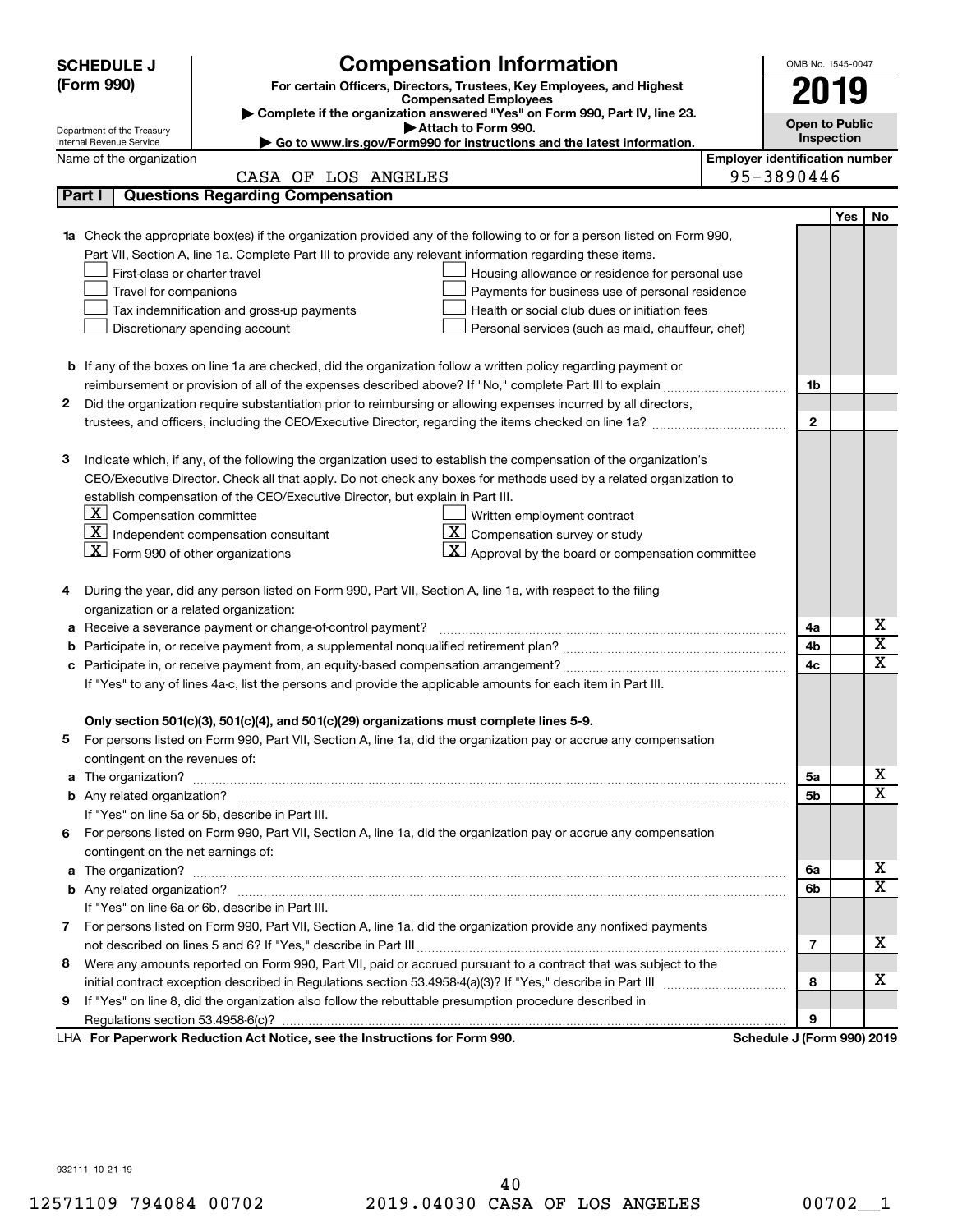### Part II | Officers, Directors, Trustees, Key Employees, and Highest Compensated Employees. Use duplicate copies if additional space is needed.

For each individual whose compensation must be reported on Schedule J, report compensation from the organization on row (i) and from related organizations, described in the instructions, on row (ii). Do not list any individuals that aren't listed on Form 990, Part VII.

Note: The sum of columns (B)(i)-(iii) for each listed individual must equal the total amount of Form 990, Part VII, Section A, line 1a, applicable column (D) and (E) amounts for that individual.

| (A) Name and Title        |       |                          | (B) Breakdown of W-2 and/or 1099-MISC compensation |                                           | (C) Retirement and             | (D) Nontaxable   | (E) Total of columns        | (F) Compensation                                           |
|---------------------------|-------|--------------------------|----------------------------------------------------|-------------------------------------------|--------------------------------|------------------|-----------------------------|------------------------------------------------------------|
|                           |       | (i) Base<br>compensation | (ii) Bonus &<br>incentive<br>compensation          | (iii) Other<br>reportable<br>compensation | other deferred<br>compensation | benefits         | $(B)(i)$ - $(D)$            | in column (B)<br>reported as deferred<br>on prior Form 990 |
| JULIEN, WENDELYN<br>(1)   | (i)   | 165,540.                 | $\overline{0}$ .                                   | $\overline{0}$ .                          | 2,149.                         | 5,994.           | 173,683.                    | $\overline{\mathbf{0}}$ .                                  |
| CHIEF EXECUTIVE OFFICER   | (ii)  | $\overline{0}$ .         | $\overline{\mathbf{0}}$ .                          | $\overline{0}$ .                          | $\overline{0}$ .               | $\overline{0}$ . | $\overline{\mathfrak{o}}$ . | $\overline{0}$ .                                           |
| HANLEY, DAN<br>(2)        | (i)   | 144,819.                 | $\overline{\mathfrak{o}}$ .                        | $\overline{\mathbf{0}}$ .                 | 2,162.                         | 4,496.           | 151,477.                    | $\overline{0}$ .                                           |
| CHIEF DEVELOPMENT OFFICER | (ii)  | $\overline{0}$ .         | $\overline{0}$ .                                   | $\overline{0}$ .                          | $\overline{0}$ .               | $0 \, .$         | $\overline{\mathfrak{o}}$ . | $\overline{0}$ .                                           |
| BERMAN, ROBERT<br>(3)     | (i)   | 150,824.                 | $\overline{\mathfrak{o}}$ .                        | $\overline{0}$ .                          | 3,009.                         | 5,994.           | 159,827.                    | $\overline{0}$ .                                           |
| CHIEF FINANCIAL OFFICER   | (ii)  | $\overline{0}$ .         | $\overline{0}$ .                                   | $\overline{0}$ .                          | $\overline{0}$ .               | σ.               | $\overline{\mathfrak{o}}$ . | $\overline{0}$ .                                           |
|                           | (i)   |                          |                                                    |                                           |                                |                  |                             |                                                            |
|                           | (ii)  |                          |                                                    |                                           |                                |                  |                             |                                                            |
|                           | (i)   |                          |                                                    |                                           |                                |                  |                             |                                                            |
|                           | (ii)  |                          |                                                    |                                           |                                |                  |                             |                                                            |
|                           | (i)   |                          |                                                    |                                           |                                |                  |                             |                                                            |
|                           | (ii)  |                          |                                                    |                                           |                                |                  |                             |                                                            |
|                           | (i)   |                          |                                                    |                                           |                                |                  |                             |                                                            |
|                           | (ii)  |                          |                                                    |                                           |                                |                  |                             |                                                            |
|                           | (i)   |                          |                                                    |                                           |                                |                  |                             |                                                            |
|                           | (ii)  |                          |                                                    |                                           |                                |                  |                             |                                                            |
|                           | (i)   |                          |                                                    |                                           |                                |                  |                             |                                                            |
|                           | (ii)  |                          |                                                    |                                           |                                |                  |                             |                                                            |
|                           | (i)   |                          |                                                    |                                           |                                |                  |                             |                                                            |
|                           | (ii)  |                          |                                                    |                                           |                                |                  |                             |                                                            |
|                           | (i)   |                          |                                                    |                                           |                                |                  |                             |                                                            |
|                           | (ii)  |                          |                                                    |                                           |                                |                  |                             |                                                            |
|                           | (i)   |                          |                                                    |                                           |                                |                  |                             |                                                            |
|                           | (ii)  |                          |                                                    |                                           |                                |                  |                             |                                                            |
|                           | (i)   |                          |                                                    |                                           |                                |                  |                             |                                                            |
|                           | (ii)  |                          |                                                    |                                           |                                |                  |                             |                                                            |
|                           | (i)   |                          |                                                    |                                           |                                |                  |                             |                                                            |
|                           | (ii)  |                          |                                                    |                                           |                                |                  |                             |                                                            |
|                           | (i)   |                          |                                                    |                                           |                                |                  |                             |                                                            |
|                           | (ii)  |                          |                                                    |                                           |                                |                  |                             |                                                            |
|                           | (i)   |                          |                                                    |                                           |                                |                  |                             |                                                            |
|                           | (iii) |                          |                                                    |                                           |                                |                  |                             |                                                            |

**Schedule J (Form 990) 2019**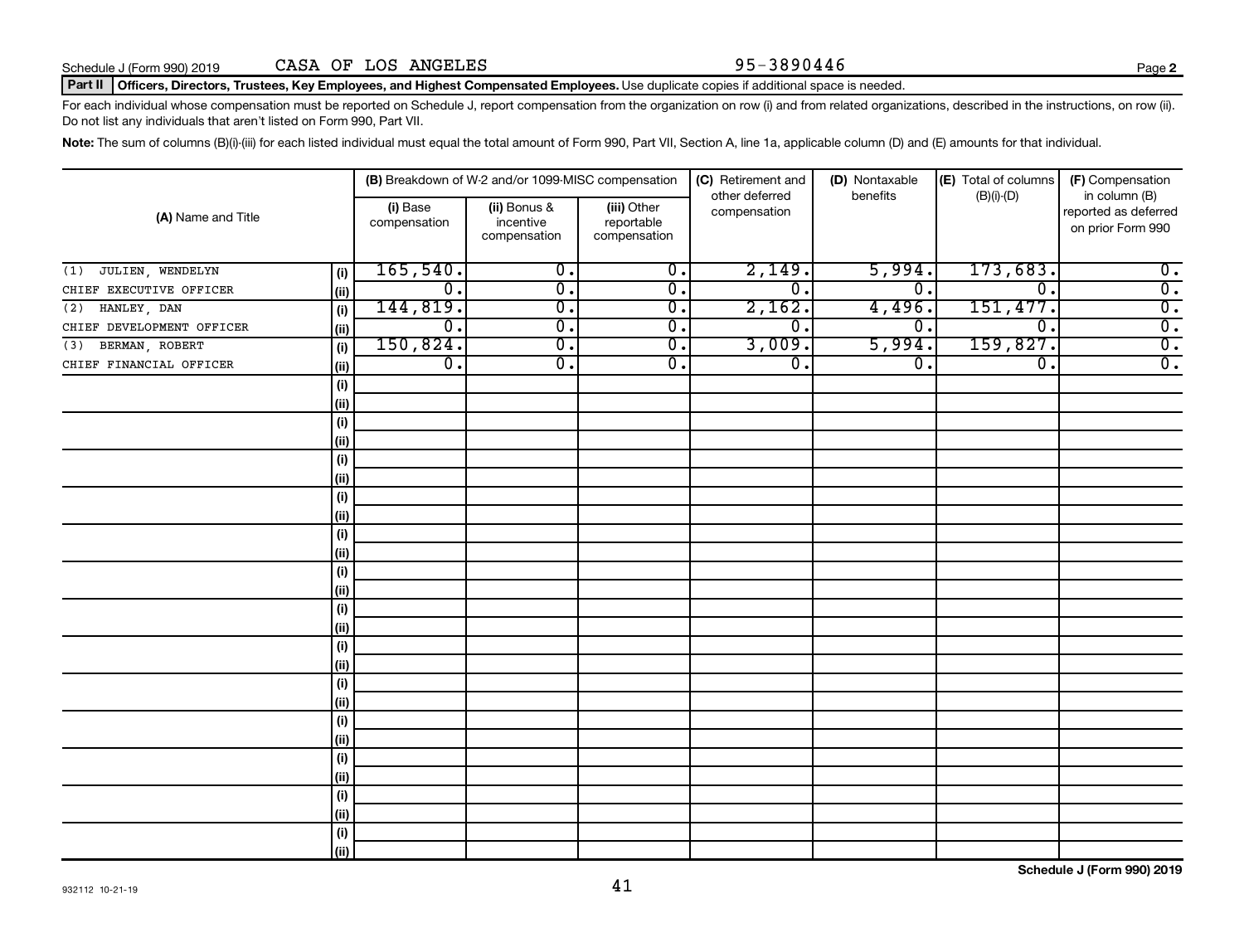# **Part III Supplemental Information**

Provide the information, explanation, or descriptions required for Part I, lines 1a, 1b, 3, 4a, 4b, 4c, 5a, 5b, 6a, 6b, 7, and 8, and for Part II. Also complete this part for any additional information.

**Schedule J (Form 990) 2019**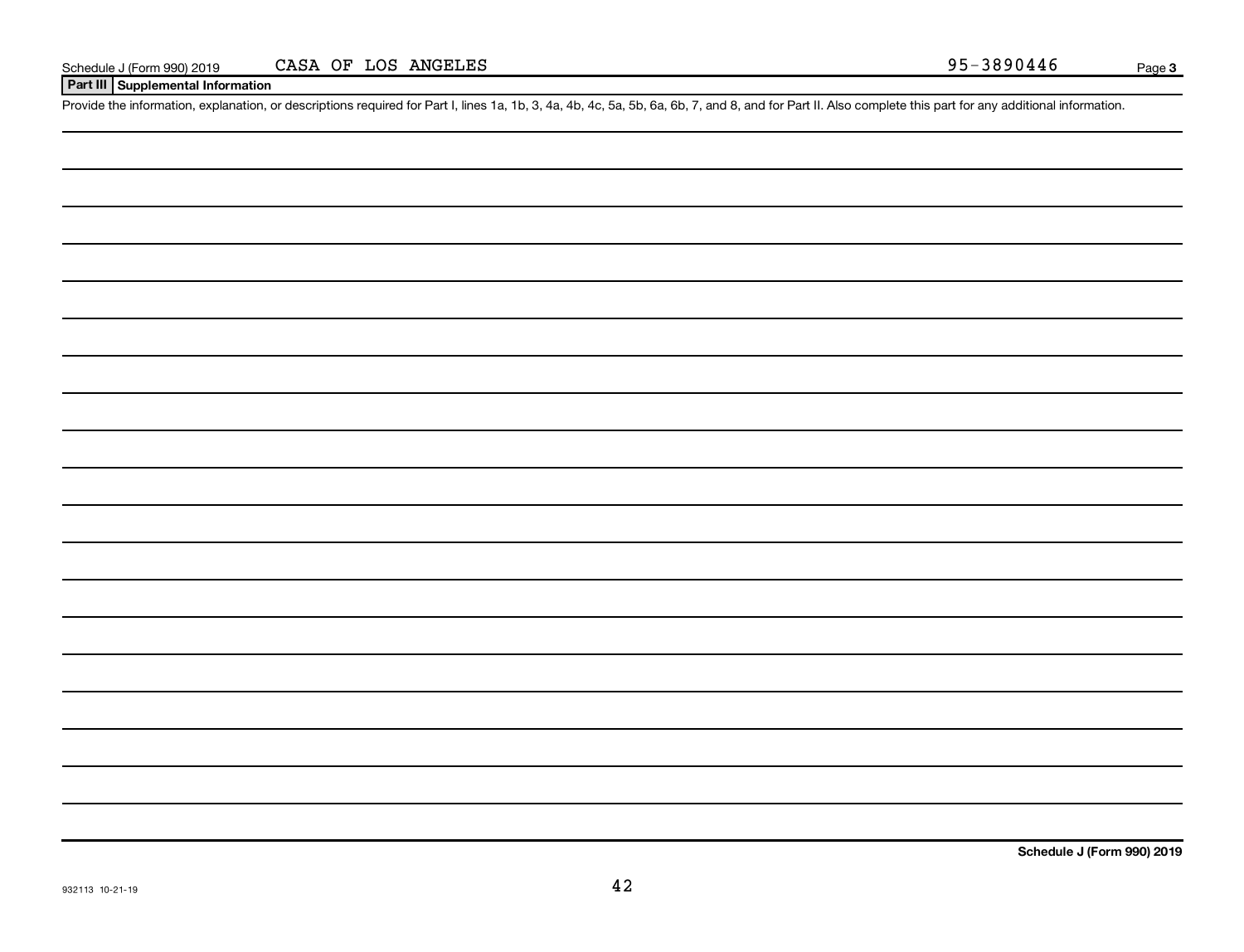# **SCHEDULE M (Form 990)**

# **Noncash Contributions**

OMB No. 1545-0047

**Employer identification number**

95-3890446

| Department of the Treasury |  |
|----------------------------|--|
| Internal Revenue Service   |  |

◆ Complete if the organizations answered "Yes" on Form 990, Part IV, lines 29 or 30.<br>▶ Complete if the organizations answered "Yes" on Form 990, Part IV, lines 29 or 30. **Attach to Form 990.**  $\blacktriangleright$ 

**Open to Public Inspection**

|  | Name of the organization |
|--|--------------------------|
|  |                          |
|  |                          |
|  |                          |

 **Go to www.irs.gov/Form990 for instructions and the latest information.** J

| <b>Part L. Types of Property</b> |  |                     |  |
|----------------------------------|--|---------------------|--|
|                                  |  | CASA OF LOS ANGELES |  |
|                                  |  |                     |  |

| , a, c, | עו וסקטו ו וט כשקעו                                                                                                            | (a)                     | (b)                           | (c)                                            | (d)                                                   |
|---------|--------------------------------------------------------------------------------------------------------------------------------|-------------------------|-------------------------------|------------------------------------------------|-------------------------------------------------------|
|         |                                                                                                                                | Check if<br>applicable  | Number of<br>contributions or | Noncash contribution<br>amounts reported on    | Method of determining<br>noncash contribution amounts |
|         |                                                                                                                                |                         |                               | items contributed Form 990, Part VIII, line 1q |                                                       |
| 1.      |                                                                                                                                |                         |                               |                                                |                                                       |
| 2       |                                                                                                                                |                         |                               |                                                |                                                       |
| 3       | Art - Fractional interests                                                                                                     |                         |                               |                                                |                                                       |
| 4       | Books and publications                                                                                                         |                         |                               |                                                |                                                       |
| 5       | Clothing and household goods                                                                                                   |                         |                               |                                                |                                                       |
| 6       |                                                                                                                                |                         |                               |                                                |                                                       |
| 7       |                                                                                                                                |                         |                               |                                                |                                                       |
| 8       |                                                                                                                                |                         |                               |                                                |                                                       |
| 9       | Securities - Publicly traded                                                                                                   | $\overline{\text{x}}$   | 1                             |                                                | 6,896. AVERAGE SHARE PRICE                            |
| 10      | Securities - Closely held stock                                                                                                |                         |                               |                                                |                                                       |
| 11      | Securities - Partnership, LLC, or                                                                                              |                         |                               |                                                |                                                       |
|         |                                                                                                                                |                         |                               |                                                |                                                       |
| 12      |                                                                                                                                |                         |                               |                                                |                                                       |
| 13      | Qualified conservation contribution -                                                                                          |                         |                               |                                                |                                                       |
|         |                                                                                                                                |                         |                               |                                                |                                                       |
| 14      | Qualified conservation contribution - Other                                                                                    |                         |                               |                                                |                                                       |
| 15      | Real estate - Residential                                                                                                      |                         |                               |                                                |                                                       |
| 16      | Real estate - Commercial                                                                                                       |                         |                               |                                                |                                                       |
| 17      |                                                                                                                                |                         |                               |                                                |                                                       |
| 18      |                                                                                                                                | $\overline{\text{x}}$   | 2                             | 8,100.FMV                                      |                                                       |
| 19      |                                                                                                                                |                         |                               |                                                |                                                       |
| 20      | Drugs and medical supplies                                                                                                     |                         |                               |                                                |                                                       |
| 21      |                                                                                                                                |                         |                               |                                                |                                                       |
| 22      |                                                                                                                                |                         |                               |                                                |                                                       |
| 23      |                                                                                                                                |                         |                               |                                                |                                                       |
| 24      |                                                                                                                                |                         |                               |                                                |                                                       |
| 25      | ( ART<br>Other $\blacktriangleright$                                                                                           | $\overline{\texttt{x}}$ | 132                           | 193,105.FMV                                    |                                                       |
| 26      | ( <b>VACATION PACK</b> )<br>Other $\blacktriangleright$                                                                        | $\overline{\text{x}}$   | 9                             | 40,690.FMV                                     |                                                       |
| 27      | GIFT CARDS<br>Other $\blacktriangleright$                                                                                      | $\overline{\mathtt{x}}$ | 49                            | 11,548.FMV                                     |                                                       |
| 28      | <b>ACCESSORIES</b><br>Other $\blacktriangleright$                                                                              | $\overline{\text{x}}$   | 1                             | 1,400.FMV                                      |                                                       |
| 29      | Number of Forms 8283 received by the organization during the tax year for contributions                                        |                         |                               |                                                |                                                       |
|         | for which the organization completed Form 8283, Part IV, Donee Acknowledgement                                                 |                         |                               | 29                                             |                                                       |
|         |                                                                                                                                |                         |                               |                                                | Yes<br>No                                             |
|         | 30a During the year, did the organization receive by contribution any property reported in Part I, lines 1 through 28, that it |                         |                               |                                                |                                                       |
|         | must hold for at least three years from the date of the initial contribution, and which isn't required to be used for          |                         |                               |                                                |                                                       |
|         | exempt purposes for the entire holding period?                                                                                 |                         |                               |                                                | х<br>30a                                              |

**b** If "Yes," describe the arrangement in Part II.

**31** Does the organization have a gift acceptance policy that requires the review of any nonstandard contributions?  $\ldots$  $\ldots$  $\ldots$ **32 a** Does the organization hire or use third parties or related organizations to solicit, process, or sell noncash **b** If "Yes," describe in Part II. contributions? ~~~~~~~~~~~~~~~~~~~~~~~~~~~~~~~~~~~~~~~~~~~~~~~~~~~~~~

**33** If the organization didn't report an amount in column (c) for a type of property for which column (a) is checked, describe in Part II.

**For Paperwork Reduction Act Notice, see the Instructions for Form 990. Schedule M (Form 990) 2019** LHA

**31**

X

X

**32a**

932141 09-27-19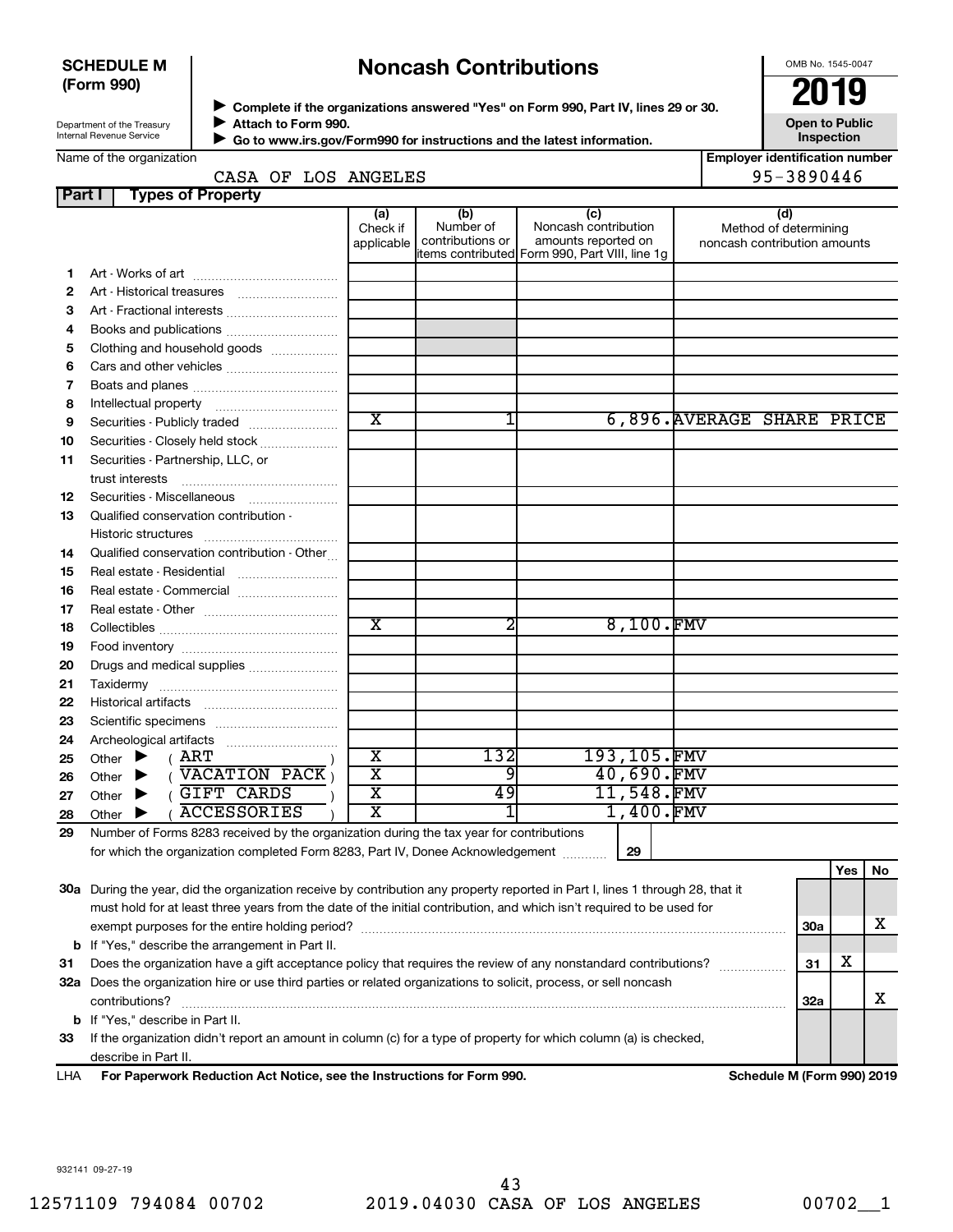Schedule M (Form 990) 2019 CASA OF LOS ANGELES 3890446 Page

Part II | Supplemental Information. Provide the information required by Part I, lines 30b, 32b, and 33, and whether the organization is reporting in Part I, column (b), the number of contributions, the number of items received, or a combination of both. Also complete this part for any additional information.

PART I, OTHER TYPES OF PROPERTY:

SPECIAL EVENT TICKETS

(A) CHECK IF APPLICABLE = X

(B) NUMBER OF CONTRIBUTIONS = 2

(C) REVENUE REPORTED ON FORM 990, PART VIII \$ 310.

(D) METHOD OF DETERMINING REVENUE: FMV

FURNITURE

(A) CHECK IF APPLICABLE = X

(B) NUMBER OF CONTRIBUTIONS = 1

(C) REVENUE REPORTED ON FORM 990, PART VIII \$ 150.

(D) METHOD OF DETERMINING REVENUE: FMV

SCHEDULE M, PART I, COLUMN (B):

REPRESENTS THE NUMBER OF CONTRIBUTORS.

**Schedule M (Form 990) 2019**

932142 09-27-19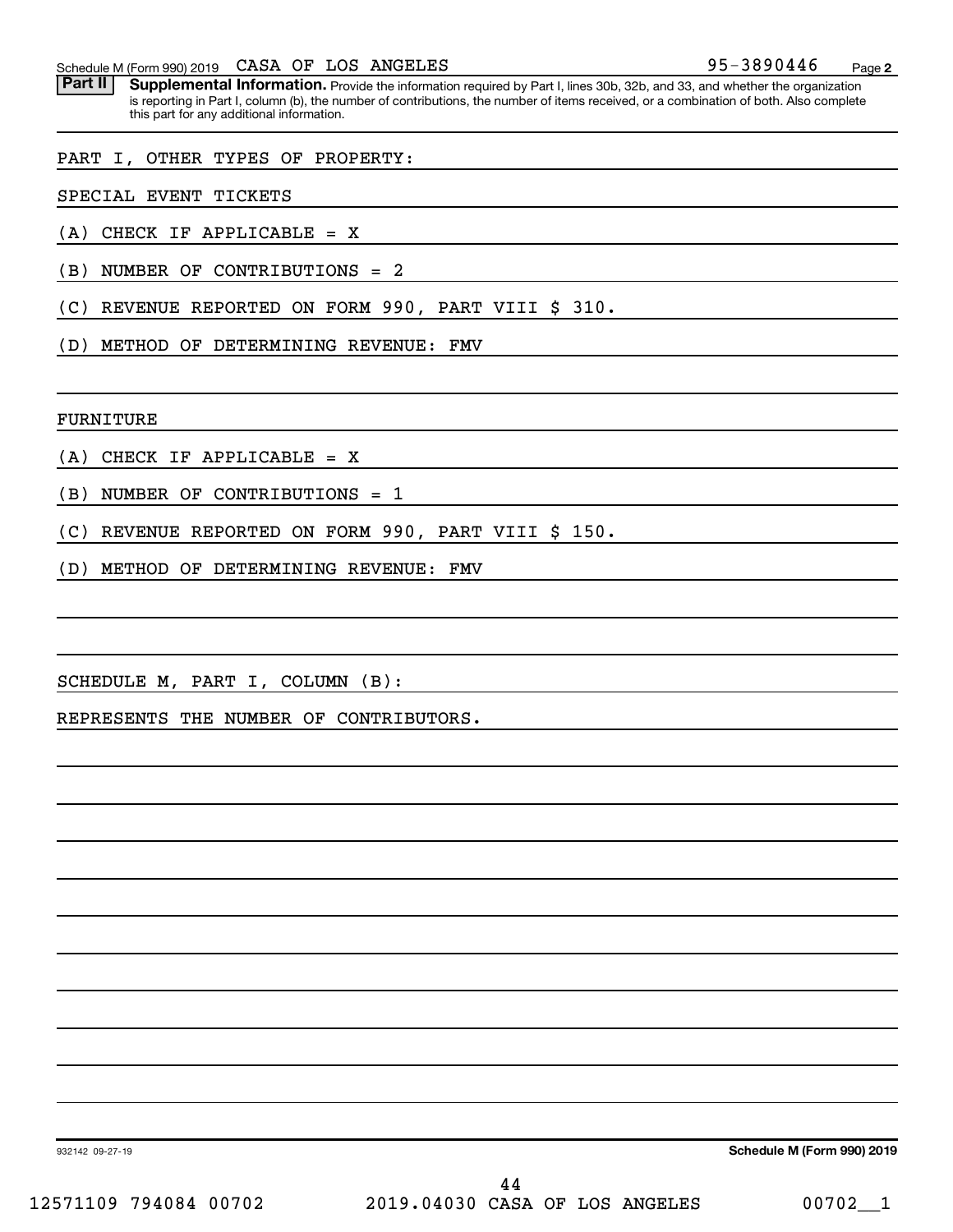Department of the Treasury **(Form 990 or 990-EZ)**

Name of the organization

Internal Revenue Service

**SCHEDULE O Supplemental Information to Form 990 or 990-EZ 2019** 

**Complete to provide information for responses to specific questions on Form 990 or 990-EZ or to provide any additional information. | Attach to Form 990 or 990-EZ. | Go to www.irs.gov/Form990 for the latest information.**



**Employer identification number**

CASA OF LOS ANGELES **195-3890446** 

FORM 990, PART VI, SECTION B, LINE 11B:

THE FORM 990 IS REVIEWED AND APPROVED BY THE AUDIT COMMITTEE AND THEN

PROVIDED TO THE BOARD PRIOR TO FILING.

FORM 990, PART VI, SECTION B, LINE 12C:

DIRECTORS AND KEY STAFF ARE EXPECTED TO DISCLOSE ANY CONFLICT AT EACH BOARD MEETING. ADDITIONALLY, ALL MEMBERS OF THE BOARD AS WELL AS ALL OFFICERS COMPLETE A CONFLICT OF INTEREST DISCLOSURE FORM ANNUALLY. THE CONFLICT OF INTEREST POLICY IS ENFORCED BY THE GOVERNANCE COMMITTEE. KEY STAFF ARE ALSO COVERED BY THIS POLICY - CEO, CDO, AND CFO.

FORM 990, PART VI, SECTION B, LINE 15:

THE EXECUTIVE COMMITTEE REVIEWS SENIOR LEVEL COMPENSATION BY COMPARISON TO

SIMILAR POSITIONS AT ORGANIZATIONS OF SIMILAR BUDGET SIZE, GEOGRAPHY,

AND/OR INDUSTRY, ALSO WEIGHTED FOR EMPLOYEE PERFORMANCE AGAINST AGENCY-WIDE

AND INDIVIDUAL GOALS. THE DELIBERATION IS DOCUMENTED CONTEMPORANEOUSLY.

FORM 990, PART VI, SECTION C, LINE 19:

FORM 990 IS AVAILABLE ON THE ORGANIZATION'S WEBSITE, AT WWW.GUIDESTAR.ORG

(A PUBLIC WEBSITE) OR UPON WRITTEN REQUEST. FORM 1023 IS AVAILABLE UPON

WRITTEN REQUEST. GOVERNING DOCUMENTS, CONFLICT OF INTEREST POLICY AND

FINANCIAL STATEMENTS ARE AVAILABLE UPON WRITTEN REQUEST.

FORM 990, PART VIII, LINE 1 AND SCHEDULE B:

CASA RECEIVED CY PRES AWARDS FROM VARIOUS COURT CASE SETTLEMENT FUNDS.

UNDER CY PRES, THE COURTS CAN APPROVE A CHARITABLE DONATION OUT OF

932211 09-06-19 LHA For Paperwork Reduction Act Notice, see the Instructions for Form 990 or 990-EZ. Schedule O (Form 990 or 990-EZ) (2019) 45

12571109 794084 00702 2019.04030 CASA OF LOS ANGELES 00702\_\_1